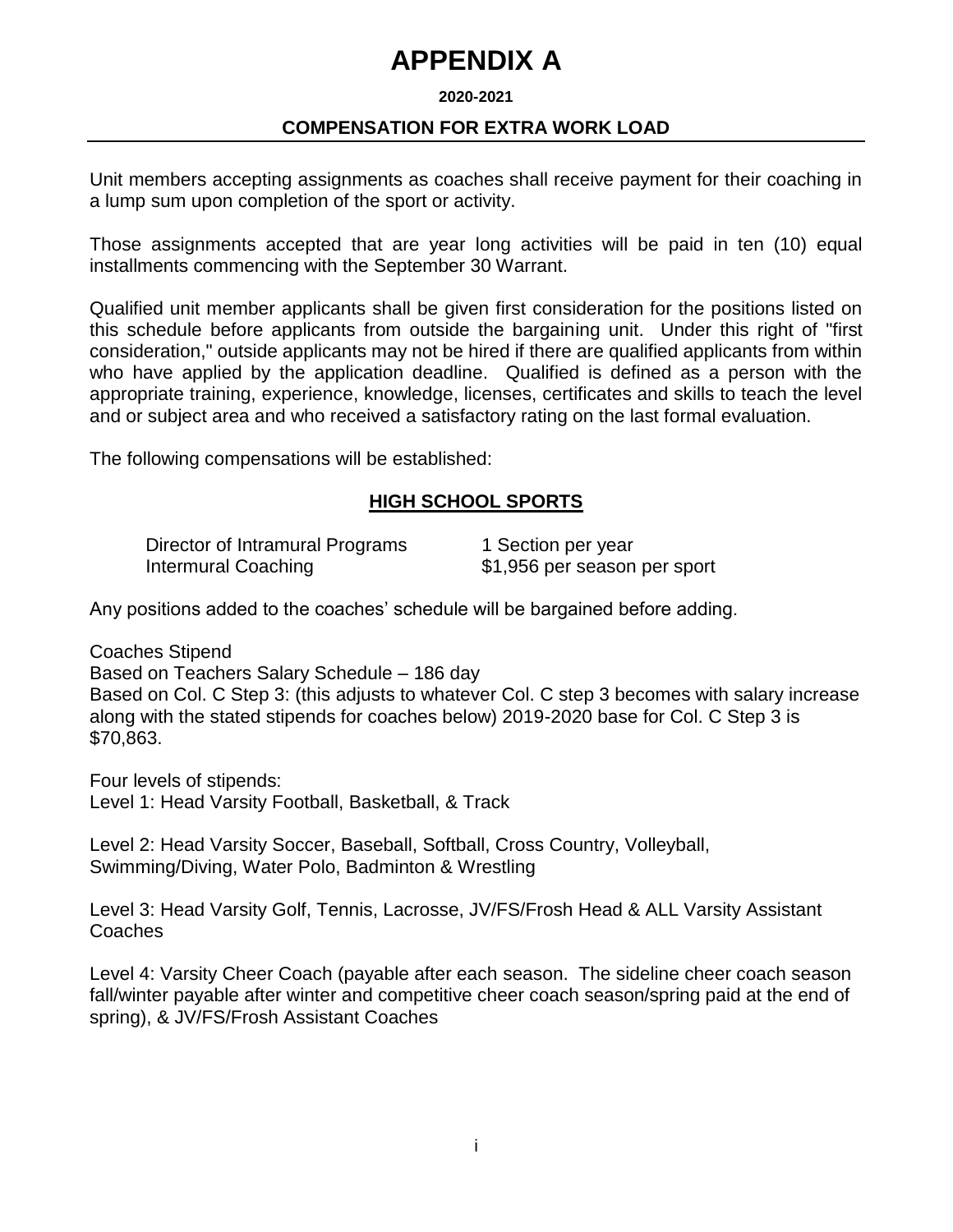#### **2020-2021**

### **COMPENSATION FOR EXTRA WORK LOAD**

| Level 1 | 7% of Col. C Step 3 | \$4,960 |
|---------|---------------------|---------|
| Level 2 | 6% of Col. C Step 3 | \$4,251 |
| Level 3 | 5% of Col. C Step 3 | \$3,543 |
| Level 4 | 4% of Col. C Step 3 | \$2,835 |

High School Athletic Director: 5% of Col. C Step 3 \$3,543 and 2 release periods (per article 18)

The remaining portion of appendix A will increase at the same percent as Salary increases.

## **OTHER HIGH SCHOOL EXTRA DUTY**

**Positions** Director of Student Activities **\$1,956** Instrumental Music  $$1,434-$2,346*$ Newspaper \$1,629 Vocal Music  $$1,434-$2,346*$ Site Tech Coordinator **\$1,956** Television Coordinator **\$1,956** Scholarship and Awards \$1,043 Yearbook Advisor \$1,629

Drama  $$1,304$  per major production (two max) Stage Craft Manager \$912 per major production (two max) Dance Performance\*\* <br>\$1,304 per performance (two max)

\* The stipend will be agreed upon between the principal and the unit member. In an effort to ensure equity the president of HEA and the superintendent must approve the stipend.

\*\* These positions are eligible for funding, when an appropriate funding source has been identified and approved by the District.

## **MIDDLE SCHOOL EXTRA DUTY**

| <b>Positions</b>                       |                 |
|----------------------------------------|-----------------|
| <b>Intramural Athletic Director</b>    | \$1,956         |
| <b>Intermural Coach</b>                | \$652 per sport |
| <b>Instrumental Music</b>              | \$1,115         |
| <b>Vocal Music</b>                     | \$1,115         |
| <b>Site Tech Coordinator</b>           | \$1,137         |
| Newspaper Advisor                      | \$1,115         |
| Yearbook Advisor                       | \$1,115         |
| Pep Squad Advisor                      | \$1,304         |
| <b>Director of Students Activities</b> | \$1,956         |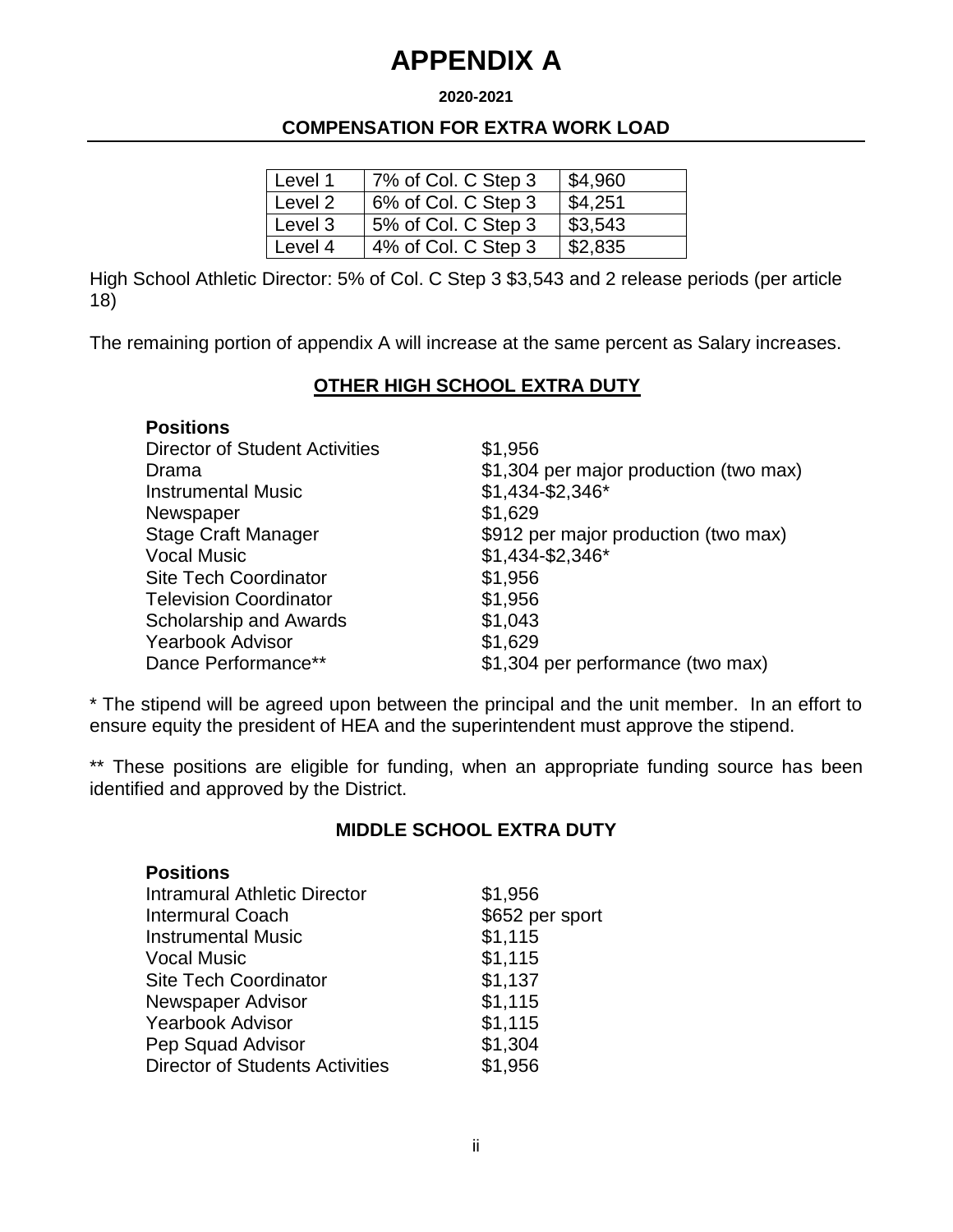#### **2020-2021**

## **COMPENSATION FOR EXTRA WORK LOAD**

## **Longevity Stipend**

An incremental longevity stipend shall be paid to all elementary and middle school coaches beginning at year two per sport, as follows:

Years 2 and 3: \$246 Years 4 and 5: \$494 Years 6 and 7: \$738 Years 8 and 9: \$984 Years 10 and 11: \$1,231 Years 12 or more: \$1,847

## **ELEMENTARY SCHOOL EXTRA DUTY**

| Intermural Athletic Director          | \$1,956         |
|---------------------------------------|-----------------|
| <b>Intermural Coach</b>               | \$652 per sport |
| <b>Yearbook Advisor</b>               | \$652           |
| <b>Director of Student Activities</b> | \$1,956         |
| Pep Squad Director                    | \$1,304         |

## **Longevity Stipend**

An incremental longevity stipend shall be paid to all elementary and middle school coaches beginning at year two per sport, as follows:

| Years 2 and 3:    | \$246   |
|-------------------|---------|
| Years 4 and 5:    | \$494   |
| Years 6 and 7:    | \$738   |
| Years 8 and 9:    | \$984   |
| Years 10 and 11:  | \$1,231 |
| Years 12 or more: | \$1,847 |

#### **Other Stipends**

| <b>Reading Specialist</b>                             | \$671   |
|-------------------------------------------------------|---------|
| <b>SAPID Coordinator</b>                              | \$1,956 |
| <b>Peer Mediation Conflict Resolution Coordinator</b> | \$1,304 |
| Program Resource Teacher                              | \$1,956 |
| <b>Special Education</b>                              | \$1,434 |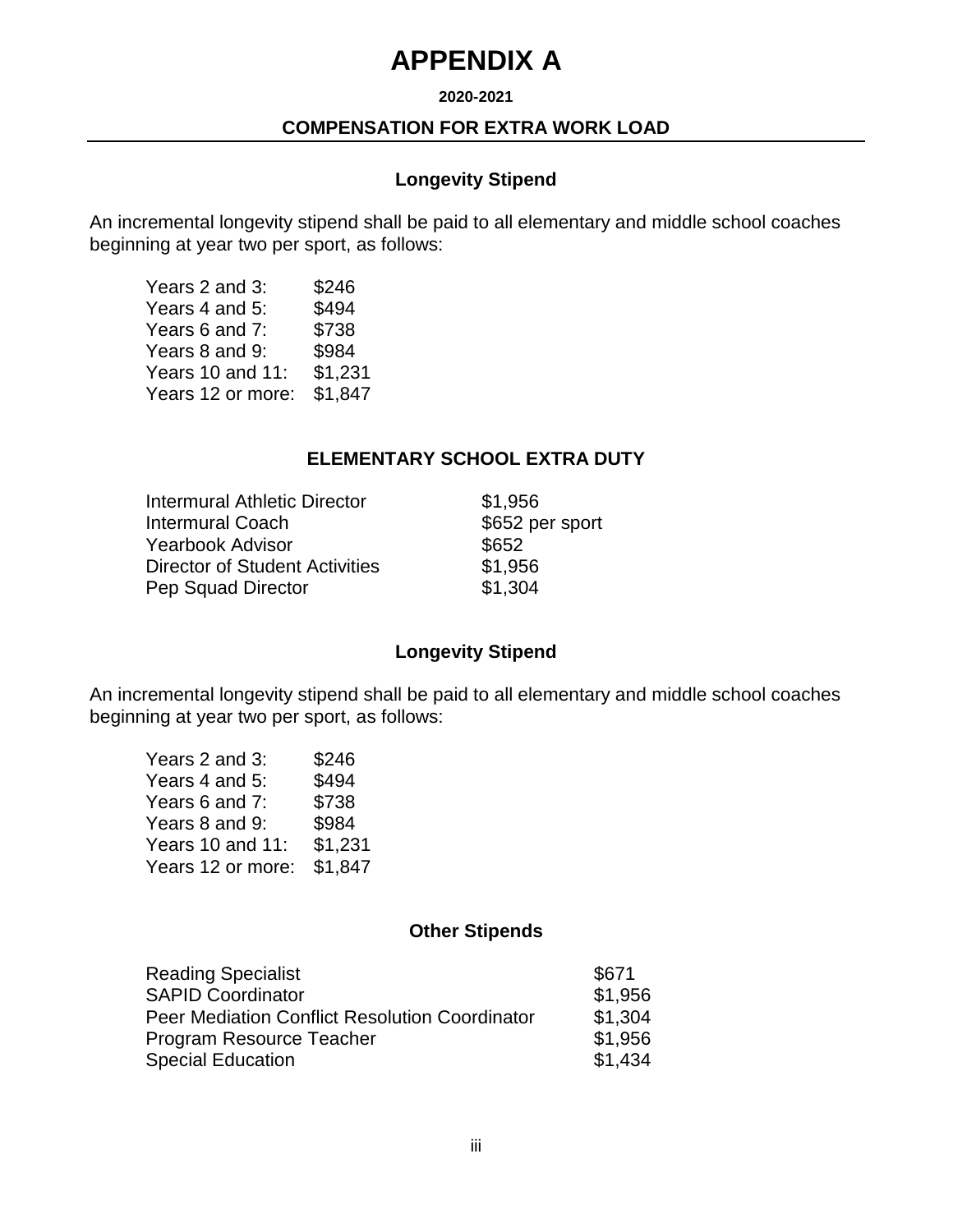#### **2020-2021**

### **COMPENSATION FOR EXTRA WORK LOAD**

### **Second Language Development**

- Teachers currently holding and using an appropriate credential who teach in a designated classroom shall receive a stipend of \$717 (i.e. CLAD, LDS, ESL certificate)
- After July 1, 1998, new teachers hired into the District who have the CLAD certificate at the time of hire shall not receive the stipend.
- Teachers employed before July 1, 1998, who during the life of the contract received their CLAD shall be paid the stipend of \$717 while teaching in designated classrooms.
- Teachers who are authorized by their administration to use a primary language other than English in their duties and who do not have a certificate (i.e. BCLAD, CLAD, LDS, ESL) shall receive a stipend of \$288 per year. This stipend is limited to three years.
- None of these stipends shall be paid to teachers who are not fully credentialed.
- ◆ Bilingual Teacher holding and using an appropriate bilingual credential \$2,973.
- Bilingual Speech Therapists, using their bilingual skills and who satisfy District proficiency requirements developed by the District and agreed to by the Association - \$4,407 (total of Special Education Stipend (\$1,434) and Bilingual Teacher Stipend (\$2,973)).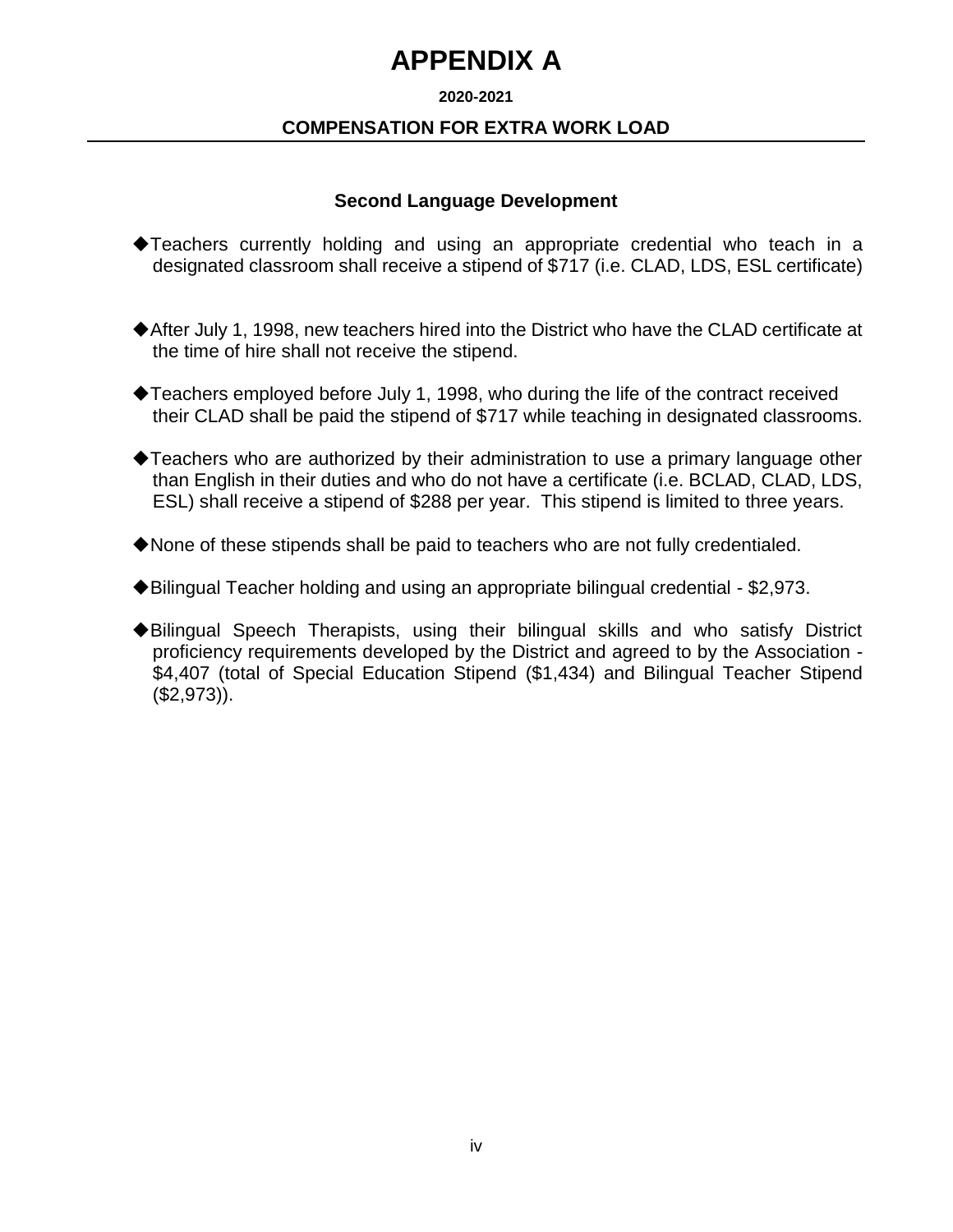#### **2020-2021**

## **COMPENSATION FOR EXTRA WORK LOAD**

## **Area Chairperson\***

- High School
- Middle School
- Special Education
- ELC
- Continuation High School

| Sections**         | Compensation |                             |
|--------------------|--------------|-----------------------------|
| 0-5                | \$781        |                             |
| $6 - 15$           | \$1,109      |                             |
| $16 - 25$          | \$1,434      |                             |
| 26-35              | \$1,760      |                             |
| 36-45              | \$2,086      |                             |
| 46-55              | \$2,412      |                             |
| 56-65              | \$2,737      |                             |
| 66-                | \$3,064      |                             |
| • Nurses           |              | \$1,903 (minimum of 5 FTEs) |
| • Childrens Center | \$1,903      |                             |
| • Adult Education  | \$1,1903     |                             |
|                    |              |                             |

• Latchkey \$1,903

\*\*Number of Sections within an area determined fifteen (15) school days after the beginning of the school year.

## **Remuneration for Expenses Related to Special Assignments.**

Unit members shall be reimbursed for expenses related to their special assignments as follows:

- Personal Auto: Current IRS Guidelines for travel expenses related to their activities, plus toll and parking.
- Meals: Up to current district allowance per teacher for meal expenses related to their special assignment activities provided prior approval for such activity is obtained from the teacher's immediate supervisor.

Note: HEA and HUSD will meet to negotiate the effects of the Every Student Succeeds Act (ESSA) upon the State Board of Education adoption of the ESSA regulations.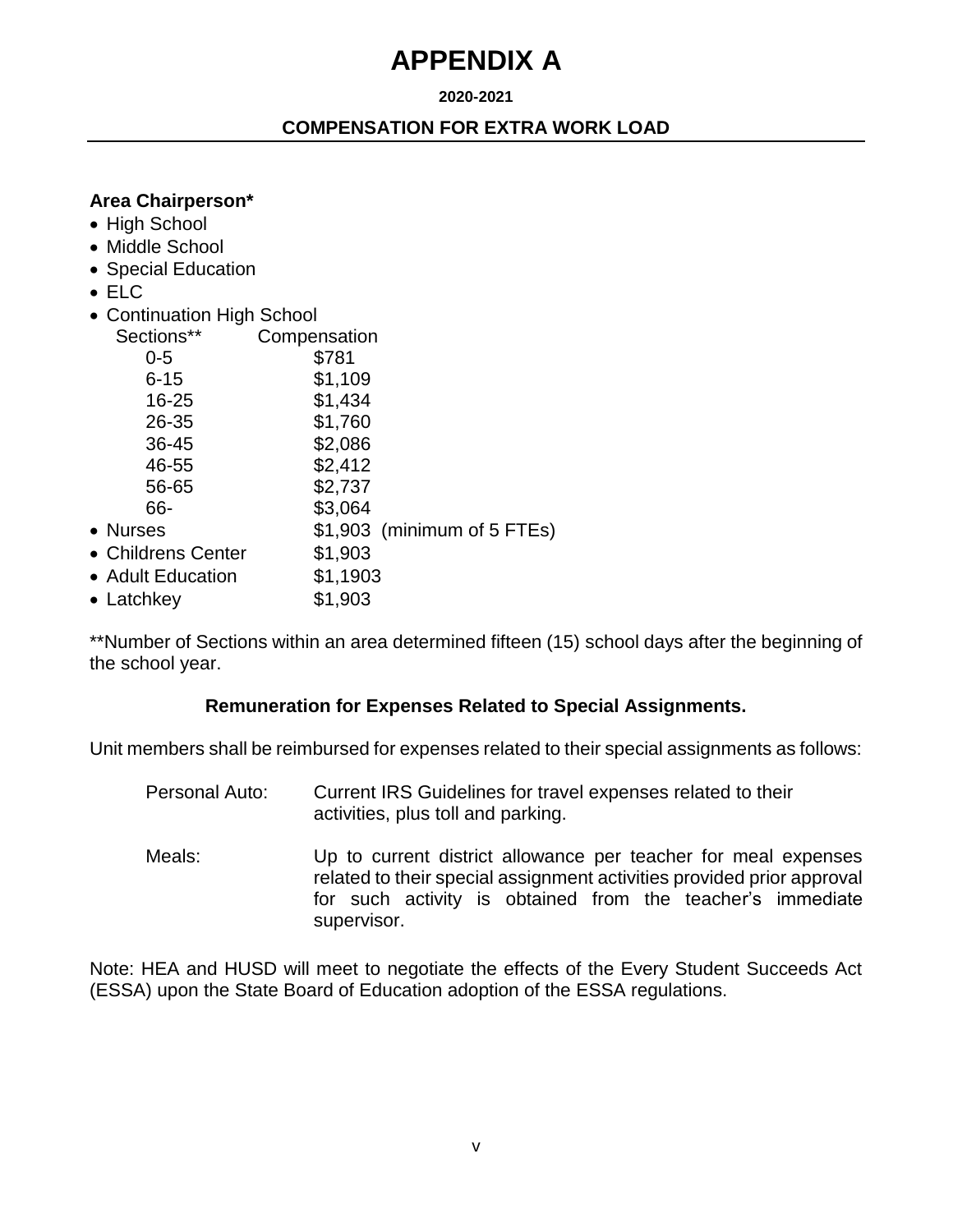#### **2019-2020**

### **COMPENSATION FOR EXTRA WORK LOAD**

Unit members accepting assignments as coaches shall receive payment for their coaching in a lump sum upon completion of the sport or activity.

Those assignments accepted that are year long activities will be paid in ten (10) equal installments commencing with the September 30 Warrant.

Qualified unit member applicants shall be given first consideration for the positions listed on this schedule before applicants from outside the bargaining unit. Under this right of "first consideration," outside applicants may not be hired if there are qualified applicants from within who have applied by the application deadline. Qualified is defined as a person with the appropriate training, experience, knowledge, licenses, certificates and skills to teach the level and or subject area and who received a satisfactory rating on the last formal evaluation.

The following compensations will be established:

## **HIGH SCHOOL SPORTS**

| Director of Intramural Programs | 1 Section per year           |
|---------------------------------|------------------------------|
| Intermural Coaching             | \$1,918 per season per sport |

Any positions added to the coaches' schedule will be bargained before adding.

Coaches Stipend

Based on Teachers Salary Schedule – 186 day

Based on Col. C Step 3: (this adjusts to whatever Col. C step 3 becomes with salary increase along with the stated stipends for coaches below) 2019-2020 base for Col. C Step 3 is \$69,474.

Four levels of stipends: Level 1: Head Varsity Football, Basketball, & Track

Level 2: Head Varsity Soccer, Baseball, Softball, Cross Country, Volleyball, Swimming/Diving, Water Polo, Badminton & Wrestling

Level 3: Head Varsity Golf, Tennis, Lacrosse, JV/FS/Frosh Head & ALL Varsity Assistant Coaches

Level 4: Varsity Cheer Coach (payable after each season. The sideline cheer coach season fall/winter payable after winter and competitive cheer coach season/spring paid at the end of spring), & JV/FS/Frosh Assistant Coaches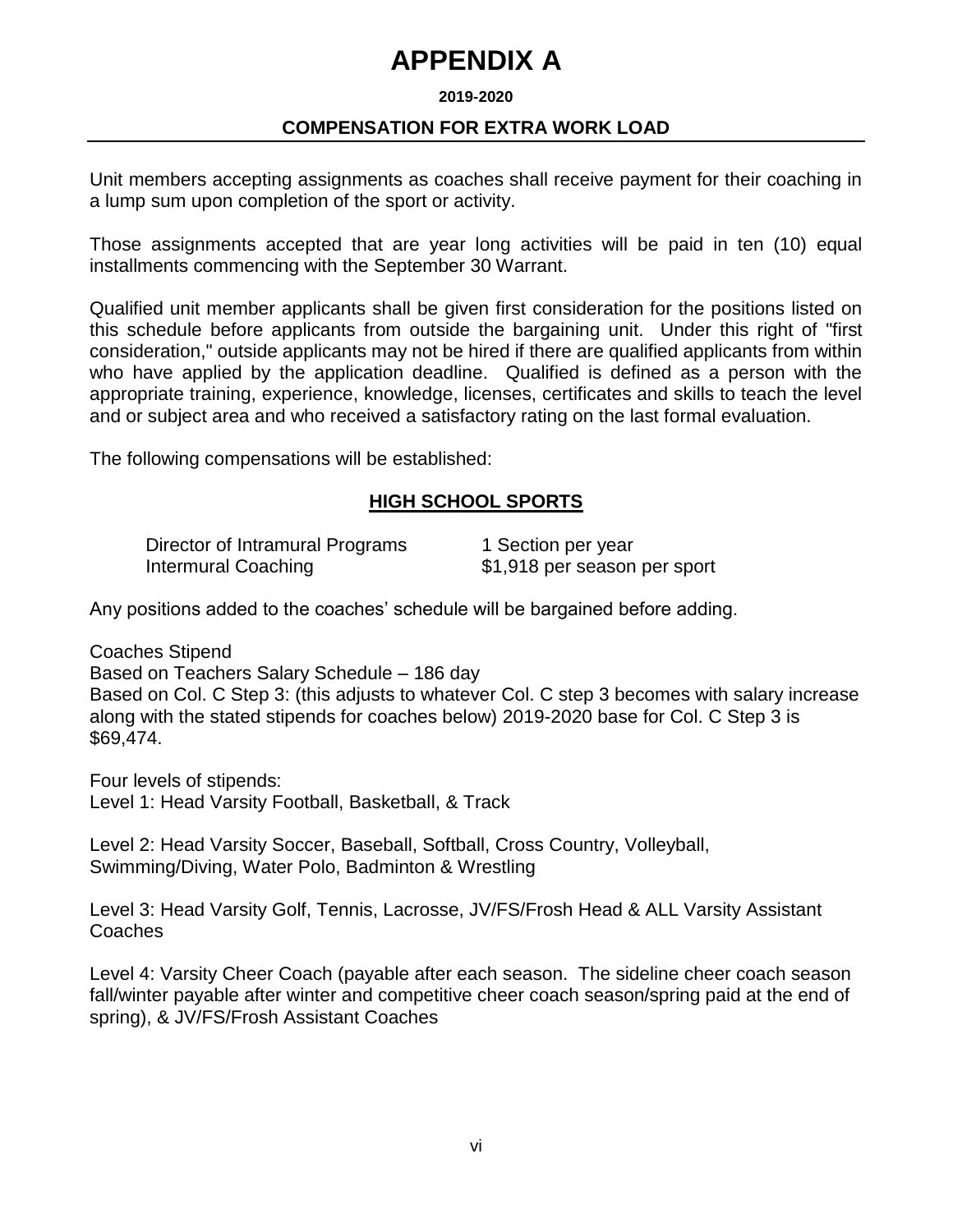#### **2019-2020**

### **COMPENSATION FOR EXTRA WORK LOAD**

| Level 1 | 7% of Col. C Step 3 | \$4,863 |
|---------|---------------------|---------|
| Level 2 | 6% of Col. C Step 3 | \$4,168 |
| Level 3 | 5% of Col. C Step 3 | \$3,474 |
| Level 4 | 4% of Col. C Step 3 | \$2,779 |

High School Athletic Director: 5% of Col. C Step 3 \$3,474 and 2 release periods (per article 18)

The remaining portion of appendix A will increase at the same percent as Salary increases.

## **OTHER HIGH SCHOOL EXTRA DUTY**

**Positions** Director of Student Activities \$1,918 Instrumental Music  $$1,406-$2,300*$ Newspaper \$1,597 Vocal Music  $$1,406-$2,300*$ Site Tech Coordinator **\$1,918** Television Coordinator **\$1,918** Scholarship and Awards \$1,023 Yearbook Advisor \$1,597

Drama \$1,278 per major production (two max) Stage Craft Manager **\$894** per major production (two max) Dance Performance\*\* <br>\$1,278 per performance (two max)

\* The stipend will be agreed upon between the principal and the unit member. In an effort to ensure equity the president of HEA and the superintendent must approve the stipend.

\*\* These positions are eligible for funding, when an appropriate funding source has been identified and approved by the District.

## **MIDDLE SCHOOL EXTRA DUTY**

| <b>Positions</b>                       |                 |
|----------------------------------------|-----------------|
| <b>Intramural Athletic Director</b>    | \$1,918         |
| <b>Intermural Coach</b>                | \$639 per sport |
| <b>Instrumental Music</b>              | \$1,093         |
| <b>Vocal Music</b>                     | \$1,093         |
| <b>Site Tech Coordinator</b>           | \$1,115         |
| Newspaper Advisor                      | \$1,093         |
| <b>Yearbook Advisor</b>                | \$1,093         |
| Pep Squad Advisor                      | \$1,278         |
| <b>Director of Students Activities</b> | \$1,918         |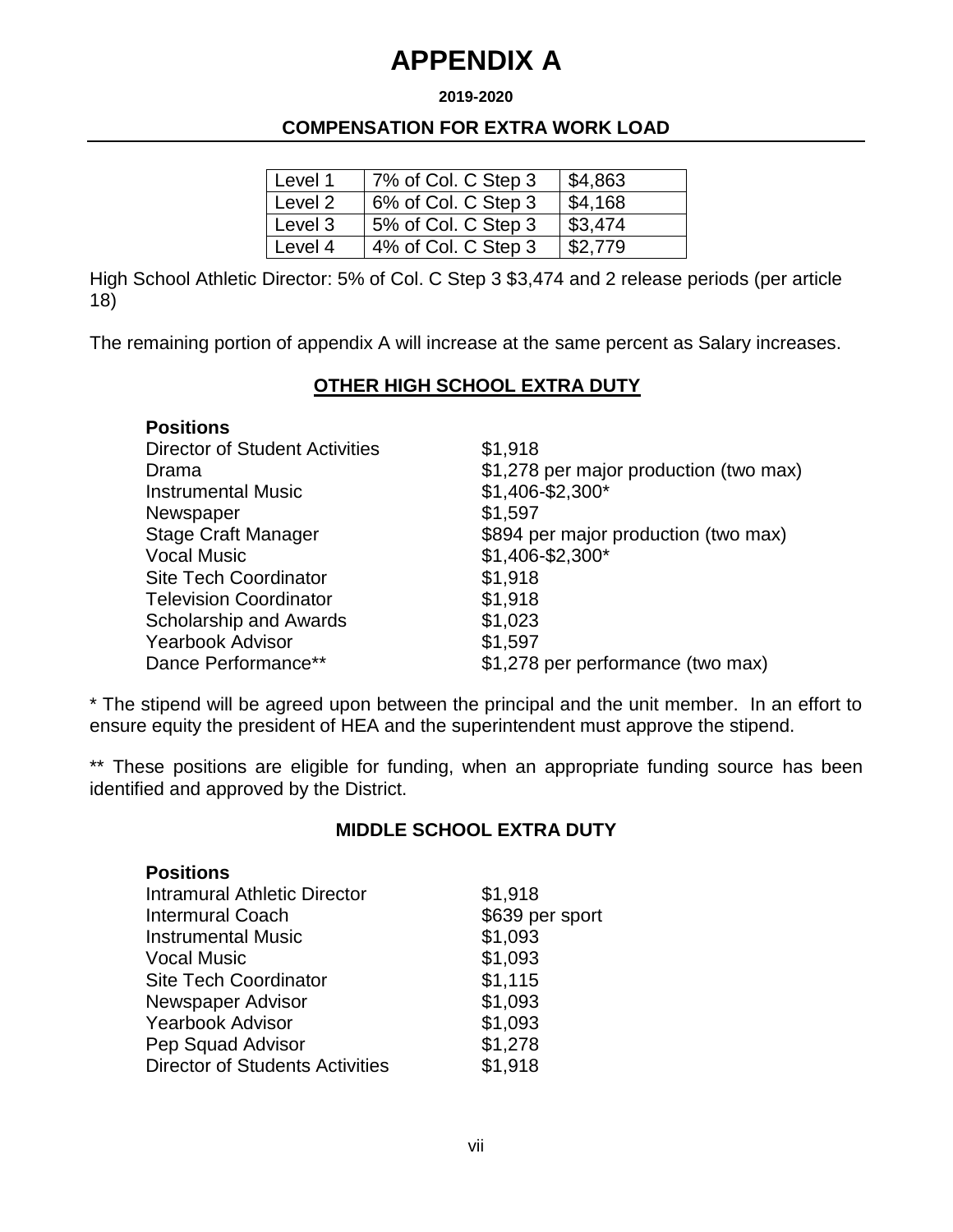#### **2019-2020**

## **COMPENSATION FOR EXTRA WORK LOAD**

## **Longevity Stipend**

An incremental longevity stipend shall be paid to all elementary and middle school coaches beginning at year two per sport, as follows:

Years 2 and 3: \$241 Years 4 and 5: \$484 Years 6 and 7: \$724 Years 8 and 9: \$965 Years 10 and 11: \$1,207 Years 12 or more: \$1,811

## **ELEMENTARY SCHOOL EXTRA DUTY**

| Intermural Athletic Director   | \$1,918         |
|--------------------------------|-----------------|
| <b>Intermural Coach</b>        | \$639 per sport |
| Yearbook Advisor               | \$639           |
| Director of Student Activities | \$1,918         |
| Pep Squad Director             | \$1,278         |

## **Longevity Stipend**

An incremental longevity stipend shall be paid to all elementary and middle school coaches beginning at year two per sport, as follows:

| Years 2 and 3:    | \$241   |
|-------------------|---------|
| Years 4 and 5:    | \$484   |
| Years 6 and 7:    | \$724   |
| Years 8 and 9:    | \$965   |
| Years 10 and 11:  | \$1,207 |
| Years 12 or more: | \$1,811 |

#### **Other Stipends**

| <b>Reading Specialist</b>                             | \$658   |
|-------------------------------------------------------|---------|
| <b>SAPID Coordinator</b>                              | \$1,918 |
| <b>Peer Mediation Conflict Resolution Coordinator</b> | \$1,278 |
| Program Resource Teacher                              | \$1.918 |
| <b>Special Education</b>                              | \$1,406 |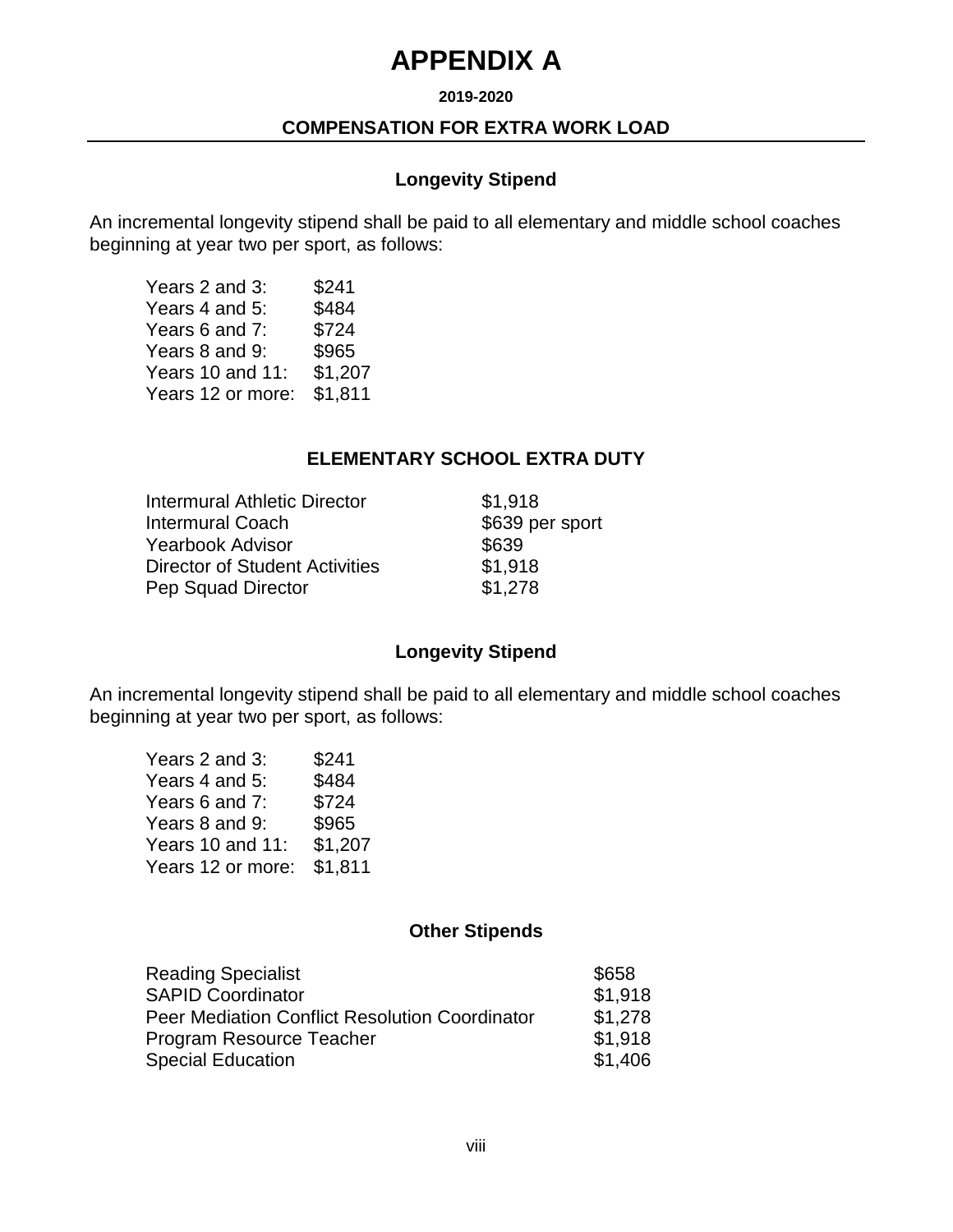#### **2019-2020**

## **COMPENSATION FOR EXTRA WORK LOAD**

### **Second Language Development**

- Teachers currently holding and using an appropriate credential who teach in a designated classroom shall receive a stipend of \$703 (i.e. CLAD, LDS, ESL certificate)
- After July 1, 1998, new teachers hired into the District who have the CLAD certificate at the time of hire shall not receive the stipend.
- Teachers employed before July 1, 1998, who during the life of the contract received their CLAD shall be paid the stipend of \$703 while teaching in designated classrooms.
- Teachers who are authorized by their administration to use a primary language other than English in their duties and who do not have a certificate (i.e. BCLAD, CLAD, LDS, ESL) shall receive a stipend of \$282 per year. This stipend is limited to three years.
- None of these stipends shall be paid to teachers who are not fully credentialed.
- Bilingual Teacher holding and using an appropriate bilingual credential \$2,915.
- Bilingual Speech Therapists, using their bilingual skills and who satisfy District proficiency requirements developed by the District and agreed to by the Association - \$4,321 (total of Special Education Stipend (\$1,406) and Bilingual Teacher Stipend  $($2,915)$ ).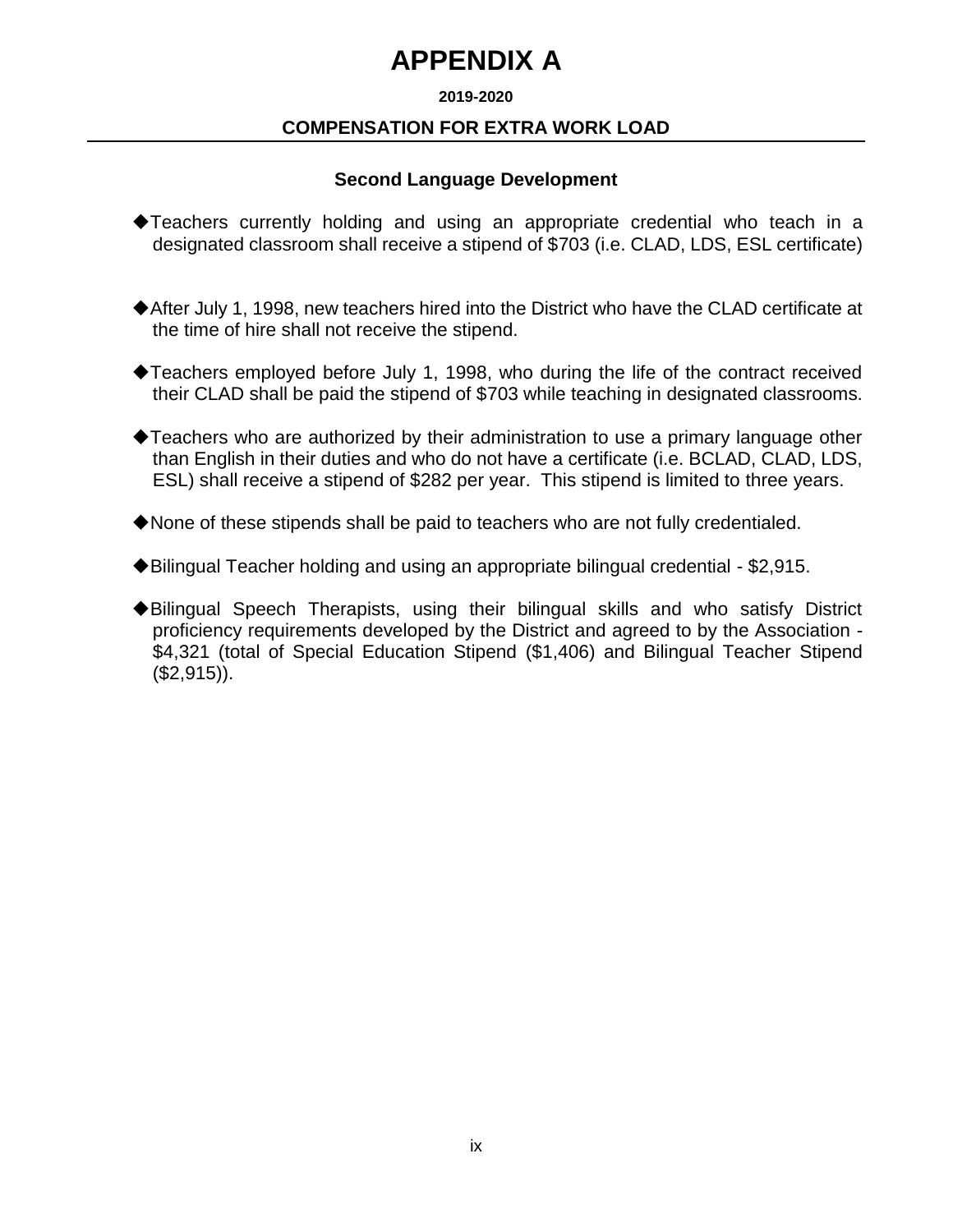#### **2019-2020**

## **COMPENSATION FOR EXTRA WORK LOAD**

### **Area Chairperson\***

- High School
- Middle School
- Special Education
- ELC
- Continuation High School

| Sections**         | Compensation |                             |
|--------------------|--------------|-----------------------------|
| $0 - 5$            | \$766        |                             |
| $6 - 15$           | \$1,087      |                             |
| 16-25              | \$1,406      |                             |
| 26-35              | \$1,725      |                             |
| 36-45              | \$2,045      |                             |
| 46-55              | \$2,365      |                             |
| 56-65              | \$2,683      |                             |
| 66-                | \$3,004      |                             |
| • Nurses           |              | \$1,866 (minimum of 5 FTEs) |
| • Childrens Center | \$1,866      |                             |
| • Adult Education  | \$1,866      |                             |
| $\bullet$ Latchkey | \$1,866      |                             |
|                    |              |                             |

\*\*Number of Sections within an area determined fifteen (15) school days after the beginning of the school year.

## **Remuneration for Expenses Related to Special Assignments.**

Unit members shall be reimbursed for expenses related to their special assignments as follows:

- Personal Auto: Current IRS Guidelines for travel expenses related to their activities, plus toll and parking.
- Meals: Up to current district allowance per teacher for meal expenses related to their special assignment activities provided prior approval for such activity is obtained from the teacher's immediate supervisor.

Note: HEA and HUSD will meet to negotiate the effects of the Every Student Succeeds Act (ESSA) upon the State Board of Education adoption of the ESSA regulations.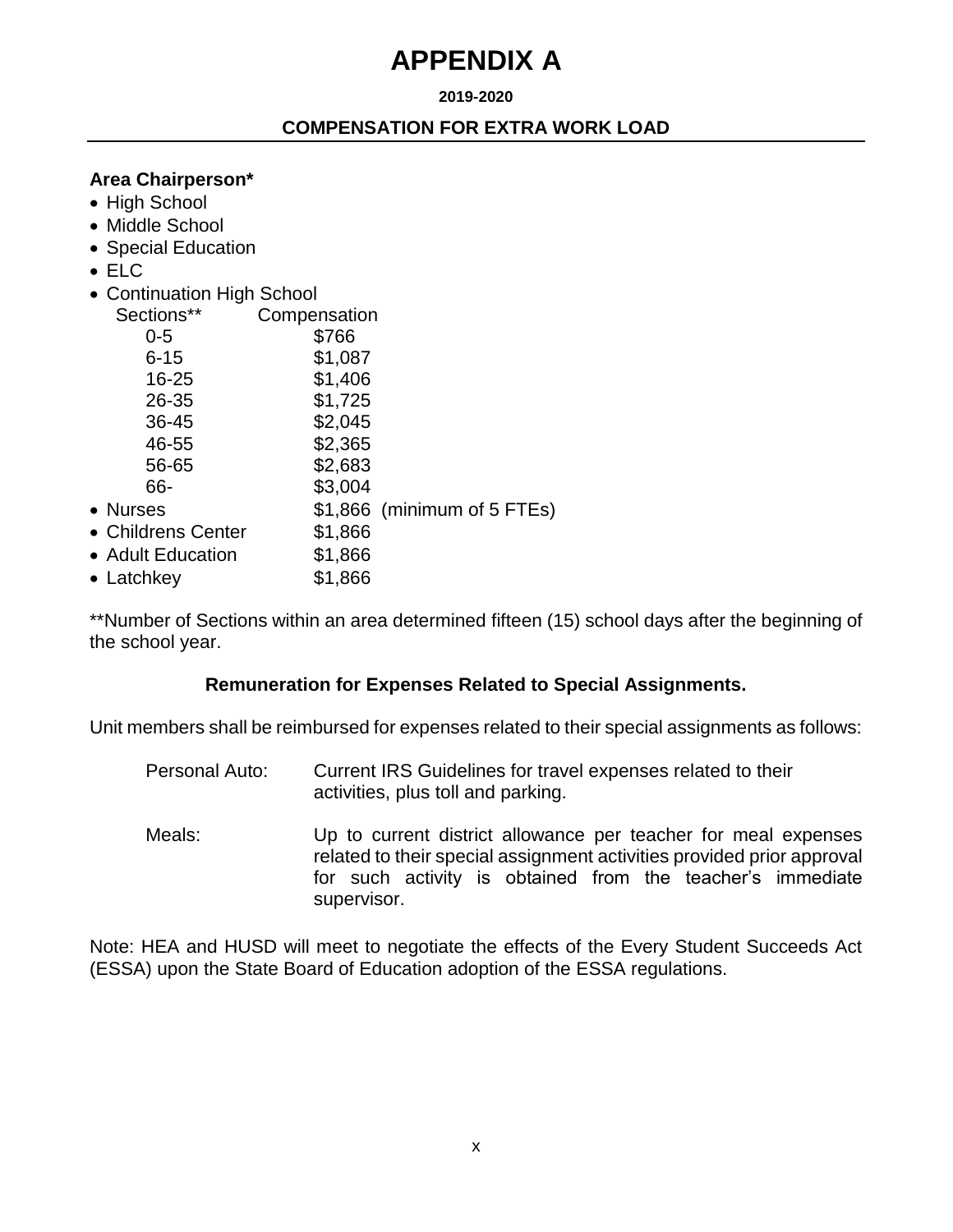## **SALARY SCHEDULES 2020-2021**

**B1**

Hayward Unified School District Salary Schedule for 2020-21

## **Teachers 200 Days**

2% Increase Effective 7/1/2020

| <b>Years of</b><br><b>Experience</b> | Col. A<br>BA<br><b>Degree</b> | Col. B<br><b>BA</b><br><b>Degree</b><br>+15 units | Col. C<br><b>BA</b><br><b>Degree</b><br>+30 units | Col. D<br><b>BA Degree</b><br>+45 units | Col. E<br><b>BA Degree</b><br>+60 units | Col. F<br><b>BA Degree</b><br>$+90$<br><b>MA+30</b> |
|--------------------------------------|-------------------------------|---------------------------------------------------|---------------------------------------------------|-----------------------------------------|-----------------------------------------|-----------------------------------------------------|
| 1                                    | 74,884                        | 75,215                                            | 75,543                                            | 75,871                                  | 76,196                                  | 76,530                                              |
| $\mathbf{2}$                         | 75,215                        | 75,541                                            | 75,871                                            | 76,196                                  | 76,530                                  | 80,333                                              |
| $\mathbf{3}$                         | 75,541                        | 75,871                                            | 76,196                                            | 76,530                                  | 78,165                                  | 84,133                                              |
| 4                                    | 75,871                        | 76,196                                            | 76,530                                            | 78,164                                  | 80,719                                  | 87,934                                              |
| $5\phantom{1}$                       | 76,196                        | 76,530                                            | 79,803                                            | 81,770                                  | 85,770                                  | 91,741                                              |
| 6                                    | 76,570                        | 76,852                                            | 83,083                                            | 85,383                                  | 89,644                                  | 95,544                                              |
| $\overline{7}$                       | 79,147                        | 80,132                                            | 86,361                                            | 88,983                                  | 93,247                                  | 99,347                                              |
| 8                                    | 81,770                        | 83,413                                            | 89,644                                            | 92,596                                  | 97,052                                  | 103,149                                             |
| 9                                    | 84,396                        | 86,697                                            | 92,926                                            | 96,200                                  | 100,794                                 | 106,956                                             |
| 10                                   | 87,017                        | 89,972                                            | 96,200                                            | 99,809                                  | 104,599                                 | 110,759                                             |
| 11                                   | 89,644                        | 93,247                                            | 99,479                                            | 103,408                                 | 108,337                                 | 114,563                                             |
| 12                                   | 92,265                        | 96,528                                            | 102,760                                           | 107,025                                 | 112,138                                 | 118,365                                             |
| 13                                   | 94,892                        | 99,740                                            | 106,043                                           | 110,627                                 | 115,876                                 | 122,174                                             |
| 18                                   |                               |                                                   |                                                   |                                         | 118,446                                 | 124,741                                             |

#### **1. Professional Increments:**

| Master's Degree | \$550.00 |
|-----------------|----------|
| Doctor's Degree | \$725.00 |

### **2. Year for Year Credit:**

Newly hired employees shall receive credit for **up to ten years** of teaching experience as defined in the contract between H.E.A. and H.U.S.D.

#### **3. Annual Advancement:**

After placement on the salary schedule, each teacher will advance one step for each school year of service in the Hayward Unified School District. A school year constitutes 75% of the number of days in the schools of the District are in session (from September to June). A unit employee who works less than 75% in a school year shall receive a step advancement after finishing a second year.

## **4. Semester Units:**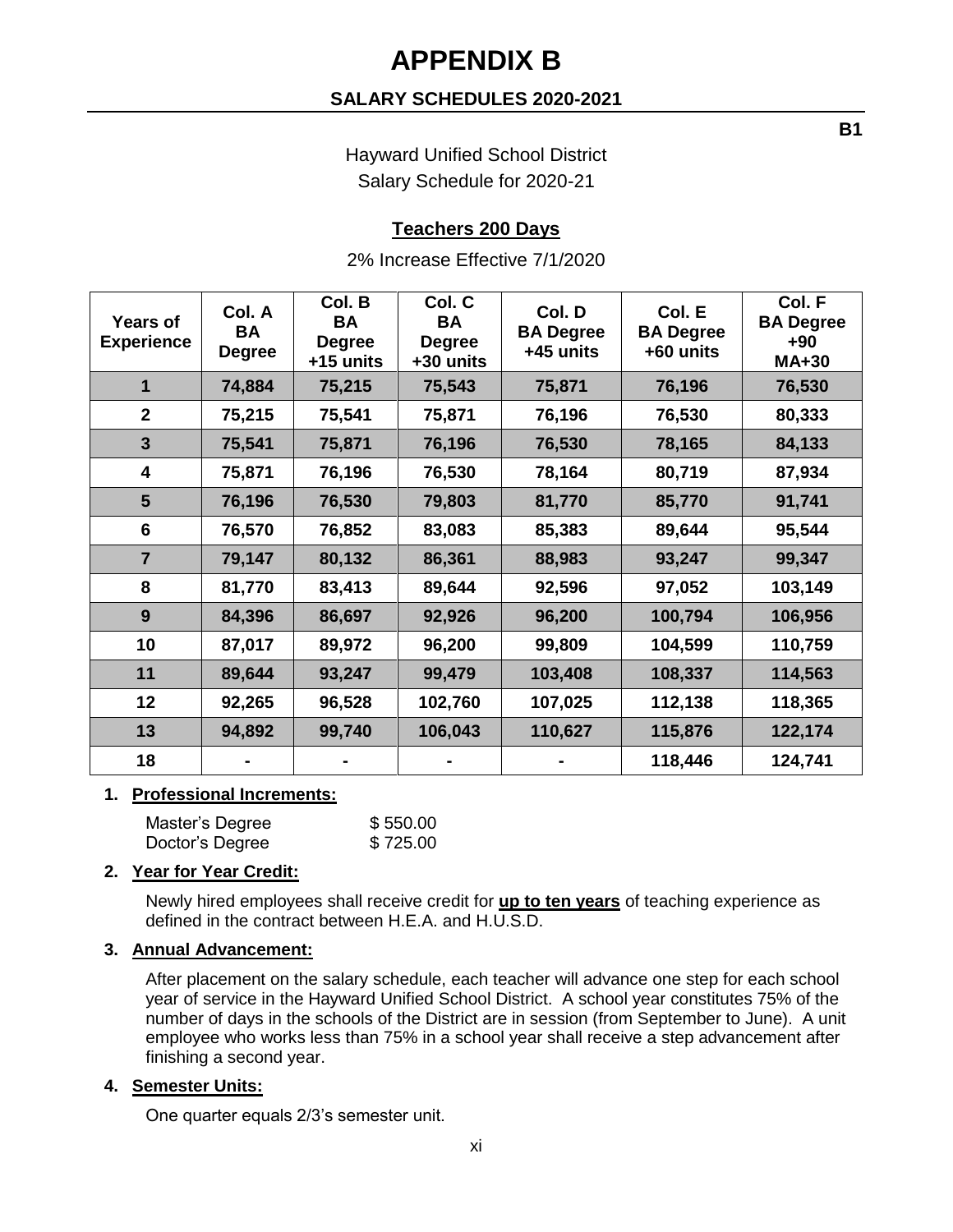## **SALARY SCHEDULES 2020-2021**

**B2**

Hayward Unified School District Salary Schedule for 2020-21

## **Teachers 186 Days**

2% Increase Effective 7/1/2020

| Years of<br><b>Experience</b> | Col. A<br><b>BA Degree</b> | Col. B<br><b>BA Degree</b><br>+15 units | Col. C<br><b>BA Degree</b><br>+30 units | Col. D<br><b>BA Degree</b><br>+45 units | Col. E<br><b>BA Degree</b><br>+60 units | Col. F<br><b>BA Degree</b><br>$+90$<br>MA+30 |
|-------------------------------|----------------------------|-----------------------------------------|-----------------------------------------|-----------------------------------------|-----------------------------------------|----------------------------------------------|
| 1                             | 69,642                     | 69,950                                  | 70,253                                  | 70,561                                  | 70,863                                  | 71,169                                       |
| $\mathbf{2}$                  | 69,950                     | 70,253                                  | 70,561                                  | 70,863                                  | 71,169                                  | 74,710                                       |
| $\mathbf{3}$                  | 70,253                     | 70,562                                  | 70,863                                  | 71,169                                  | 72,693                                  | 78,245                                       |
| 4                             | 70,561                     | 70,861                                  | 71,169                                  | 72,693                                  | 76,227                                  | 81,782                                       |
| $5\phantom{1}$                | 70,863                     | 71,169                                  | 74,218                                  | 76,048                                  | 79,766                                  | 85,319                                       |
| $6\phantom{1}$                | 71,169                     | 71,472                                  | 77,268                                  | 79,404                                  | 83,369                                  | 88,858                                       |
| $\overline{7}$                | 73,605                     | 74,523                                  | 80,318                                  | 82,758                                  | 86,719                                  | 92,390                                       |
| 8                             | 76,048                     | 77,573                                  | 83,369                                  | 86,111                                  | 90,259                                  | 95,928                                       |
| 9                             | 78,488                     | 80,624                                  | 86,421                                  | 89,468                                  | 93,736                                  | 99,471                                       |
| 10                            | 80,928                     | 83,672                                  | 89,468                                  | 92,819                                  | 97,275                                  | 103,005                                      |
| 11                            | 83,369                     | 86,719                                  | 92,516                                  | 96,172                                  | 100,754                                 | 106,541                                      |
| 12                            | 85,804                     | 89,770                                  | 95,569                                  | 99,532                                  | 104,288                                 | 110,080                                      |
| 13                            | 88,249                     | 92,760                                  | 98,618                                  | 102,885                                 | 107,763                                 | 113,623                                      |
| 18                            |                            |                                         |                                         |                                         | 110,155                                 | 116,010                                      |

#### **1. Professional Increments:**

| Master's Degree | \$550.00 |
|-----------------|----------|
| Doctor's Degree | \$725.00 |

#### **2. Year for Year Credit:**

Newly hired employees shall receive credit for **up to ten years** of teaching experience as defined in the contract between H.E.A. and H.U.S.D.

#### **3. Annual Advancement:**

After placement on the salary schedule, each teacher will advance one step for each school year of service in the Hayward Unified School District. A school year constitutes 75% of the number of days in the schools of the District are in session (from September to June). A unit employee who works less than 75% in a school year shall receive a step advancement after finishing a second year.

#### **4. Semester Units:**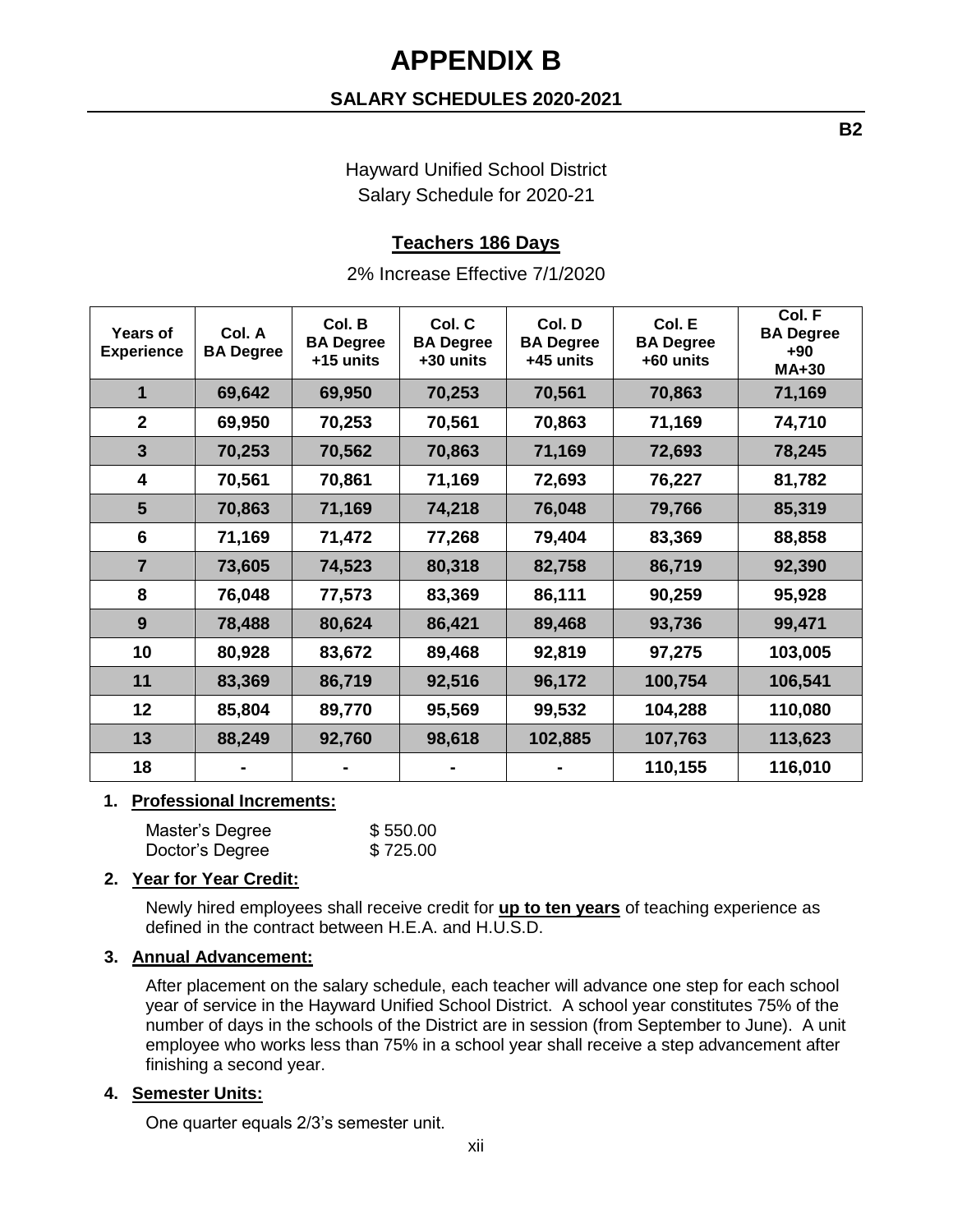## **SALARY SCHEDULES 2020-2021**

**B3**

Hayward Unified School District Salary Schedule for 2020-21

## **Counselors/Speech Therapists 188 Days**

2% Increase Effective 7/1/2020

| <b>Years of Experience</b> | Col. CO<br>Base + MA | Col. CF<br>BA Degree + 90 or<br>MA Degree + 30 |
|----------------------------|----------------------|------------------------------------------------|
| 1                          | 85,680               | 93,167                                         |
| $\mathbf{2}$               | 89,421               | 96,868                                         |
| $\overline{3}$             | 93,167               | 100,653                                        |
| 4                          | 96,868               | 104,667                                        |
| $5\phantom{1}$             | 100,653              | 108,141                                        |
| $6\phantom{1}6$            | 104,667              | 111,920                                        |
| $\overline{7}$             | 108,141              | 115,623                                        |
| 8                          | 111,920              | 119,308                                        |
| 9                          | 115,623              | 123,111                                        |
| 18                         | 119,329              | 126,893                                        |

## **1. Professional Increments:**

| Master's Degree | \$550.00 |
|-----------------|----------|
| Doctor's Degree | \$725.00 |

#### **2. Year for Year Credit:**

Newly hired employees shall receive credit for **up to ten years** of teaching experience as defined in the contract between H.E.A. and H.U.S.D.

#### **3. Annual Advancement:**

After placement on the salary schedule, each counselor/speech therapist will advance one step for each school year of service in the Hayward Unified School District. A school year constitutes 75% of the number of days in the schools of the District are in session (from September to June). A unit employee who works less than 75% in a school year shall receive a step advancement after finishing a second year.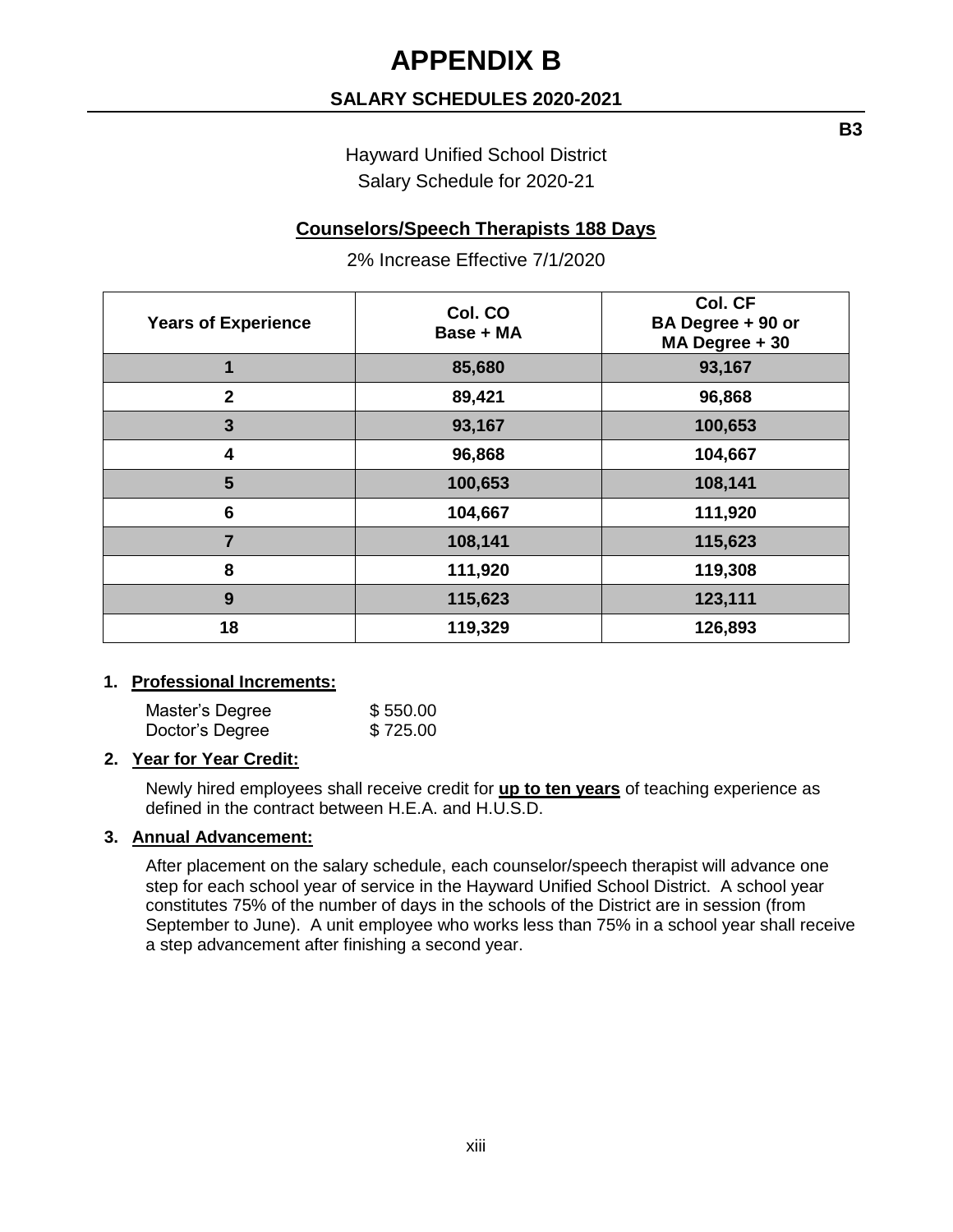# **SALARY SCHEDULES 2020-2021**

Hayward Unified School District Salary Schedule for 2020-21

## **School Psychologist 192 Days**

2% Increase Effective 7/1/2020

| <b>Years of Experience</b> | Col. PF<br>BA Degree + 90 or<br>MA Degree + 30 |
|----------------------------|------------------------------------------------|
| 1                          | 108,975                                        |
| $\mathbf{2}$               | 113,001                                        |
| 3                          | 117,187                                        |
| $\overline{\mathbf{4}}$    | 121,540                                        |
| 5                          | 126,066                                        |
| $6\phantom{1}6$            | 130,854                                        |
| $\overline{7}$             | 130,854                                        |
| 8                          | 130,854                                        |
| 9                          | 130,854                                        |
| 10                         | 132,436                                        |
| 14                         | 134,806                                        |
| 18                         | 137,968                                        |

#### **1. Professional Increments:**

| Master's Degree | \$550.00 |
|-----------------|----------|
| Doctor's Degree | \$725.00 |

## **2. Year for Year Credit:**

Newly hired employees shall receive credit for **up to ten years** of teaching experience as defined in the contract between H.E.A. and H.U.S.D.

## **3. Annual Advancement:**

After placement on the salary schedule, each psychologist will advance one step for each school year of service in the Hayward Unified School District. A school year constitutes 75% of the number of days in the schools of the District are in session (from September to June). A unit employee who works less than 75% in a school year shall receive a step advancement after finishing a second year.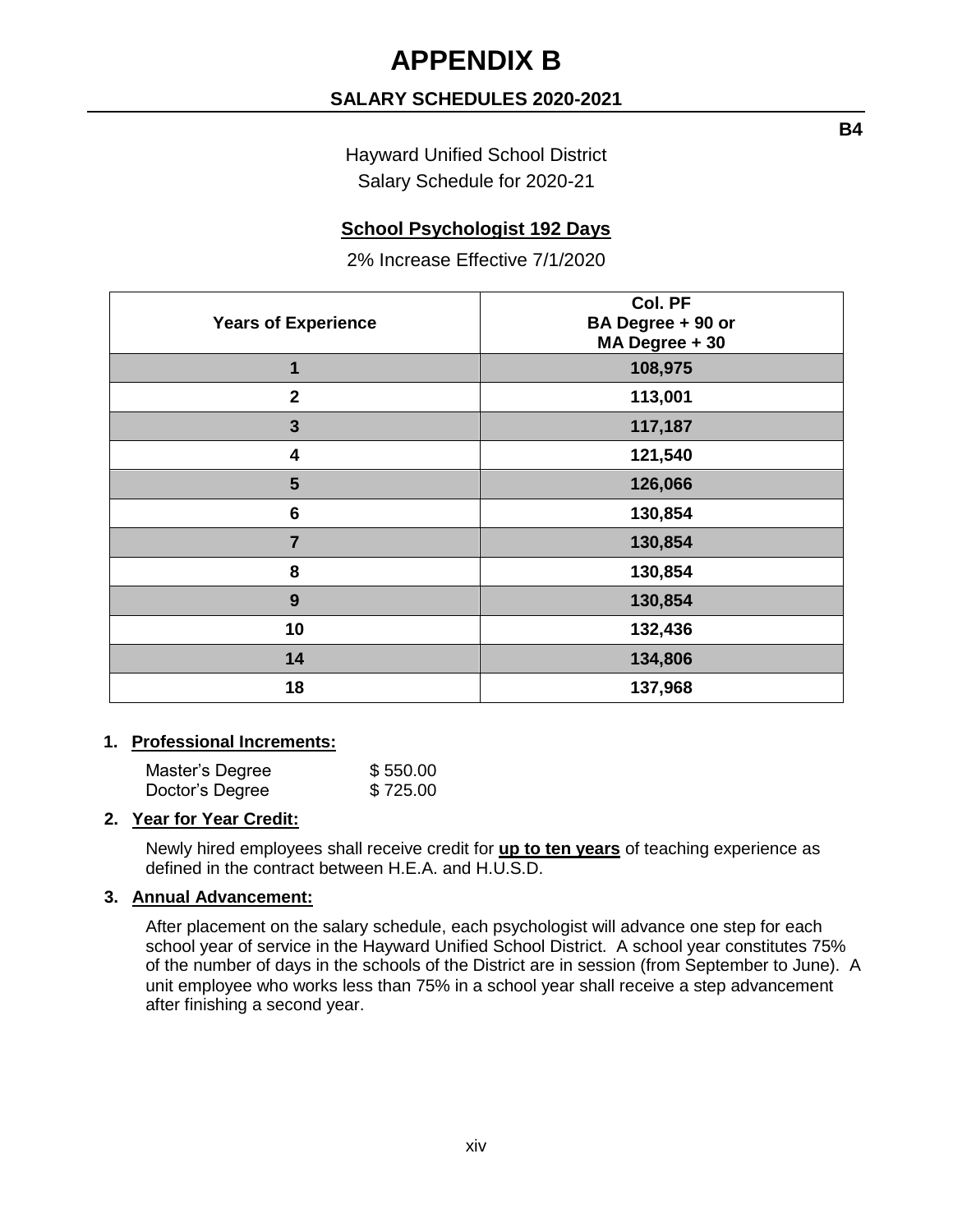## **SALARY SCHEDULES 2020-2021**

**B5**

Hayward Unified School District Salary Schedule for 2020-21

## **Adult Education/School Nurse 183 Days**

2% Increase Effective 7/1/2020

| <b>Years of</b><br><b>Experience</b> | Col. A<br>BA<br><b>Degree</b> | Col. B<br><b>BA Degree</b><br>+15 units | Col. C<br><b>BA Degree</b><br>+30 units | Col. D<br><b>BA Degree</b><br>+45 units | Col. E<br><b>BA Degree</b><br>+60 units | Col. F<br><b>BA Degree</b><br>$+90$<br><b>MA+30</b> |
|--------------------------------------|-------------------------------|-----------------------------------------|-----------------------------------------|-----------------------------------------|-----------------------------------------|-----------------------------------------------------|
| 1                                    | 68,522                        | 68,819                                  | 69,121                                  | 69,422                                  | 69,720                                  | 70,022                                              |
| $\overline{2}$                       | 68,819                        | 69,121                                  | 69,422                                  | 69,720                                  | 70,022                                  | 73,503                                              |
| $\overline{3}$                       | 69,121                        | 69,422                                  | 69,720                                  | 70,022                                  | 71,520                                  | 76,981                                              |
| 4                                    | 69,422                        | 69,720                                  | 70,022                                  | 71,495                                  | 74,999                                  | 80,464                                              |
| 5                                    | 69,720                        | 70,022                                  | 73,019                                  | 74,821                                  | 78,479                                  | 83,940                                              |
| 6                                    | 70,022                        | 70,319                                  | 76,024                                  | 78,124                                  | 82,022                                  | 87,424                                              |
| $\overline{7}$                       | 72,420                        | 73,323                                  | 79,021                                  | 81,420                                  | 85,320                                  | 90,901                                              |
| 8                                    | 74,821                        | 76,320                                  | 82,022                                  | 84,724                                  | 88,804                                  | 94,382                                              |
| 9                                    | 77,222                        | 79,326                                  | 85,027                                  | 88,023                                  | 92,227                                  | 97,865                                              |
| 10                                   | 79,617                        | 82,324                                  | 88,023                                  | 91,325                                  | 95,708                                  | 101,343                                             |
| 11                                   | 82,022                        | 85,320                                  | 91,023                                  | 94,617                                  | 99,129                                  | 104,825                                             |
| 12                                   | 84,423                        | 88,323                                  | 94,024                                  | 97,924                                  | 102,607                                 | 108,309                                             |
| 13                                   | 86,824                        | 91,325                                  | 97,029                                  | 101,226                                 | 106,027                                 | 111,788                                             |
| 18                                   |                               |                                         |                                         |                                         | 108,375                                 | 114,140                                             |

#### **1. Professional Increments:**

| Master's Degree | \$550.00 |
|-----------------|----------|
| Doctor's Degree | \$725.00 |

#### **2. Year for Year Credit:**

Newly hired employees shall receive credit for **up to ten years** of teaching experience as defined in the contract between H.E.A. and H.U.S.D.

#### **3. Annual Advancement:**

After placement on the salary schedule, each teacher/nurse will advance one step for each school year of service in the Hayward Unified School District. A school year constitutes 75% of the number of days in the schools of the District are in session (from September to June). A unit employee who works less than 75% in a school year shall receive a step advancement after finishing a second year.

#### **4. Semester Units:**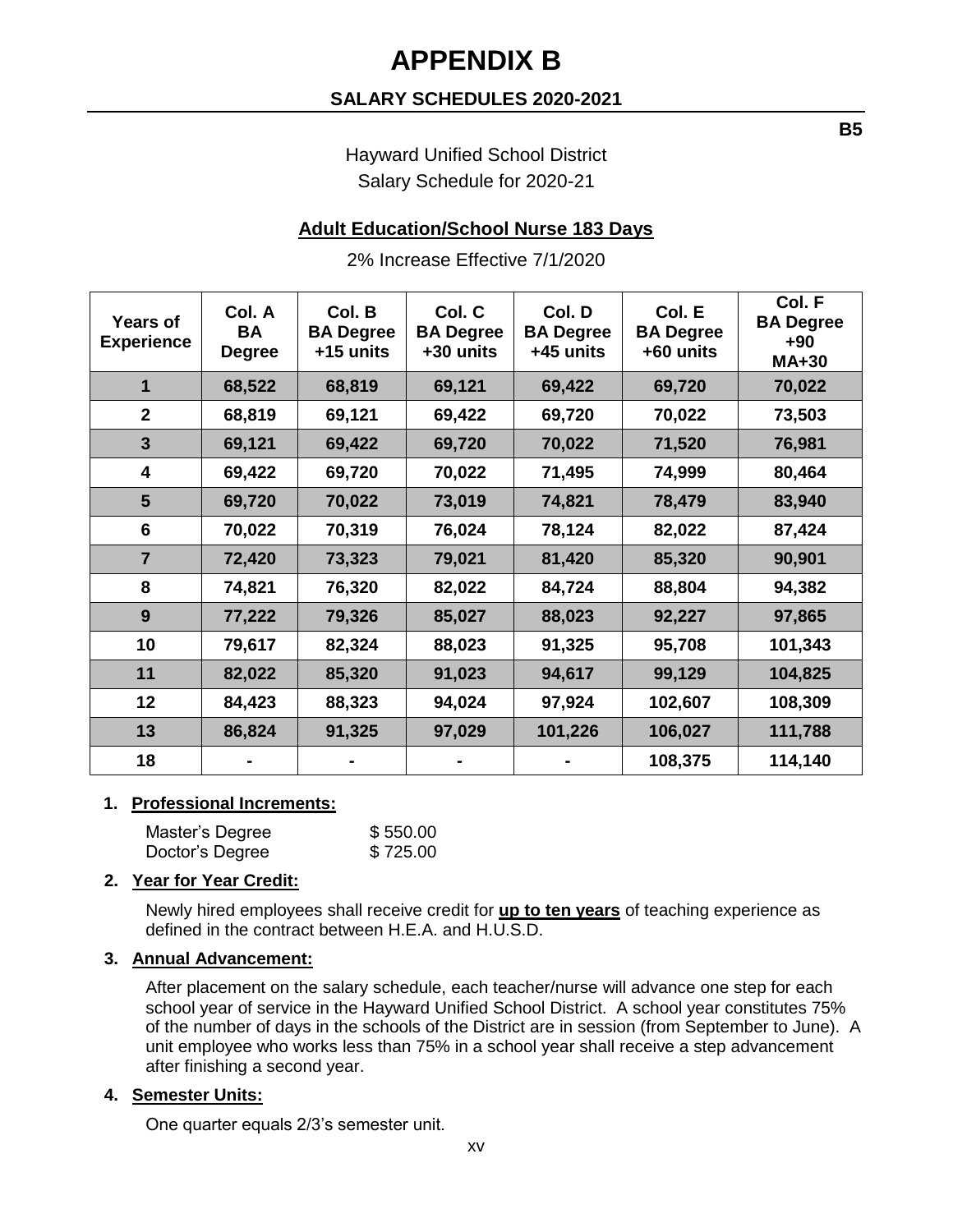# **SALARY SCHEDULES 2020-2021**

Hayward Unified School District Salary Schedule for 2020-21

# **Adult Ed Hourly**

## 2% Increase Effective 7/1/2020

| <b>Cumulative Hours</b> | <b>Hourly Pay Rate</b> |
|-------------------------|------------------------|
| $0 - 550$               | 54.99                  |
| $551 - 1100$            | 56.16                  |
| $1101 - 3300$           | 57.33                  |
| $3301 +$                | 58.55                  |
| 5 yrs, 30 hrs/wk        | 59.64                  |

## **1. Experience Increment:**

Any Adult Education teacher who has taught thirty (30) hours per week and has a minimum of five (5) years in the District's Adult Education program shall receive one (1) additional dollar per hour over the rate established for that school year even if the teacher then teaches less than thirty (30) hours per week. All experience must be from the Hayward Unified School District Adult Education Program.

*Substitute Hourly Rate: \$25*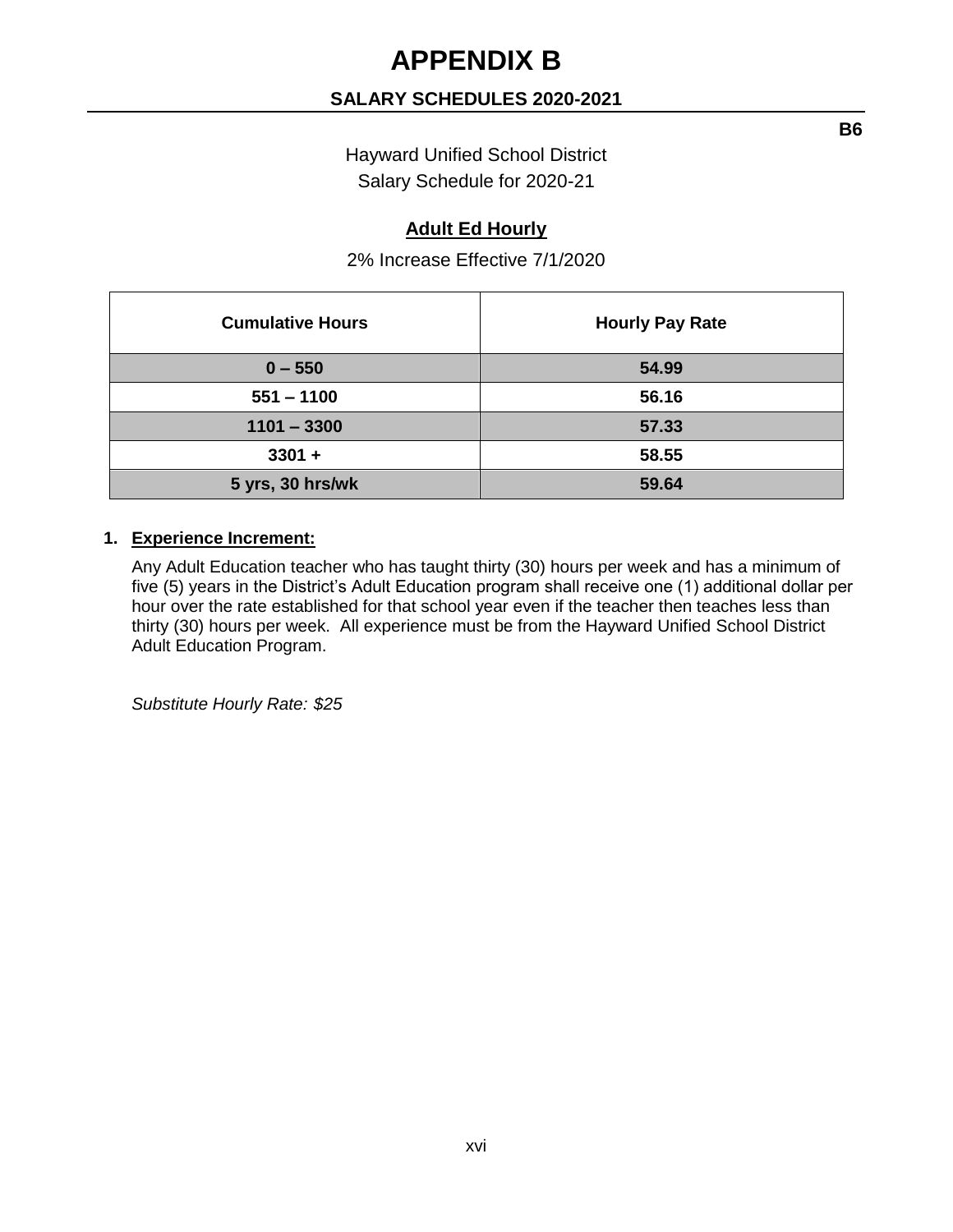# **SALARY SCHEDULES 2020-2021**

**B7**

Hayward Unified School District Salary Schedule for 2020-21

## **Child Development Programs (225 Days)**

2% Increase Effective 7/1/2020

| <b>Years of</b><br><b>Experience</b> | Col. AA<br><b>Permit</b> | Col. CA<br><b>BA Degree</b> | Col. CB<br><b>BA Degree</b><br>+15 units | Col. CC<br><b>BA Degree</b><br>$+30$ units $(+)$ |
|--------------------------------------|--------------------------|-----------------------------|------------------------------------------|--------------------------------------------------|
|                                      | 61,124                   | 68,609                      | 69,944                                   | 73,426                                           |
| $\overline{2}$                       | 64,348                   | 71,614                      | 72,946                                   | 77,025                                           |
| 3                                    | 67,576                   | 74,628                      | 75,939                                   | 80,625                                           |
| 4                                    | 70,804                   | 77,631                      | 78,956                                   | 84,244                                           |
| 5                                    | 74,035                   | 80,625                      | 81,952                                   | 87,856                                           |
| 6                                    | 77,250                   | 83,639                      | 84,968                                   | 91,450                                           |
| $\overline{7}$                       | 80,470                   | 86,642                      | 87,968                                   | 95,068                                           |
| 8                                    |                          | 89,655                      | 90,970                                   | 98,665                                           |
| 9                                    |                          | 92,663                      | 93,980                                   | 102,275                                          |
| 10                                   |                          | 95,658                      | 96,991                                   | 105,873                                          |

## **1. Professional Increments:**

| Master's Degree | \$550.00 |
|-----------------|----------|
| Doctor's Degree | \$725.00 |

## **2. Year for Year Credit:**

Newly hired employees shall receive credit for **up to ten years** of teaching experience as defined in the contract between H.E.A. and H.U.S.D.

#### **3. Annual Advancement:**

After placement on the salary schedule, each teacher will advance one step for each school year of service in the Hayward Unified School District. A school year constitutes 75% of the number of days in the schools of the District are in session (from September to June). A unit employee who works less than 75% in a school year shall receive a step advancement after finishing a second year.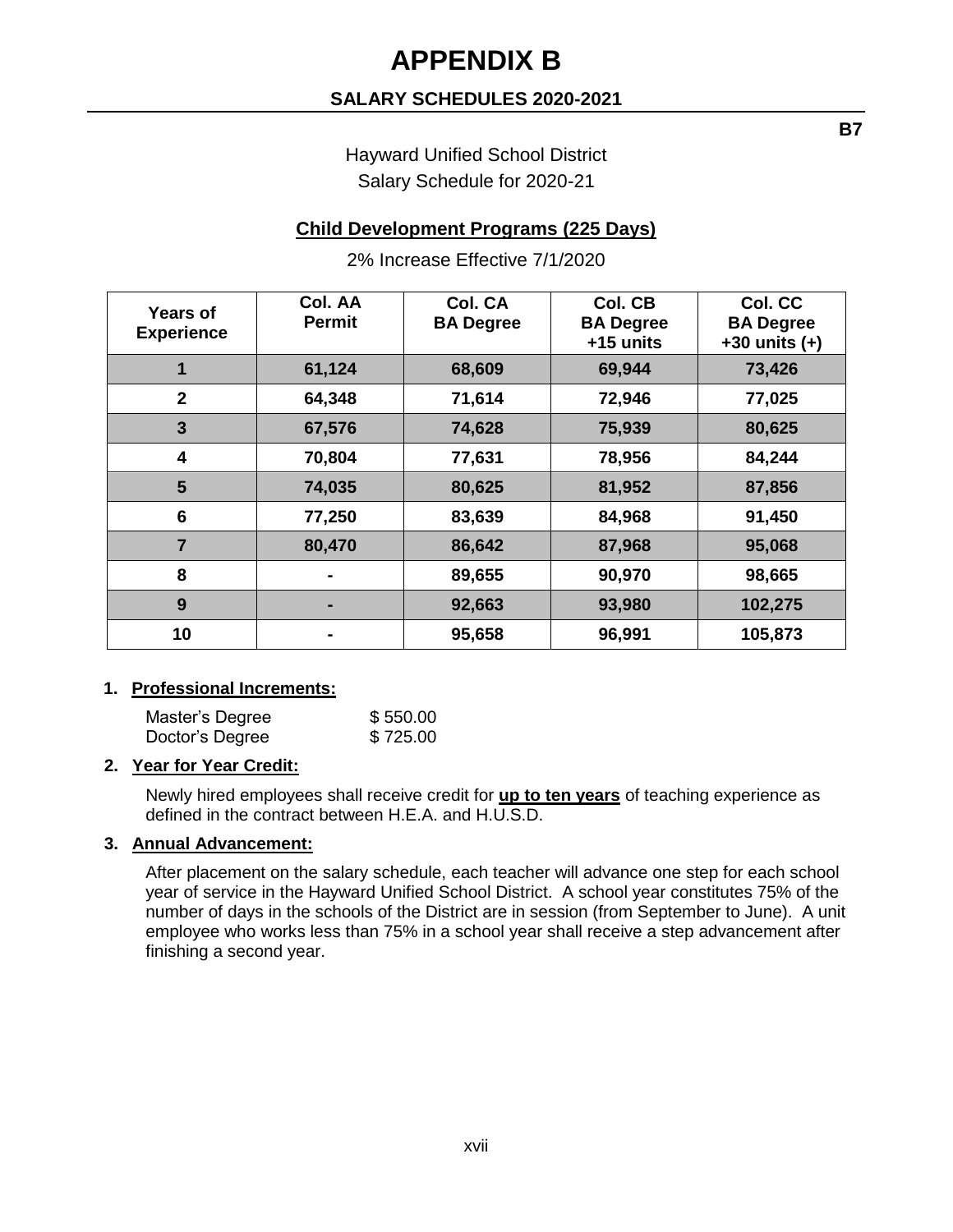# **SALARY SCHEDULES 2020-2021**

**B8**

Hayward Unified School District Salary Schedule for 2020-21

## **Child Development Programs (186 Days)**

2% Increase Effective 7/1/2020

| <b>Years of</b><br><b>Experience</b> | Col. AA<br><b>Permit</b> | Col. CA<br><b>BA Degree</b> | Col. CB<br><b>BA Degree</b><br>+15 units | Col. CC<br><b>BA Degree</b><br>$+30$ units $(+)$ |
|--------------------------------------|--------------------------|-----------------------------|------------------------------------------|--------------------------------------------------|
|                                      | 52,149                   | 58,332                      | 59,421                                   | 62,310                                           |
| $\overline{2}$                       | 54,810                   | 60,820                      | 61,910                                   | 65,285                                           |
| 3                                    | 57,477                   | 63,301                      | 64,394                                   | 68,273                                           |
| 4                                    | 60,148                   | 65,791                      | 66,883                                   | 71,252                                           |
| 5                                    | 62,816                   | 68,275                      | 69,358                                   | 74,235                                           |
| 6                                    | 65,473                   | 70,750                      | 71,849                                   | 77,217                                           |
| $\overline{7}$                       | 68,140                   | 73,245                      | 74,324                                   | 80,200                                           |
| 8                                    |                          | 75,726                      | 76,813                                   | 83,172                                           |
| 9                                    |                          | 78,207                      | 79,295                                   | 86,151                                           |
| 10                                   |                          | 80,688                      | 81,781                                   | 89,131                                           |

## **1. Professional Increments:**

| Master's Degree | \$550.00 |
|-----------------|----------|
| Doctor's Degree | \$725.00 |

## **2. Year for Year Credit:**

Newly hired employees shall receive credit for **up to ten years** of teaching experience as defined in the contract between H.E.A. and H.U.S.D.

## **3. Annual Advancement:**

After placement on the salary schedule, each teacher will advance one step for each school year of service in the Hayward Unified School District. A school year constitutes 75% of the number of days in the schools of the District are in session (from September to June). A unit employee who works less than 75% in a school year shall receive a step advancement after finishing a second year.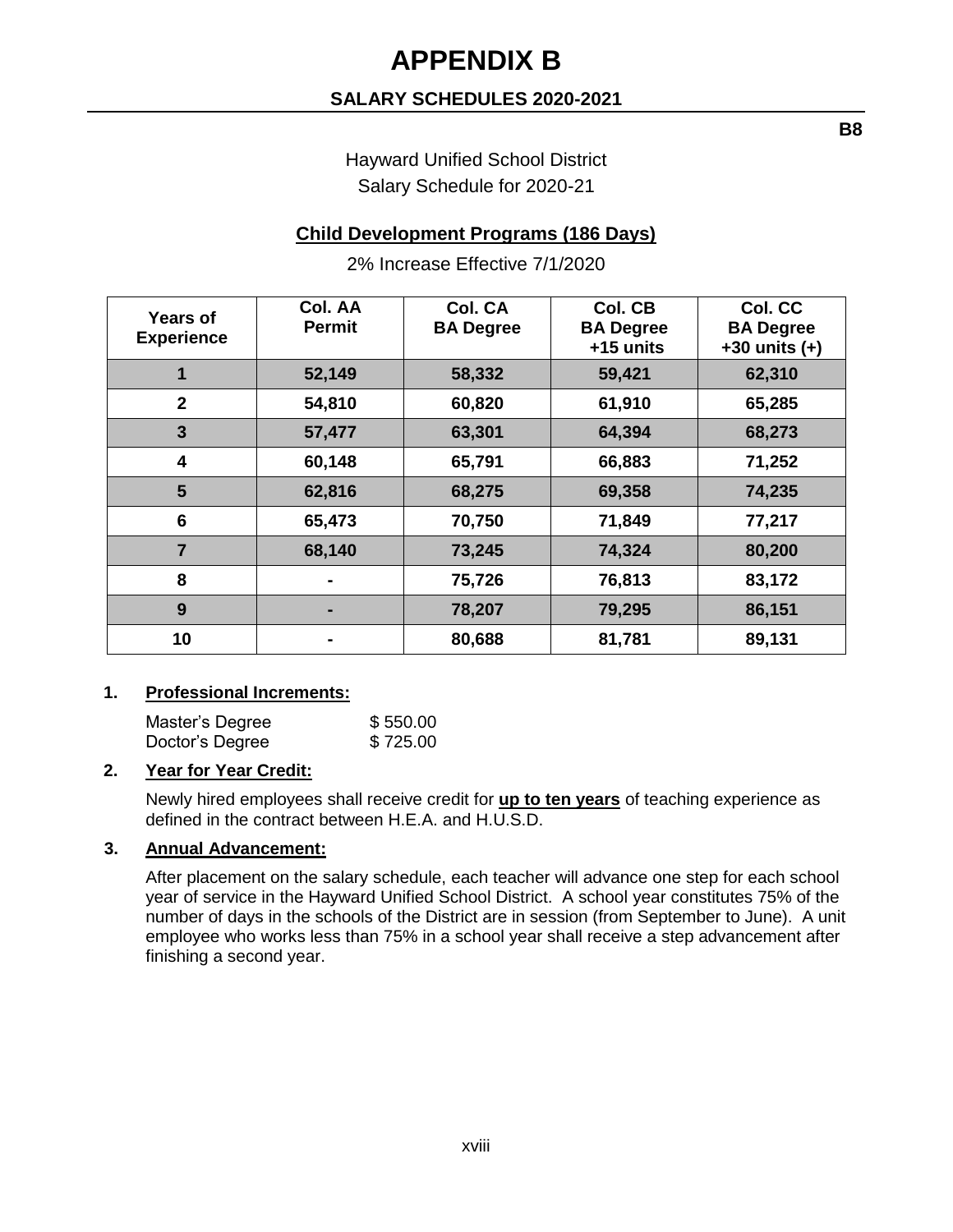## **SALARY SCHEDULES 2019-2020**

**B9**

Hayward Unified School District Salary Schedule for 2019-20

## **Teachers 200 Days**

4% Increase Effective 7/1/2019

| <b>Years of</b><br><b>Experience</b> | Col. A<br>BA<br><b>Degree</b> | Col. B<br><b>BA</b><br><b>Degree</b><br>+15 units | Col. C<br><b>BA</b><br><b>Degree</b><br>+30 units | Col. D<br><b>BA Degree</b><br>+45 units | Col. E<br><b>BA Degree</b><br>+60 units | Col. F<br><b>BA Degree</b><br>+90<br><b>MA+30</b> |
|--------------------------------------|-------------------------------|---------------------------------------------------|---------------------------------------------------|-----------------------------------------|-----------------------------------------|---------------------------------------------------|
| 1                                    | 73,416                        | 73,740                                            | 74,062                                            | 74,383                                  | 74,702                                  | 75,029                                            |
| $\overline{2}$                       | 73,740                        | 74,060                                            | 74,383                                            | 74,702                                  | 75,029                                  | 78,758                                            |
| $\overline{3}$                       | 74,060                        | 74,383                                            | 74,702                                            | 75,029                                  | 76,632                                  | 82,483                                            |
| 4                                    | 74,383                        | 74,702                                            | 75,029                                            | 76,631                                  | 79,136                                  | 86,210                                            |
| $5\phantom{1}$                       | 74,702                        | 75,029                                            | 78,238                                            | 80,167                                  | 84,088                                  | 89,942                                            |
| $6\phantom{1}$                       | 75,069                        | 75,345                                            | 81,454                                            | 83,709                                  | 87,886                                  | 93,671                                            |
| $\overline{7}$                       | 77,595                        | 78,561                                            | 84,668                                            | 87,238                                  | 91,419                                  | 97,399                                            |
| 8                                    | 80,167                        | 81,777                                            | 87,886                                            | 90,780                                  | 95,149                                  | 101,126                                           |
| 9                                    | 82,741                        | 84,997                                            | 91,104                                            | 94,314                                  | 98,818                                  | 104,859                                           |
| 10                                   | 85,311                        | 88,208                                            | 94,314                                            | 97,852                                  | 102,548                                 | 108,587                                           |
| 11                                   | 87,886                        | 91,419                                            | 97,528                                            | 101,380                                 | 106,213                                 | 112,317                                           |
| 12                                   | 90,456                        | 94,635                                            | 100,745                                           | 104,926                                 | 109,939                                 | 116,044                                           |
| 13                                   | 93,031                        | 97,784                                            | 103,964                                           | 108,458                                 | 113,604                                 | 119,778                                           |
| 18                                   |                               |                                                   |                                                   |                                         | 116,124                                 | 122,295                                           |

#### **1. Professional Increments:**

| Master's Degree | \$550.00 |
|-----------------|----------|
| Doctor's Degree | \$725.00 |

## **2. Year for Year Credit:**

Newly hired employees shall receive credit for **up to ten years** of teaching experience as defined in the contract between H.E.A. and H.U.S.D.

#### **3. Annual Advancement:**

After placement on the salary schedule, each teacher will advance one step for each school year of service in the Hayward Unified School District. A school year constitutes 75% of the number of days in the schools of the District are in session (from September to June). A unit employee who works less than 75% in a school year shall receive a step advancement after finishing a second year.

## **4. Semester Units:**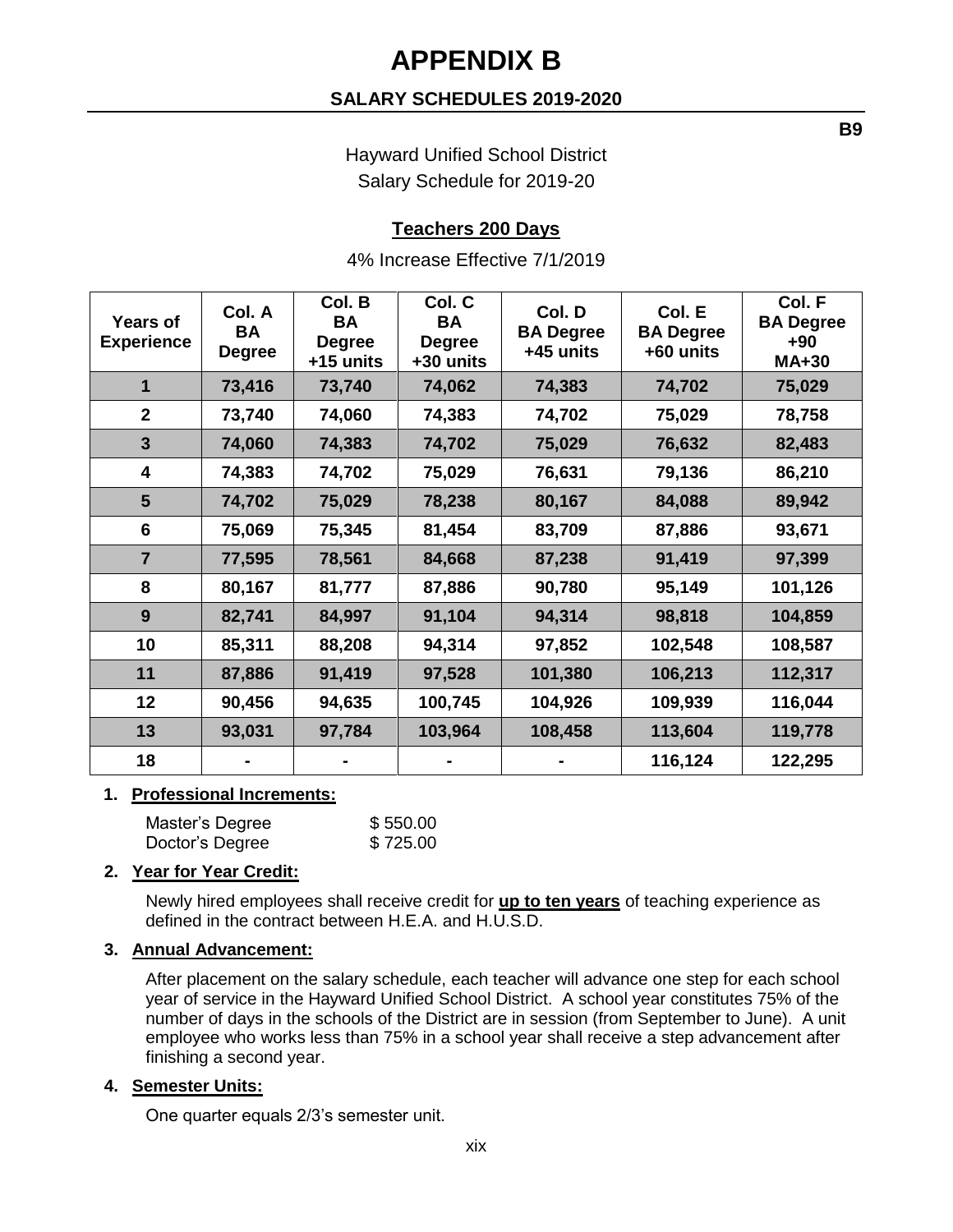## **SALARY SCHEDULES 2019-2020**

**B10**

Hayward Unified School District Salary Schedule for 2019-20

## **Teachers 186 Days**

4% Increase Effective 7/1/2019

| Years of<br><b>Experience</b> | Col. A<br><b>BA Degree</b> | Col. B<br><b>BA Degree</b><br>+15 units | Col. C<br><b>BA Degree</b><br>+30 units | Col. D<br><b>BA Degree</b><br>+45 units | Col. E<br><b>BA Degree</b><br>+60 units | Col. F<br><b>BA Degree</b><br>$+90$<br>MA+30 |
|-------------------------------|----------------------------|-----------------------------------------|-----------------------------------------|-----------------------------------------|-----------------------------------------|----------------------------------------------|
| 1                             | 68,276                     | 68,578                                  | 68,875                                  | 69,177                                  | 69,474                                  | 69,774                                       |
| $\overline{2}$                | 68,578                     | 68,875                                  | 69,177                                  | 69,474                                  | 69,774                                  | 73,245                                       |
| $\mathbf{3}$                  | 68,875                     | 69,178                                  | 69,474                                  | 69,774                                  | 71,268                                  | 76,711                                       |
| 4                             | 69,177                     | 69,472                                  | 69,774                                  | 71,268                                  | 74,732                                  | 80,178                                       |
| $5\phantom{1}$                | 69,474                     | 69,774                                  | 72,763                                  | 74,557                                  | 78,202                                  | 83,646                                       |
| $6\phantom{1}$                | 69,774                     | 70,071                                  | 75,753                                  | 77,847                                  | 81,734                                  | 87,116                                       |
| $\overline{7}$                | 72,162                     | 73,062                                  | 78,743                                  | 81,135                                  | 85,019                                  | 90,578                                       |
| 8                             | 74,557                     | 76,052                                  | 81,734                                  | 84,423                                  | 88,489                                  | 94,047                                       |
| 9                             | 76,949                     | 79,043                                  | 84,726                                  | 87,714                                  | 91,898                                  | 97,521                                       |
| 10                            | 79,341                     | 82,031                                  | 87,714                                  | 90,999                                  | 95,368                                  | 100,985                                      |
| 11                            | 81,734                     | 85,019                                  | 90,702                                  | 94,286                                  | 98,778                                  | 104,452                                      |
| 12                            | 84,122                     | 88,010                                  | 93,695                                  | 97,580                                  | 102,243                                 | 107,922                                      |
| 13                            | 86,519                     | 90,941                                  | 96,684                                  | 100,868                                 | 105,650                                 | 111,395                                      |
| 18                            |                            |                                         |                                         |                                         | 107,995                                 | 113,735                                      |

#### **1. Professional Increments:**

| Master's Degree | \$550.00 |
|-----------------|----------|
| Doctor's Degree | \$725.00 |

## **2. Year for Year Credit:**

Newly hired employees shall receive credit for **up to ten years** of teaching experience as defined in the contract between H.E.A. and H.U.S.D.

#### **3. Annual Advancement:**

After placement on the salary schedule, each teacher will advance one step for each school year of service in the Hayward Unified School District. A school year constitutes 75% of the number of days in the schools of the District are in session (from September to June). A unit employee who works less than 75% in a school year shall receive a step advancement after finishing a second year.

#### **4. Semester Units:**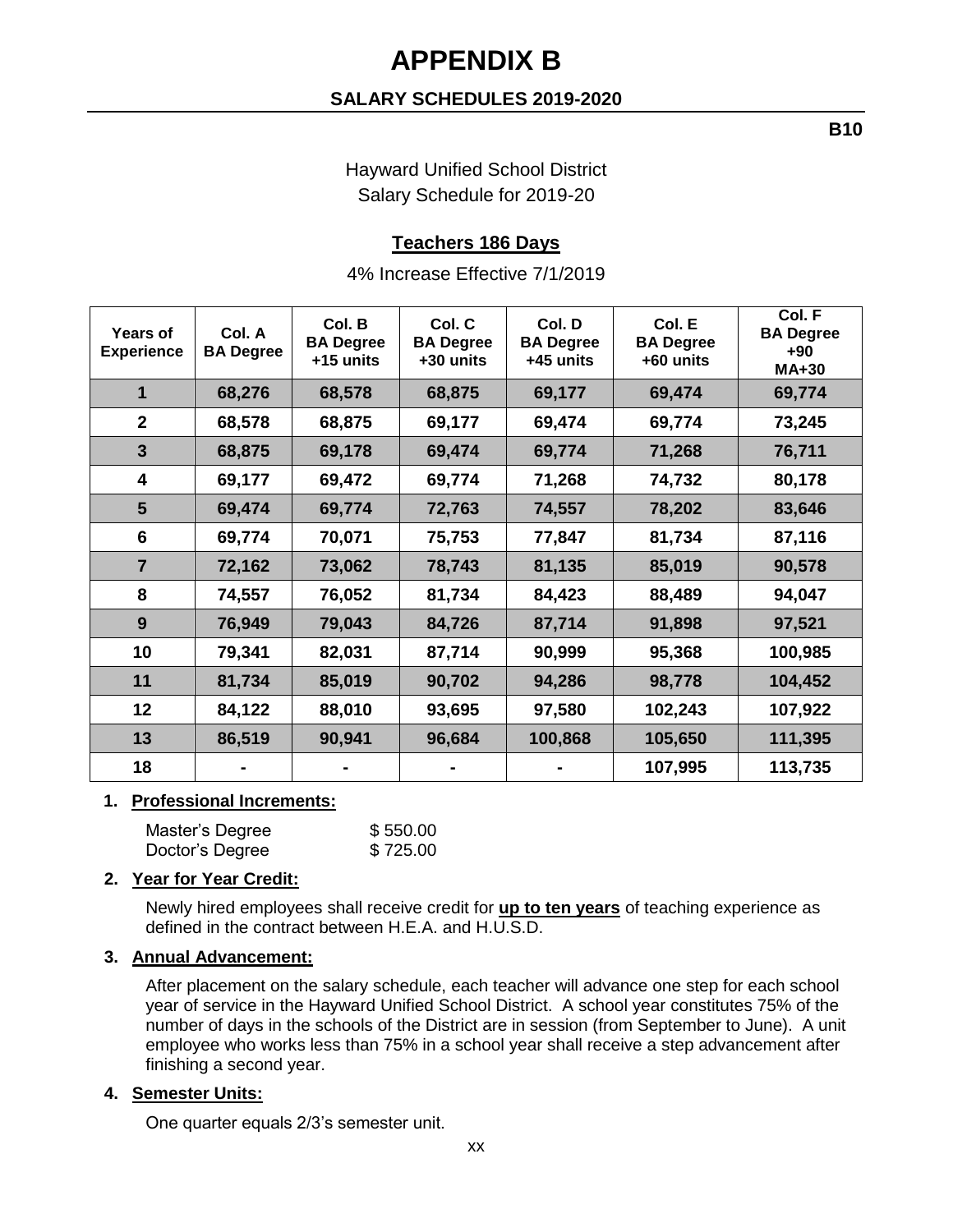## **SALARY SCHEDULES 2019-2020**

**B11**

Hayward Unified School District Salary Schedule for 2019-20

## **Counselors/Speech Therapists 188 Days**

4% Increase Effective 7/1/2019

| <b>Years of Experience</b> | Col. CO<br>Base + MA | Col. CF<br>BA Degree + 90 or<br>MA Degree + 30 |
|----------------------------|----------------------|------------------------------------------------|
| 1                          | 84,000               | 91,340                                         |
| $\mathbf{2}$               | 87,668               | 94,969                                         |
| $\overline{3}$             | 91,340               | 98,679                                         |
| 4                          | 94,969               | 102,615                                        |
| $5\phantom{1}$             | 98,679               | 106,021                                        |
| $6\phantom{1}6$            | 102,615              | 109,725                                        |
| $\overline{7}$             | 106,021              | 113,356                                        |
| 8                          | 109,725              | 116,969                                        |
| 9                          | 113,356              | 120,697                                        |
| 18                         | 116,989              | 124,405                                        |

## **1. Professional Increments:**

| Master's Degree | \$550.00 |
|-----------------|----------|
| Doctor's Degree | \$725.00 |

#### **2. Year for Year Credit:**

Newly hired employees shall receive credit for **up to ten years** of teaching experience as defined in the contract between H.E.A. and H.U.S.D.

#### **3. Annual Advancement:**

After placement on the salary schedule, each counselor/speech therapist will advance one step for each school year of service in the Hayward Unified School District. A school year constitutes 75% of the number of days in the schools of the District are in session (from September to June). A unit employee who works less than 75% in a school year shall receive a step advancement after finishing a second year.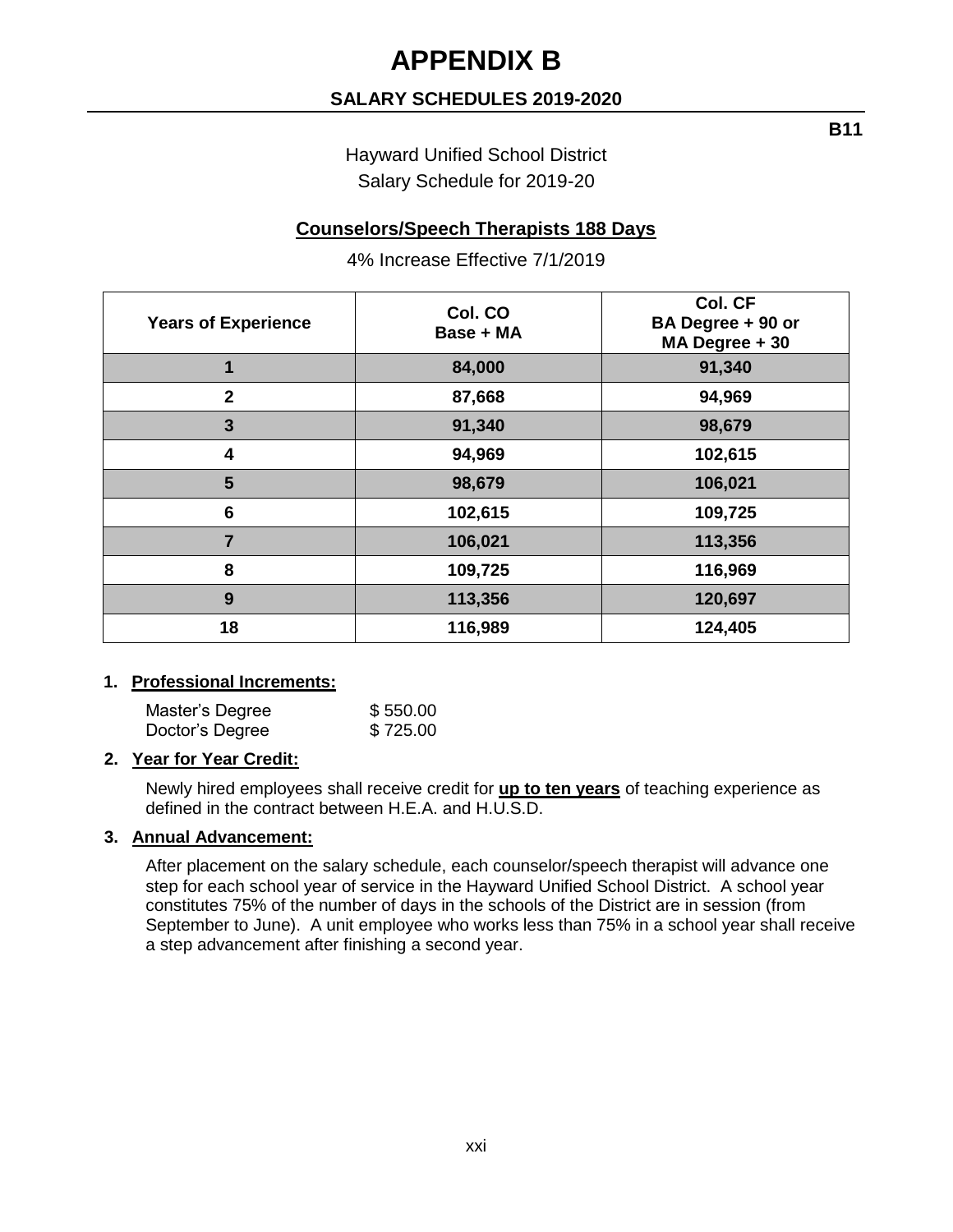# **SALARY SCHEDULES 2019-2020**

**B12**

Hayward Unified School District Salary Schedule for 2019-20

## **School Psychologist 192 Days**

4% Increase Effective 7/1/2019

| <b>Years of Experience</b> | Col. PF<br>BA Degree + 90 or<br>MA Degree + 30 |
|----------------------------|------------------------------------------------|
| 1                          | 106,838                                        |
| $\mathbf{2}$               | 110,785                                        |
| $\mathbf{3}$               | 114,889                                        |
| 4                          | 119,157                                        |
| 5                          | 123,594                                        |
| 6                          | 128,288                                        |
| $\overline{7}$             | 128,288                                        |
| 8                          | 128,288                                        |
| 9                          | 128,288                                        |
| 10                         | 129,839                                        |
| 14                         | 132,163                                        |
| 18                         | 135,263                                        |

## **1. Professional Increments:**

| Master's Degree | \$550.00 |
|-----------------|----------|
| Doctor's Degree | \$725.00 |

## **2. Year for Year Credit:**

Newly hired employees shall receive credit for **up to ten years** of teaching experience as defined in the contract between H.E.A. and H.U.S.D.

## **3. Annual Advancement:**

After placement on the salary schedule, each psychologist will advance one step for each school year of service in the Hayward Unified School District. A school year constitutes 75% of the number of days in the schools of the District are in session (from September to June). A unit employee who works less than 75% in a school year shall receive a step advancement after finishing a second year.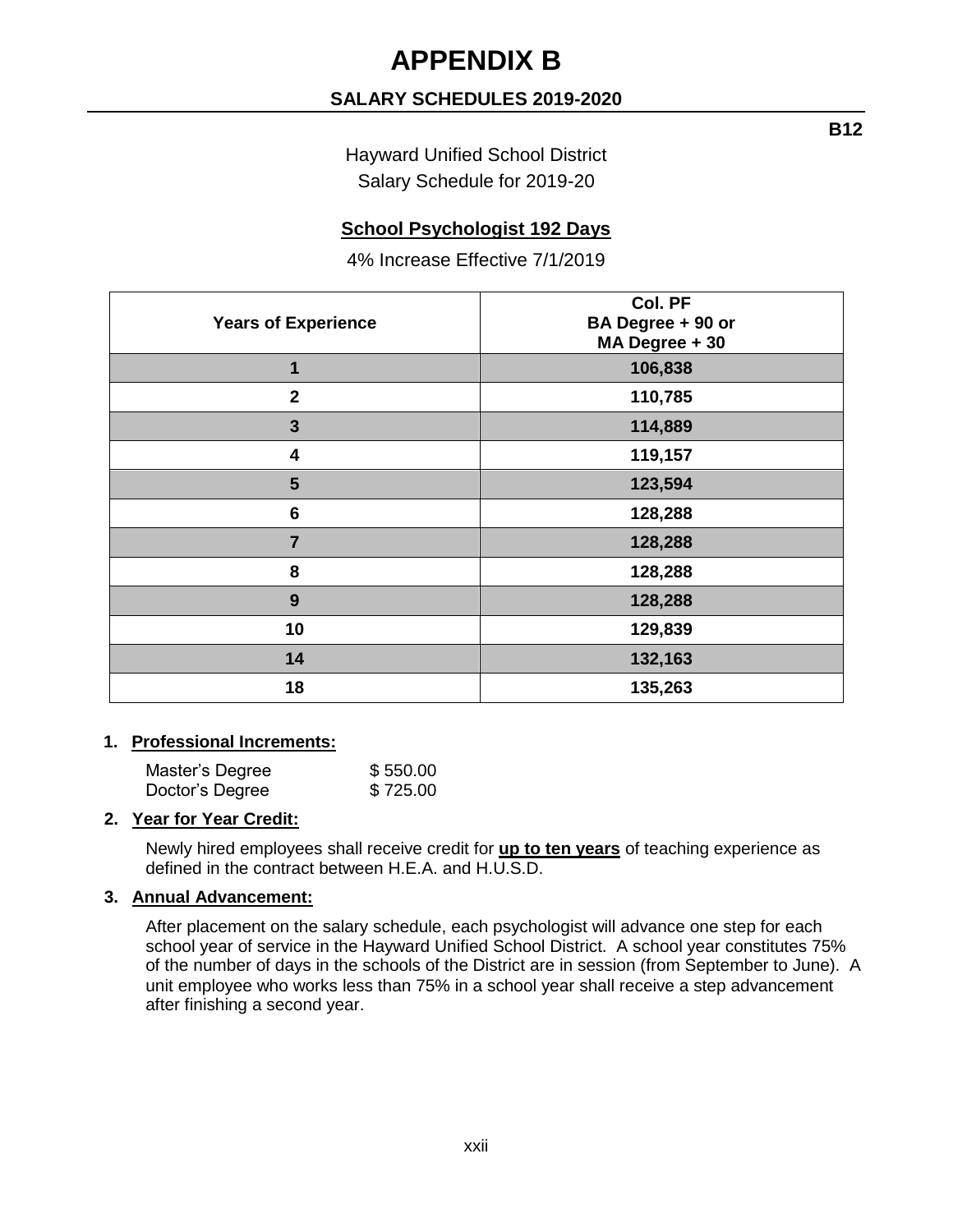## **SALARY SCHEDULES 2019-2020**

**B13**

Hayward Unified School District Salary Schedule for 2019-20

## **Adult Education/School Nurse 183 Days**

4% Increase Effective 7/1/2019

| <b>Years of</b><br><b>Experience</b> | Col. A<br><b>BA</b><br><b>Degree</b> | Col. B<br><b>BA Degree</b><br>+15 units | Col. C<br><b>BA Degree</b><br>+30 units | Col. D<br><b>BA Degree</b><br>+45 units | Col. E<br><b>BA Degree</b><br>+60 units | Col. F<br><b>BA Degree</b><br>$+90$<br><b>MA+30</b> |
|--------------------------------------|--------------------------------------|-----------------------------------------|-----------------------------------------|-----------------------------------------|-----------------------------------------|-----------------------------------------------------|
| 1                                    | 67,178                               | 67,470                                  | 67,766                                  | 68,061                                  | 68,353                                  | 68,649                                              |
| $\overline{2}$                       | 67,470                               | 67,766                                  | 68,061                                  | 68,353                                  | 68,649                                  | 72,062                                              |
| $\mathbf{3}$                         | 67,766                               | 68,061                                  | 68,353                                  | 68,649                                  | 70,118                                  | 75,472                                              |
| $\overline{\mathbf{4}}$              | 68,061                               | 68,353                                  | 68,649                                  | 70,093                                  | 73,528                                  | 78,886                                              |
| 5                                    | 68,353                               | 68,649                                  | 71,587                                  | 73,354                                  | 76,940                                  | 82,294                                              |
| 6                                    | 68,649                               | 68,940                                  | 74,533                                  | 76,592                                  | 80,414                                  | 85,710                                              |
| $\overline{7}$                       | 71,000                               | 71,885                                  | 77,472                                  | 79,824                                  | 83,647                                  | 89,119                                              |
| 8                                    | 73,354                               | 74,824                                  | 80,414                                  | 83,063                                  | 87,063                                  | 92,531                                              |
| 9                                    | 75,708                               | 77,771                                  | 83,360                                  | 86,297                                  | 90,419                                  | 95,946                                              |
| 10                                   | 78,056                               | 80,710                                  | 86,297                                  | 89,534                                  | 93,831                                  | 99,356                                              |
| 11                                   | 80,414                               | 83,647                                  | 89,238                                  | 92,762                                  | 97,185                                  | 102,770                                             |
| 12                                   | 82,768                               | 86,591                                  | 92,180                                  | 96,004                                  | 100,595                                 | 106,185                                             |
| 13                                   | 85,122                               | 89,534                                  | 95,126                                  | 99,241                                  | 103,948                                 | 109,596                                             |
| 18                                   |                                      |                                         |                                         |                                         | 106,250                                 | 111,902                                             |

#### **1. Professional Increments:**

| Master's Degree | \$550.00 |
|-----------------|----------|
| Doctor's Degree | \$725.00 |

#### **2. Year for Year Credit:**

Newly hired employees shall receive credit for **up to ten years** of teaching experience as defined in the contract between H.E.A. and H.U.S.D.

#### **3. Annual Advancement:**

After placement on the salary schedule, each teacher/nurse will advance one step for each school year of service in the Hayward Unified School District. A school year constitutes 75% of the number of days in the schools of the District are in session (from September to June). A unit employee who works less than 75% in a school year shall receive a step advancement after finishing a second year.

#### **4. Semester Units:**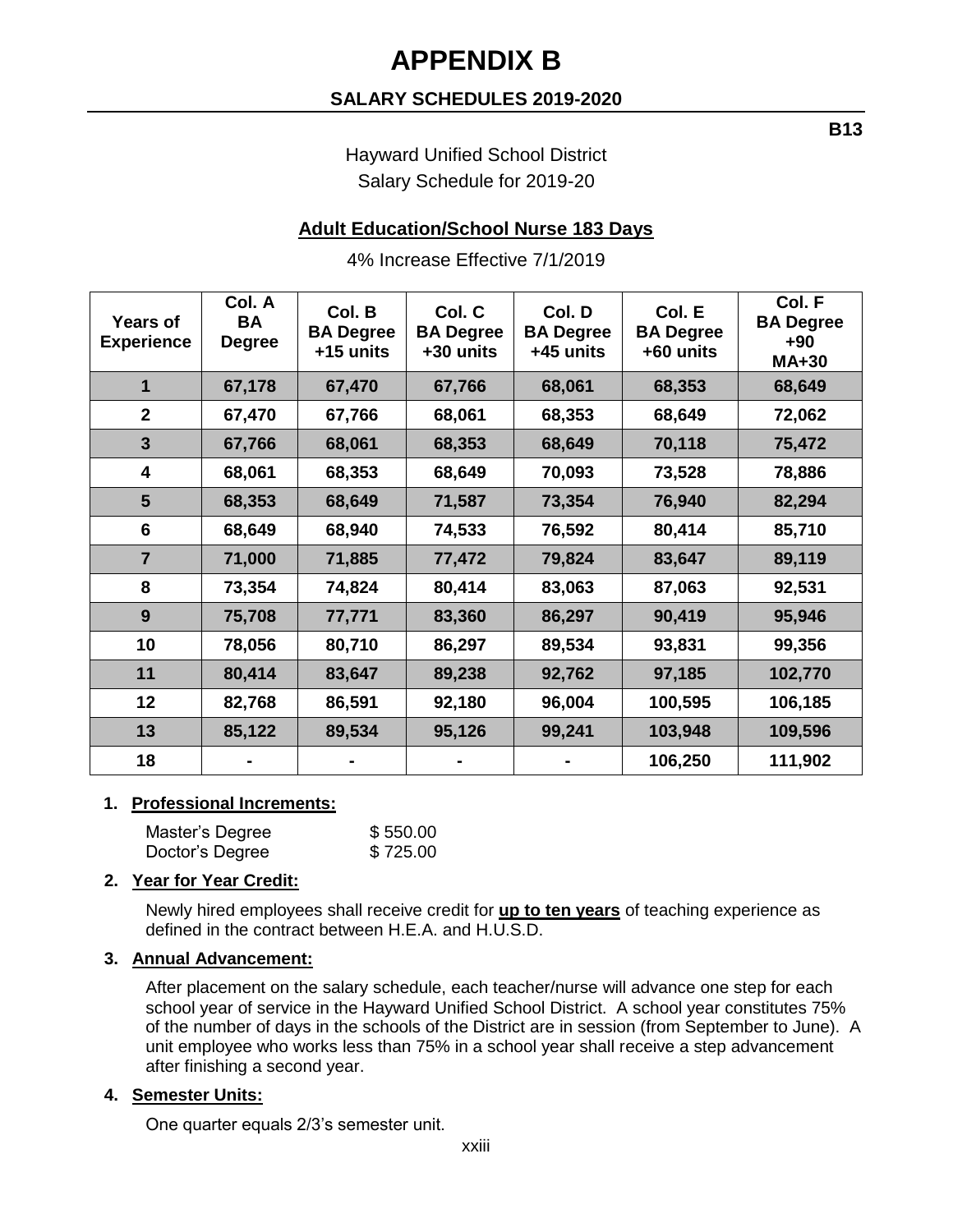# **SALARY SCHEDULES 2019-2020**

Hayward Unified School District Salary Schedule for 2019-20

# **Adult Ed Hourly**

## 4% Increase Effective 7/1/2019

| <b>Cumulative Hours</b> | <b>Hourly Pay Rate</b> |
|-------------------------|------------------------|
| $0 - 550$               | 53.91                  |
| $551 - 1100$            | 55.06                  |
| $1101 - 3300$           | 56.21                  |
| $3301 +$                | 57.4                   |
| 5 yrs, 30 hrs/wk        | 58.47                  |

## **1. Experience Increment:**

Any Adult Education teacher who has taught thirty (30) hours per week and has a minimum of five (5) years in the District's Adult Education program shall receive one (1) additional dollar per hour over the rate established for that school year even if the teacher then teaches less than thirty (30) hours per week. All experience must be from the Hayward Unified School District Adult Education Program.

*Substitute Hourly Rate: \$25*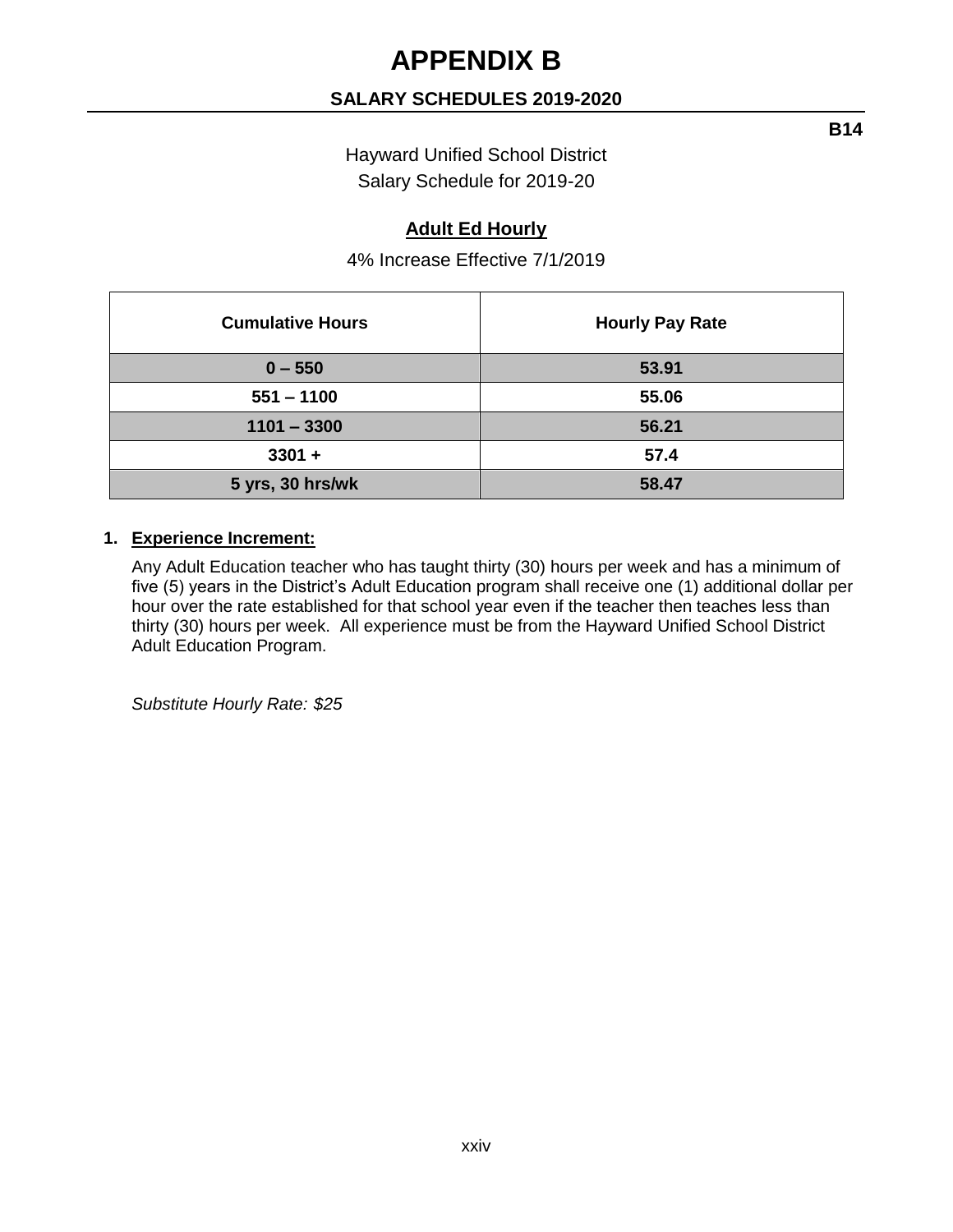## **SALARY SCHEDULES 2019-2020**

**B15**

Hayward Unified School District Salary Schedule for 2019-20

## **Child Development Programs (225 Days)**

4% Increase Effective 7/1/2019

| <b>Years of</b><br><b>Experience</b> | Col. AA<br><b>Permit</b> | Col. CA<br><b>BA Degree</b> | Col. CB<br><b>BA Degree</b><br>+15 units | Col. CC<br><b>BA Degree</b><br>$+30$ units $(+)$ |
|--------------------------------------|--------------------------|-----------------------------|------------------------------------------|--------------------------------------------------|
|                                      | 59,925                   | 67,264                      | 68,573                                   | 71,986                                           |
| $\overline{2}$                       | 63,086                   | 70,210                      | 71,516                                   | 75,515                                           |
| 3                                    | 66,251                   | 73,165                      | 74,450                                   | 79,044                                           |
| 4                                    | 69,416                   | 76,109                      | 77,408                                   | 82,592                                           |
| 5                                    | 72,583                   | 79,044                      | 80,345                                   | 86,133                                           |
| 6                                    | 75,735                   | 81,999                      | 83,302                                   | 89,657                                           |
| $\overline{7}$                       | 78,892                   | 84,943                      | 86,243                                   | 93,204                                           |
| 8                                    |                          | 87,897                      | 89,186                                   | 96,730                                           |
| 9                                    | -                        | 90,846                      | 92,137                                   | 100,270                                          |
| 10                                   |                          | 93,782                      | 95,089                                   | 103,797                                          |

## **1. Professional Increments:**

| Master's Degree | \$550.00 |
|-----------------|----------|
| Doctor's Degree | \$725.00 |

## **2. Year for Year Credit:**

Newly hired employees shall receive credit for **up to ten years** of teaching experience as defined in the contract between H.E.A. and H.U.S.D.

#### **3. Annual Advancement:**

After placement on the salary schedule, each teacher will advance one step for each school year of service in the Hayward Unified School District. A school year constitutes 75% of the number of days in the schools of the District are in session (from September to June). A unit employee who works less than 75% in a school year shall receive a step advancement after finishing a second year.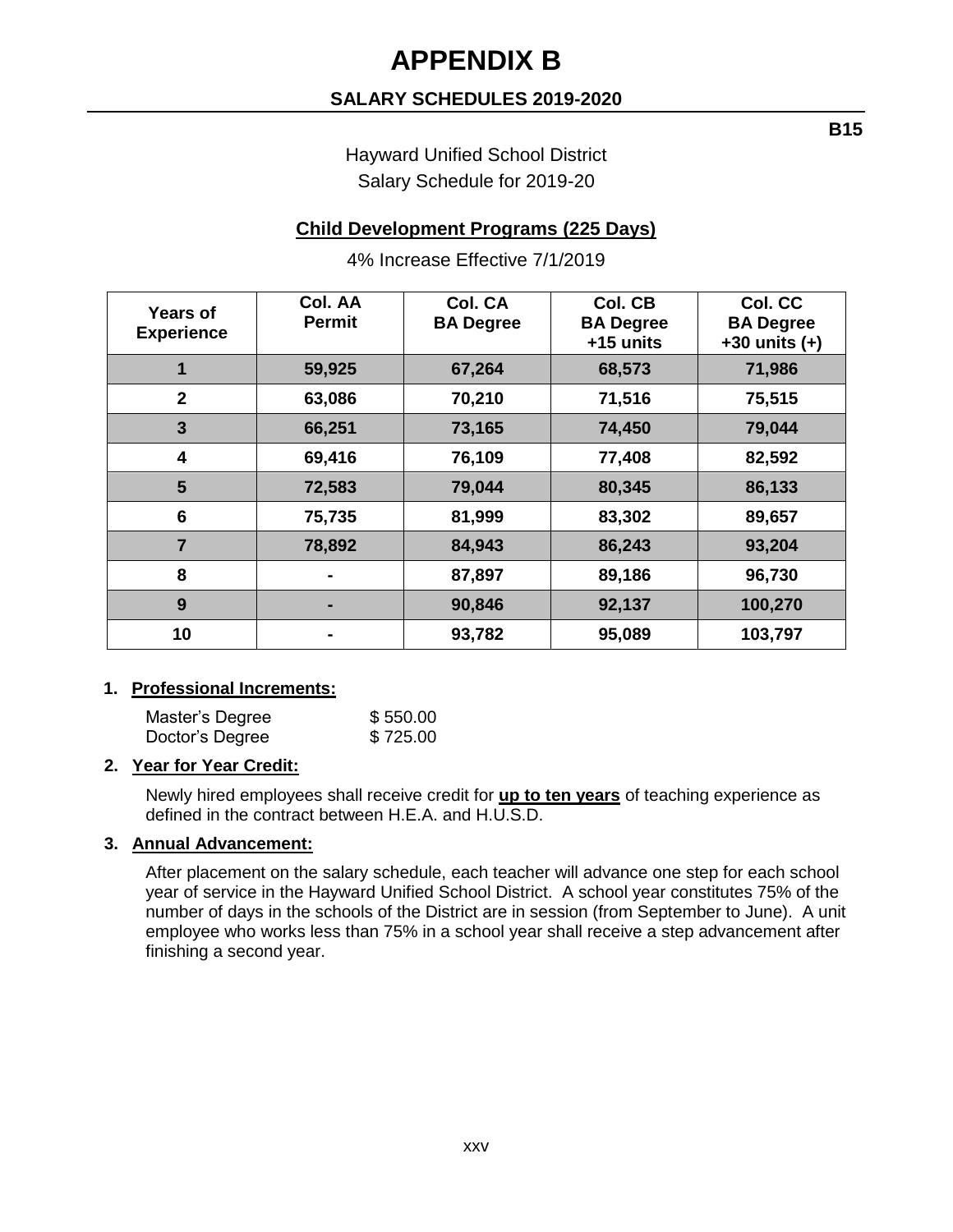# **SALARY SCHEDULES 2019-2020**

**B16**

Hayward Unified School District Salary Schedule for 2019-20

## **Child Development Programs (186 Days)**

4% Increase Effective 7/1/2019

| <b>Years of</b><br><b>Experience</b> | Col. AA<br><b>Permit</b> | Col. CA<br><b>BA Degree</b> | Col. CB<br><b>BA Degree</b><br>+15 units | Col. CC<br><b>BA Degree</b><br>$+30$ units $(+)$ |
|--------------------------------------|--------------------------|-----------------------------|------------------------------------------|--------------------------------------------------|
|                                      | 51,126                   | 57,188                      | 58,256                                   | 61,088                                           |
| $\overline{2}$                       | 53,735                   | 59,627                      | 60,696                                   | 64,005                                           |
| 3                                    | 56,350                   | 62,060                      | 63,131                                   | 66,934                                           |
| 4                                    | 58,969                   | 64,501                      | 65,572                                   | 69,855                                           |
| 5                                    | 61,584                   | 66,936                      | 67,998                                   | 72,779                                           |
| 6                                    | 64,189                   | 69,363                      | 70,440                                   | 75,703                                           |
| $\overline{7}$                       | 66,804                   | 71,809                      | 72,867                                   | 78,627                                           |
| 8                                    |                          | 74,241                      | 75,307                                   | 81,541                                           |
| 9                                    |                          | 76,674                      | 77,740                                   | 84,462                                           |
| 10                                   |                          | 79,106                      | 80,177                                   | 87,383                                           |

## **1. Professional Increments:**

| Master's Degree | \$550.00 |
|-----------------|----------|
| Doctor's Degree | \$725.00 |

## **2. Year for Year Credit:**

Newly hired employees shall receive credit for **up to ten years** of teaching experience as defined in the contract between H.E.A. and H.U.S.D.

## **3. Annual Advancement:**

After placement on the salary schedule, each teacher will advance one step for each school year of service in the Hayward Unified School District. A school year constitutes 75% of the number of days in the schools of the District are in session (from September to June). A unit employee who works less than 75% in a school year shall receive a step advancement after finishing a second year.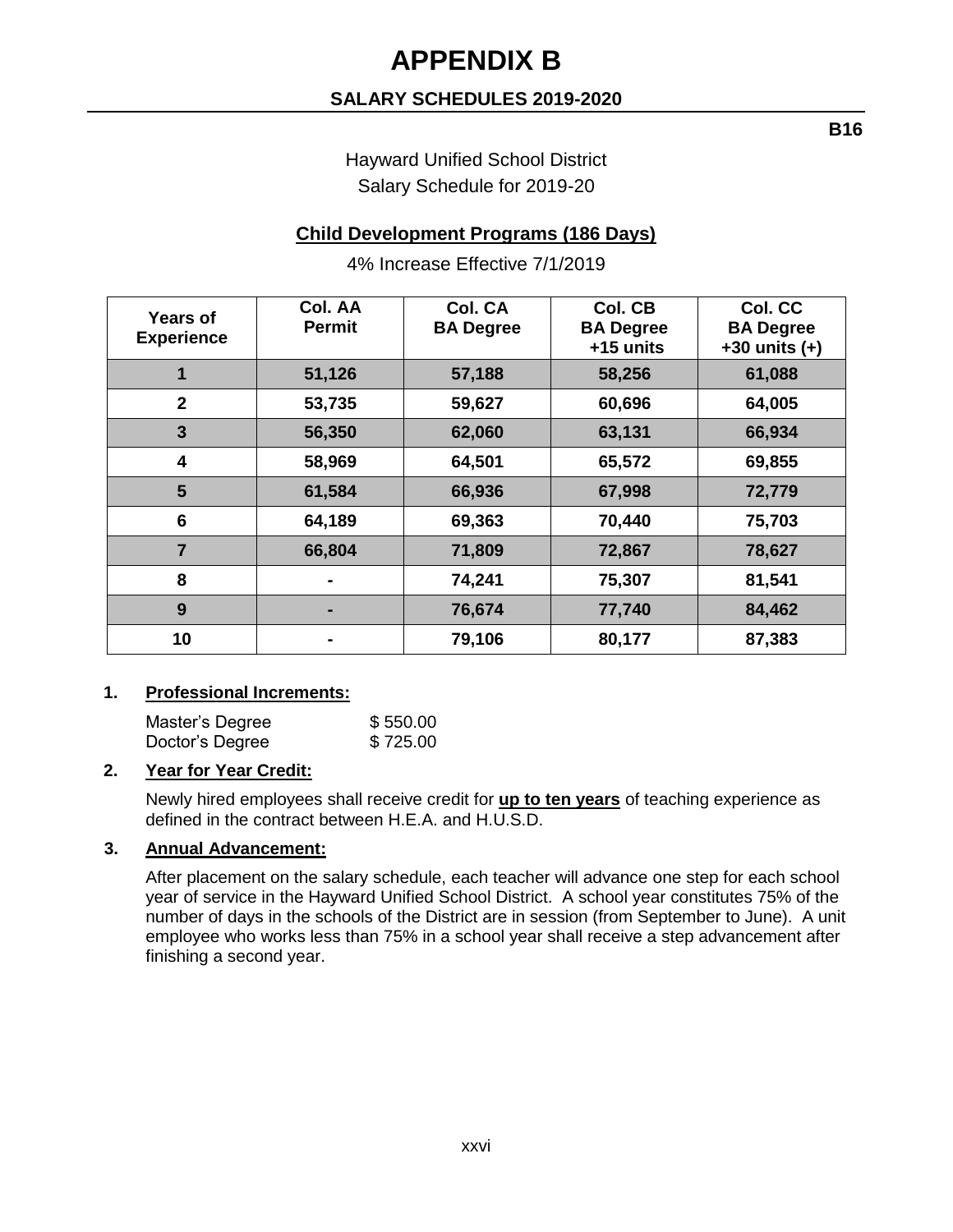## **SALARY SCHEDULES 2018-2019**

**B17**

Hayward Unified School District Salary Schedule for 2018-19

## **Teachers 200 Days**

3.25% Increase Effective 7/1/18

| <b>Years of</b><br><b>Experience</b> | Col. A<br>BA<br><b>Degree</b> | Col. B<br><b>BA</b><br><b>Degree</b><br>+15 units | Col. C<br><b>BA</b><br><b>Degree</b><br>+30 units | Col. D<br><b>BA Degree</b><br>+45 units | Col. E<br><b>BA Degree</b><br>+60 units | Col. F<br><b>BA Degree</b><br>$+90$<br><b>MA+30</b> |
|--------------------------------------|-------------------------------|---------------------------------------------------|---------------------------------------------------|-----------------------------------------|-----------------------------------------|-----------------------------------------------------|
| 1                                    | 70,592                        | 70,904                                            | 71,213                                            | 71,522                                  | 71,829                                  | 72,143                                              |
| $\overline{2}$                       | 70,904                        | 71,212                                            | 71,522                                            | 71,829                                  | 72,143                                  | 75,729                                              |
| $\mathbf{3}$                         | 71,212                        | 71,522                                            | 71,829                                            | 72,143                                  | 73,685                                  | 79,311                                              |
| 4                                    | 71,522                        | 71,829                                            | 72,143                                            | 73,684                                  | 76,092                                  | 82,894                                              |
| $5\phantom{1}$                       | 71,829                        | 72,143                                            | 75,229                                            | 77,084                                  | 80,854                                  | 86,483                                              |
| $6\phantom{1}$                       | 72,182                        | 72,447                                            | 78,321                                            | 80,489                                  | 84,506                                  | 90,068                                              |
| $\overline{7}$                       | 74,611                        | 75,539                                            | 81,412                                            | 83,883                                  | 87,903                                  | 93,653                                              |
| 8                                    | 77,084                        | 78,632                                            | 84,506                                            | 87,288                                  | 91,489                                  | 97,237                                              |
| 9                                    | 79,559                        | 81,728                                            | 87,600                                            | 90,687                                  | 95,017                                  | 100,826                                             |
| 10                                   | 82,030                        | 84,815                                            | 90,687                                            | 94,088                                  | 98,604                                  | 104,411                                             |
| 11                                   | 84,506                        | 87,903                                            | 93,777                                            | 97,481                                  | 102,128                                 | 107,997                                             |
| 12                                   | 86,977                        | 90,995                                            | 96,870                                            | 100,890                                 | 105,711                                 | 111,581                                             |
| 13                                   | 89,453                        | 94,023                                            | 99,965                                            | 104,287                                 | 109,235                                 | 115,171                                             |
| 18                                   |                               |                                                   |                                                   |                                         | 111,658                                 | 117,591                                             |

## **1. Professional Increments:**

| Master's Degree | \$550.00 |
|-----------------|----------|
| Doctor's Degree | \$725.00 |

## **2. Year for Year Credit:**

Newly hired employees shall receive credit for **up to ten years** of teaching experience as defined in the contract between H.E.A. and H.U.S.D.

### **3. Annual Advancement:**

After placement on the salary schedule, each teacher will advance one step for each school year of service in the Hayward Unified School District. A school year constitutes 75% of the number of days in the schools of the District are in session (from September to June). A unit employee who works less than 75% in a school year shall receive a step advancement after finishing a second year.

## **4. Semester Units:**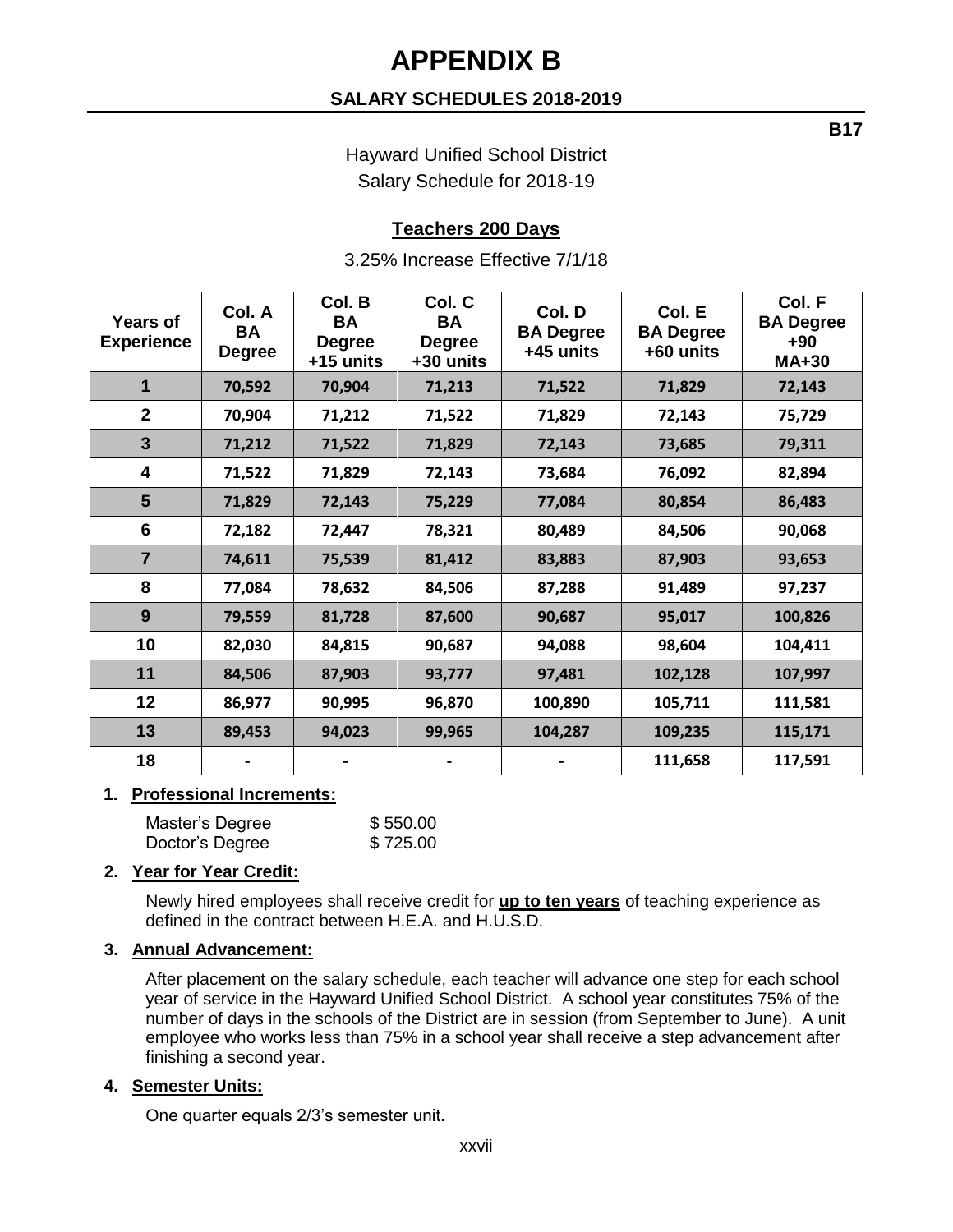## **SALARY SCHEDULES 2018-2019**

**B18**

Hayward Unified School District Salary Schedule for 2018-19

## **Teachers 186 Days**

3.25% Increase Effective 7/1/18

| <b>Years of</b><br><b>Experience</b> | Col. A<br><b>BA Degree</b> | Col. B<br><b>BA Degree</b><br>+15 units | Col. C<br><b>BA Degree</b><br>+30 units | Col. D<br><b>BA Degree</b><br>+45 units | Col. E<br><b>BA Degree</b><br>+60 units | Col. F<br><b>BA Degree</b><br>$+90$<br>MA+30 |
|--------------------------------------|----------------------------|-----------------------------------------|-----------------------------------------|-----------------------------------------|-----------------------------------------|----------------------------------------------|
| 1                                    | 65,650                     | 65,940                                  | 66,226                                  | 66,516                                  | 66,802                                  | 67,090                                       |
| $\overline{2}$                       | 65,940                     | 66,226                                  | 66,516                                  | 66,802                                  | 67,090                                  | 70,428                                       |
| $\mathbf{3}$                         | 66,226                     | 66,517                                  | 66,802                                  | 67,090                                  | 68,527                                  | 73,761                                       |
| 4                                    | 66,516                     | 66,800                                  | 67,090                                  | 68,527                                  | 71,858                                  | 77,094                                       |
| $5\phantom{1}$                       | 66,802                     | 67,090                                  | 69,964                                  | 71,689                                  | 75,194                                  | 80,429                                       |
| $6\phantom{1}$                       | 67,090                     | 67,376                                  | 72,839                                  | 74,853                                  | 78,590                                  | 83,765                                       |
| $\overline{7}$                       | 69,387                     | 70,252                                  | 75,714                                  | 78,014                                  | 81,749                                  | 87,094                                       |
| 8                                    | 71,689                     | 73,127                                  | 78,590                                  | 81,176                                  | 85,086                                  | 90,430                                       |
| 9                                    | 73,989                     | 76,003                                  | 81,467                                  | 84,340                                  | 88,363                                  | 93,770                                       |
| 10                                   | 76,289                     | 78,876                                  | 84,340                                  | 87,499                                  | 91,700                                  | 97,101                                       |
| 11                                   | 78,590                     | 81,749                                  | 87,213                                  | 90,660                                  | 94,979                                  | 100,435                                      |
| 12                                   | 80,887                     | 84,625                                  | 90,091                                  | 93,827                                  | 98,311                                  | 103,771                                      |
| 13                                   | 83,191                     | 87,443                                  | 92,965                                  | 96,988                                  | 101,587                                 | 107,111                                      |
| 18                                   |                            |                                         |                                         |                                         | 103,841                                 | 109,361                                      |

#### **1. Professional Increments:**

| Master's Degree | \$550.00 |
|-----------------|----------|
| Doctor's Degree | \$725.00 |

#### **2. Year for Year Credit:**

Newly hired employees shall receive credit for **up to ten years** of teaching experience as defined in the contract between H.E.A. and H.U.S.D.

#### **3. Annual Advancement:**

After placement on the salary schedule, each teacher will advance one step for each school year of service in the Hayward Unified School District. A school year constitutes 75% of the number of days in the schools of the District are in session (from September to June). A unit employee who works less than 75% in a school year shall receive a step advancement after finishing a second year.

#### **4. Semester Units:**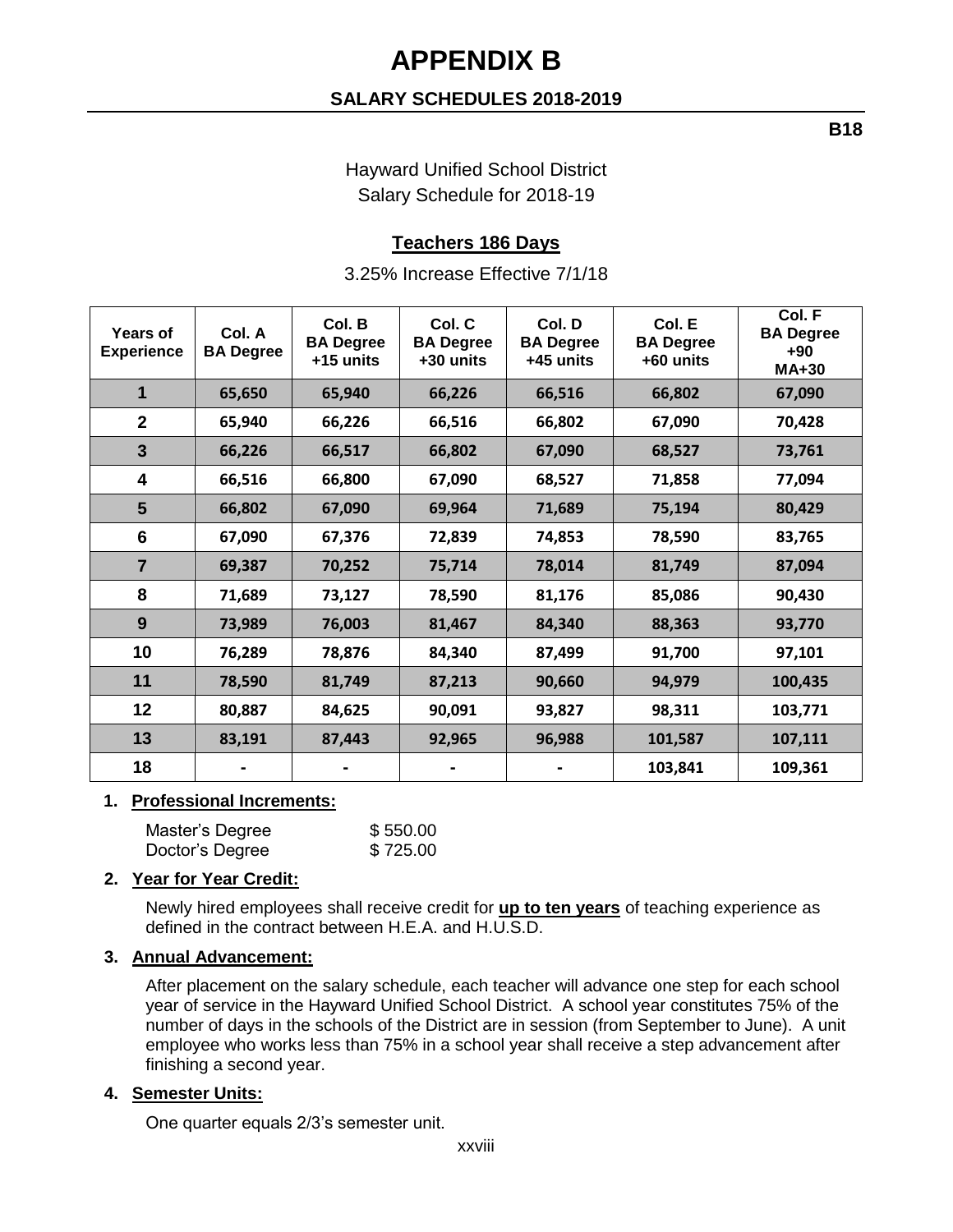# **SALARY SCHEDULES 2018-2019**

**B19**

Hayward Unified School District Salary Schedule for 2018-19

## **Counselors/Speech Therapists 188 Days**

3.25% Increase Effective 7/1/18

| <b>Years of Experience</b> | Col. CO<br>Base + MA | Col. CF<br>BA Degree + 90 or<br>MA Degree + 30 |
|----------------------------|----------------------|------------------------------------------------|
| 1                          | 80,769               | 87,827                                         |
| $\overline{2}$             | 84,296               | 91,316                                         |
| $\mathbf{3}$               | 87,827               | 94,884                                         |
| 4                          | 91,316               | 98,668                                         |
| $5\phantom{1}$             | 94,884               | 101,943                                        |
| 6                          | 98,668               | 105,505                                        |
| $\overline{7}$             | 101,943              | 108,996                                        |
| 8                          | 105,505              | 112,470                                        |
| 9                          | 108,996              | 116,055                                        |
| 18                         | 112,489              | 119,620                                        |

## **1. Professional Increments:**

| Master's Degree | \$550.00 |
|-----------------|----------|
| Doctor's Degree | \$725.00 |

## **2. Year for Year Credit:**

Newly hired employees shall receive credit for **up to ten years** of teaching experience as defined in the contract between H.E.A. and H.U.S.D.

## **3. Annual Advancement:**

After placement on the salary schedule, each counselor/speech therapist will advance one step for each school year of service in the Hayward Unified School District. A school year constitutes 75% of the number of days in the schools of the District are in session (from September to June). A unit employee who works less than 75% in a school year shall receive a step advancement after finishing a second year.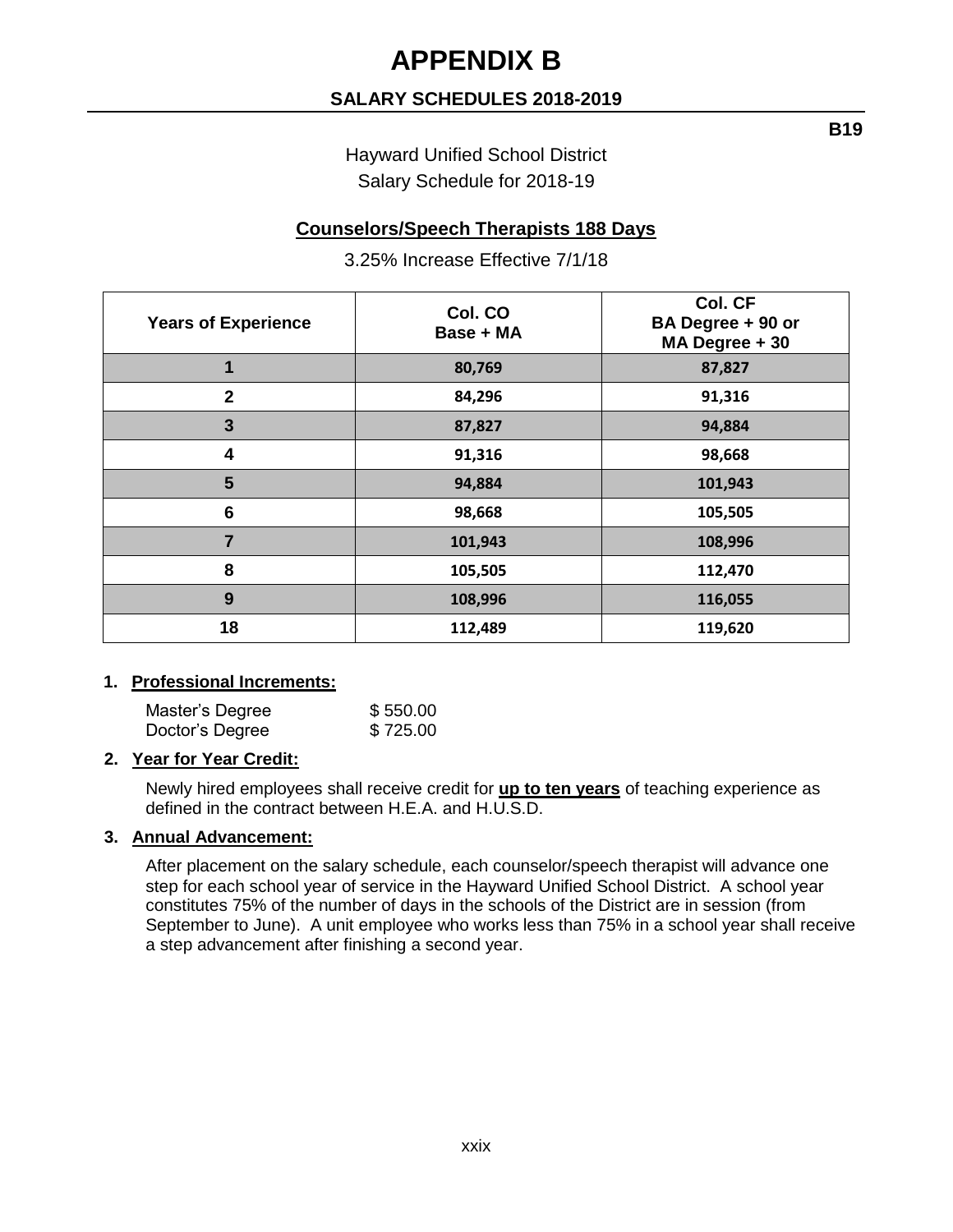# **SALARY SCHEDULES 2018-2019**

**B20**

Hayward Unified School District Salary Schedule for 2018-19

## **School Psychologist 192 Days**

3.25% Increase Effective 7/1/18

| <b>Years of Experience</b> | Col. PF<br>BA Degree + 90 or<br>MA Degree + 30 |  |  |
|----------------------------|------------------------------------------------|--|--|
| 1                          | 102,729                                        |  |  |
| $\mathbf{2}$               | 106,524                                        |  |  |
| $\mathbf{3}$               | 110,470                                        |  |  |
| 4                          | 114,574                                        |  |  |
| 5                          | 118,840                                        |  |  |
| 6                          | 123,354                                        |  |  |
| $\overline{7}$             | 123,354                                        |  |  |
| 8                          | 123,354                                        |  |  |
| 9                          | 123,354                                        |  |  |
| 10                         | 124,845                                        |  |  |
| 14                         | 127,080                                        |  |  |
| 18                         | 130,061                                        |  |  |

#### **1. Professional Increments:**

| Master's Degree | \$550.00 |
|-----------------|----------|
| Doctor's Degree | \$725.00 |

## **2. Year for Year Credit:**

Newly hired employees shall receive credit for **up to ten years** of teaching experience as defined in the contract between H.E.A. and H.U.S.D.

## **3. Annual Advancement:**

After placement on the salary schedule, each psychologist will advance one step for each school year of service in the Hayward Unified School District. A school year constitutes 75% of the number of days in the schools of the District are in session (from September to June). A unit employee who works less than 75% in a school year shall receive a step advancement after finishing a second year.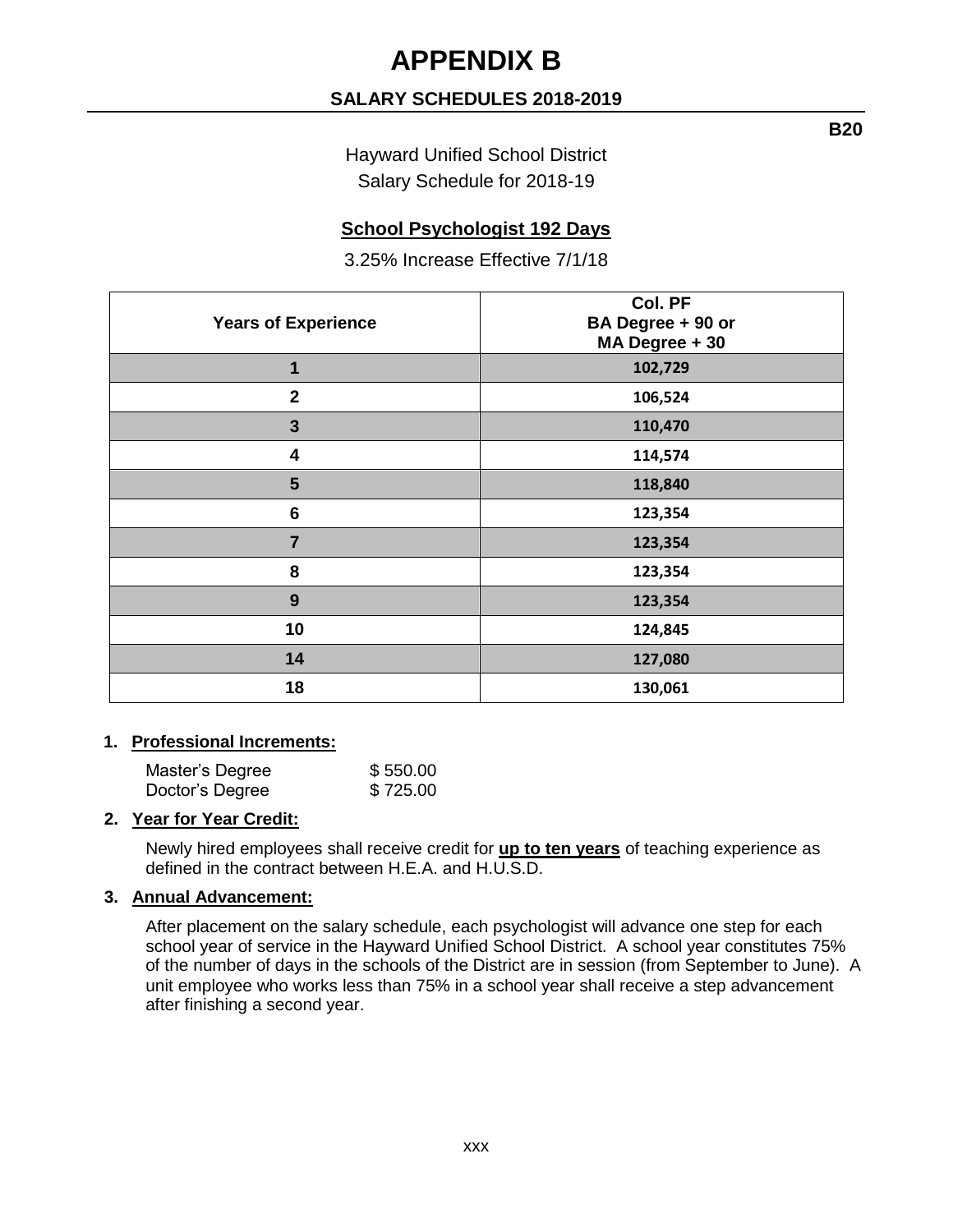## **SALARY SCHEDULES 2018-2019**

**B21**

Hayward Unified School District Salary Schedule for 2018-19

## **Adult Education/School Nurse 183 Days**

3.25% Increase Effective 7/1/18

| <b>Years of</b><br><b>Experience</b> | Col. A<br><b>BA</b><br>Degree | Col. B<br><b>BA Degree</b><br>+15 units | Col. C<br><b>BA Degree</b><br>+30 units | Col. D<br><b>BA Degree</b><br>+45 units | Col. E<br><b>BA Degree</b><br>+60 units | Col. F<br><b>BA Degree</b><br>+90<br><b>MA+30</b> |
|--------------------------------------|-------------------------------|-----------------------------------------|-----------------------------------------|-----------------------------------------|-----------------------------------------|---------------------------------------------------|
| 1                                    | 64,594                        | 64,875                                  | 65,160                                  | 65,443                                  | 65,724                                  | 66,009                                            |
| $\overline{2}$                       | 64,875                        | 65,160                                  | 65,443                                  | 65,724                                  | 66,009                                  | 69,290                                            |
| $\mathbf{3}$                         | 65,160                        | 65,443                                  | 65,724                                  | 66,009                                  | 67,421                                  | 72,569                                            |
| 4                                    | 65,443                        | 65,724                                  | 66,009                                  | 67,397                                  | 70,700                                  | 75,852                                            |
| 5                                    | 65,724                        | 66,009                                  | 68,834                                  | 70,533                                  | 73,981                                  | 79,129                                            |
| 6                                    | 66,009                        | 66,288                                  | 71,666                                  | 73,646                                  | 77,321                                  | 82,413                                            |
| $\overline{7}$                       | 68,269                        | 69,120                                  | 74,492                                  | 76,754                                  | 80,430                                  | 85,691                                            |
| 8                                    | 70,533                        | 71,946                                  | 77,321                                  | 79,868                                  | 83,714                                  | 88,972                                            |
| 9                                    | 72,796                        | 74,780                                  | 80,154                                  | 82,978                                  | 86,941                                  | 92,256                                            |
| 10                                   | 75,054                        | 77,606                                  | 82,978                                  | 86,090                                  | 90,222                                  | 95,535                                            |
| 11                                   | 77,321                        | 80,430                                  | 85,806                                  | 89,194                                  | 93,447                                  | 98,817                                            |
| 12                                   | 79,585                        | 83,261                                  | 88,635                                  | 92,312                                  | 96,726                                  | 102,101                                           |
| 13                                   | 81,848                        | 86,090                                  | 91,467                                  | 95,424                                  | 99,950                                  | 105,381                                           |
| 18                                   |                               |                                         |                                         |                                         | 102,163                                 | 107,598                                           |

#### **1. Professional Increments:**

| Master's Degree | \$550.00 |
|-----------------|----------|
| Doctor's Degree | \$725.00 |

#### **2. Year for Year Credit:**

Newly hired employees shall receive credit for **up to ten years** of teaching experience as defined in the contract between H.E.A. and H.U.S.D.

#### **3. Annual Advancement:**

After placement on the salary schedule, each teacher/nurse will advance one step for each school year of service in the Hayward Unified School District. A school year constitutes 75% of the number of days in the schools of the District are in session (from September to June). A unit employee who works less than 75% in a school year shall receive a step advancement after finishing a second year.

#### **4. Semester Units:**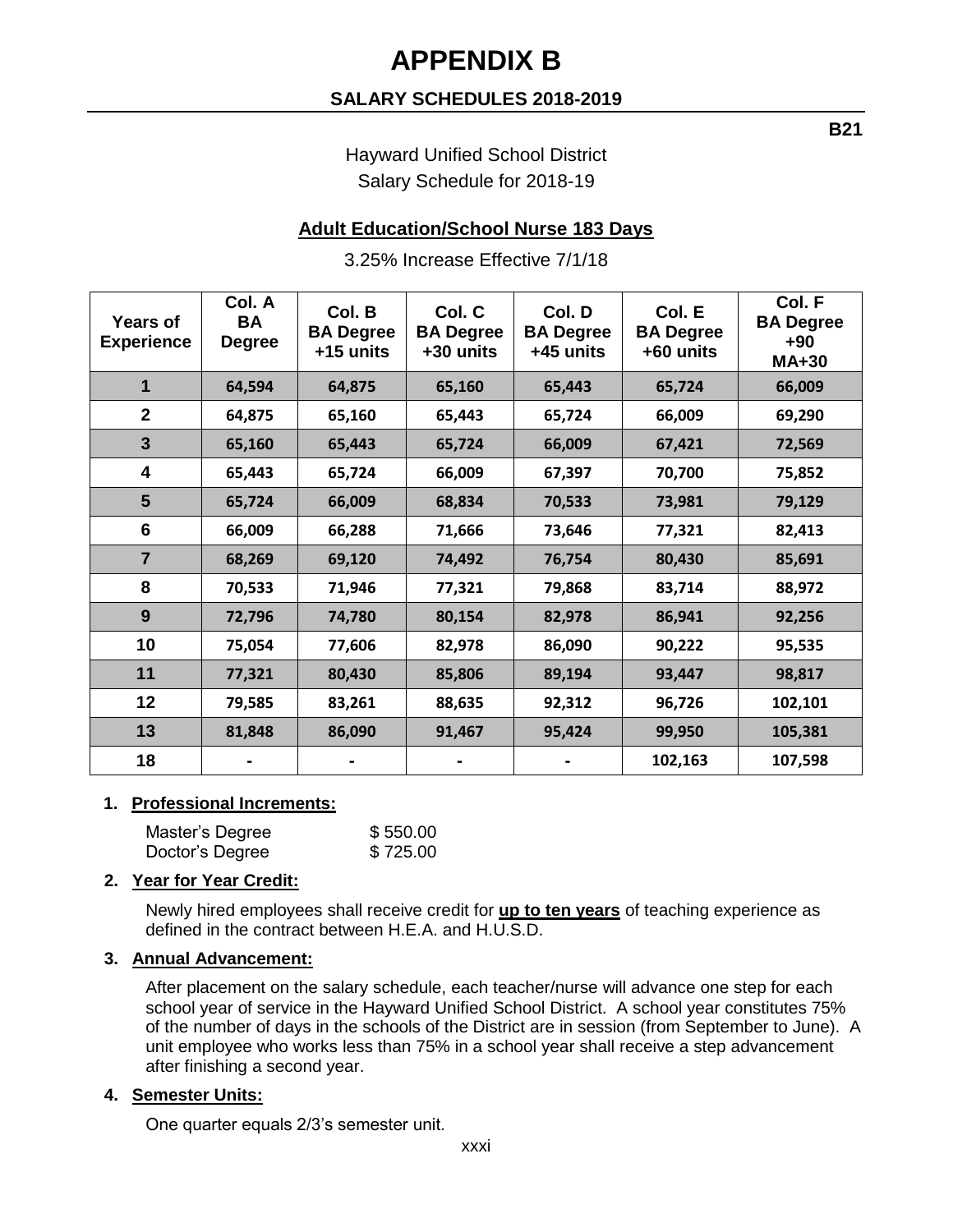# **SALARY SCHEDULES 2018-2019**

Hayward Unified School District Salary Schedule for 2018-19

# **Adult Ed Hourly**

## 3.25% Increase Effective 7/1/18

| <b>Cumulative Hours</b> | <b>Hourly Pay Rate</b> |
|-------------------------|------------------------|
| $0 - 550$               | 51.84                  |
| $551 - 1100$            | 52.94                  |
| $1101 - 3300$           | 54.05                  |
| $3301 +$                | 55.19                  |
| 5 yrs, 30 hrs/wk        | 56.22                  |

## **1. Experience Increment:**

Any Adult Education teacher who has taught thirty (30) hours per week and has a minimum of five (5) years in the District's Adult Education program shall receive one (1) additional dollar per hour over the rate established for that school year even if the teacher then teaches less than thirty (30) hours per week. All experience must be from the Hayward Unified School District Adult Education Program.

*Substitute Hourly Rate: \$25*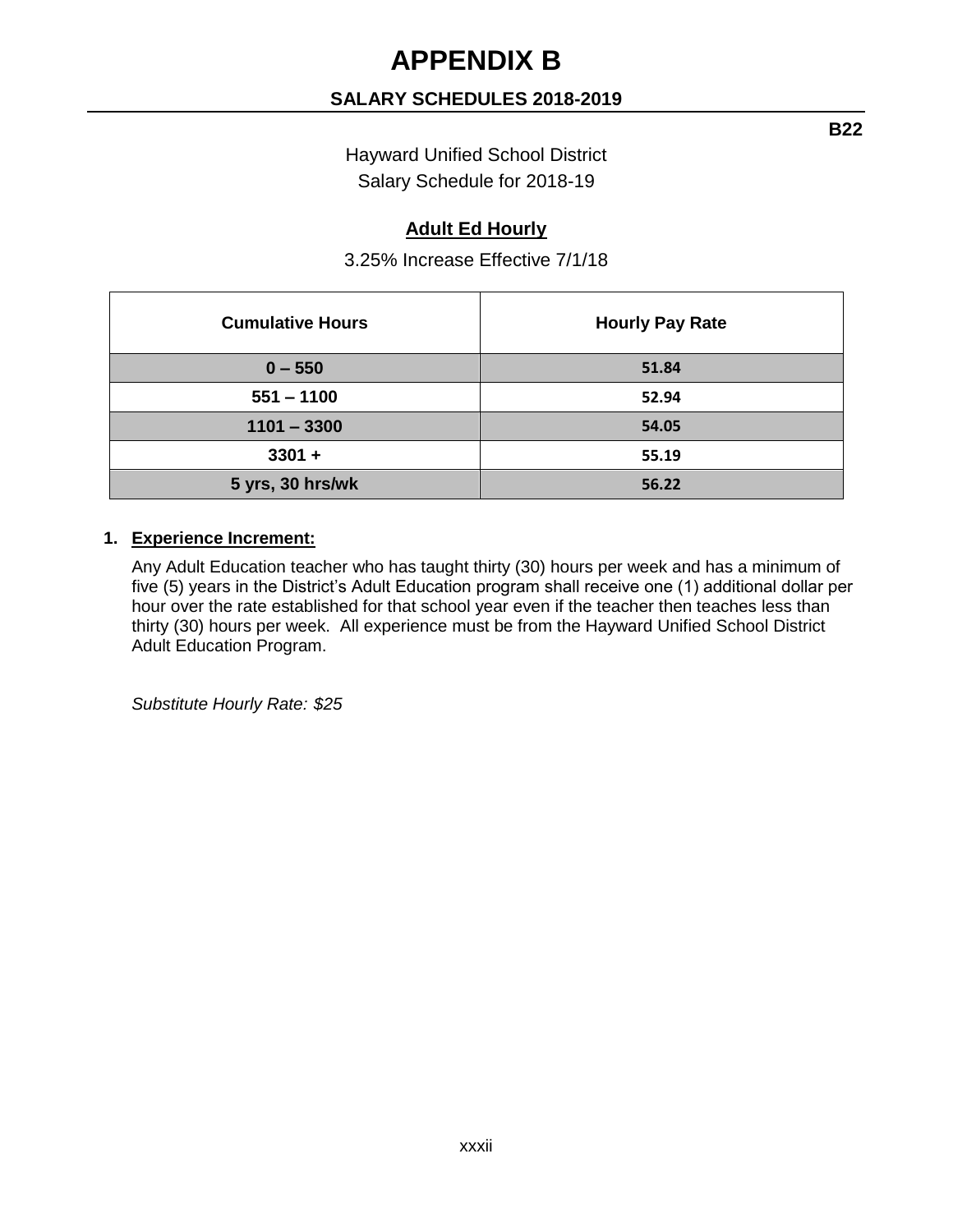# **SALARY SCHEDULES 2018-2019**

**B23**

Hayward Unified School District Salary Schedule for 2018-19

## **Child Development Programs (225 Days)**

3.25% Increase Effective 7/1/18

| <b>Years of</b><br><b>Experience</b> | Col. AA<br><b>Permit</b> | Col. CA<br><b>BA Degree</b> | Col. CB<br><b>BA Degree</b><br>+15 units | Col. CC<br><b>BA Degree</b><br>$+30$ units $(+)$ |
|--------------------------------------|--------------------------|-----------------------------|------------------------------------------|--------------------------------------------------|
|                                      | 57,620                   | 64,677                      | 65,937                                   | 69,216                                           |
| $\overline{2}$                       | 60,660                   | 67,510                      | 68,764                                   | 72,610                                           |
| 3                                    | 63,703                   | 70,351                      | 71,587                                   | 76,005                                           |
| 4                                    | 66,746                   | 73,182                      | 74,430                                   | 79,414                                           |
| 5                                    | 69,791                   | 76,005                      | 77,255                                   | 82,820                                           |
| 6                                    | 72,822                   | 78,845                      | 80,098                                   | 86,208                                           |
| $\overline{7}$                       | 75,858                   | 81,675                      | 82,926                                   | 89,619                                           |
| 8                                    |                          | 84,517                      | 85,757                                   | 93,009                                           |
| 9                                    |                          | 87,351                      | 88,593                                   | 96,412                                           |
| 10                                   |                          | 90,175                      | 91,432                                   | 99,805                                           |

## **1. Professional Increments:**

| Master's Degree | \$550.00 |
|-----------------|----------|
| Doctor's Degree | \$725.00 |

## **2. Year for Year Credit:**

Newly hired employees shall receive credit for **up to ten years** of teaching experience as defined in the contract between H.E.A. and H.U.S.D.

## **3. Annual Advancement:**

After placement on the salary schedule, each teacher will advance one step for each school year of service in the Hayward Unified School District. A school year constitutes 75% of the number of days in the schools of the District are in session (from September to June). A unit employee who works less than 75% in a school year shall receive a step advancement after finishing a second year.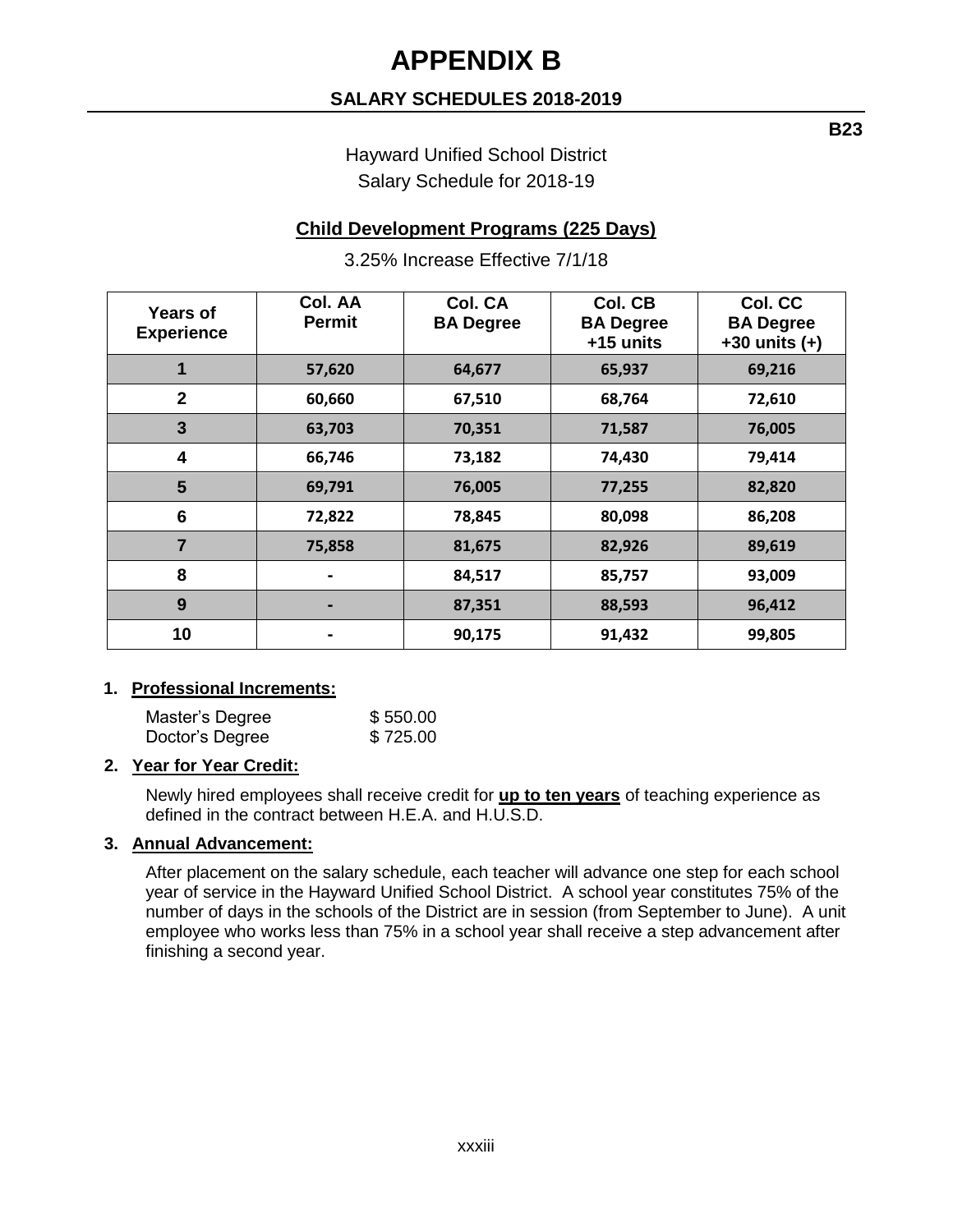# **SALARY SCHEDULES 2018-2019**

Hayward Unified School District Salary Schedule for 2018-19

## **Child Development Programs (186 Days)**

3.25% Increase Effective 7/1/18

| <b>Years of</b><br><b>Experience</b> | Col. AA<br><b>Permit</b> | Col. CA<br><b>BA Degree</b> | Col. CB<br><b>BA Degree</b><br>+15 units | Col. CC<br><b>BA Degree</b><br>$+30$ units $(+)$ |
|--------------------------------------|--------------------------|-----------------------------|------------------------------------------|--------------------------------------------------|
| 1                                    | 49,160                   | 54,988                      | 56,016                                   | 58,737                                           |
| $\mathbf{2}$                         | 51,668                   | 57,333                      | 58,362                                   | 61,543                                           |
| 3                                    | 54,183                   | 59,673                      | 60,702                                   | 64,360                                           |
| 4                                    | 56,701                   | 62,020                      | 63,049                                   | 67,168                                           |
| 5                                    | 59,215                   | 64,362                      | 65,383                                   | 69,980                                           |
| 6                                    | 61,720                   | 66,696                      | 67,731                                   | 72,791                                           |
| $\overline{7}$                       | 64,235                   | 69,047                      | 70,065                                   | 75,602                                           |
| 8                                    | ۰                        | 71,386                      | 72,411                                   | 78,405                                           |
| 9                                    | н                        | 73,724                      | 74,750                                   | 81,214                                           |
| 10                                   |                          | 76,064                      | 77,093                                   | 84,022                                           |

### **1. Professional Increments:**

| Master's Degree | \$550.00 |
|-----------------|----------|
| Doctor's Degree | \$725.00 |

## **2. Year for Year Credit:**

Newly hired employees shall receive credit for **up to ten years** of teaching experience as defined in the contract between H.E.A. and H.U.S.D.

## **3. Annual Advancement:**

After placement on the salary schedule, each teacher will advance one step for each school year of service in the Hayward Unified School District. A school year constitutes 75% of the number of days in the schools of the District are in session (from September to June). A unit employee who works less than 75% in a school year shall receive a step advancement after finishing a second year.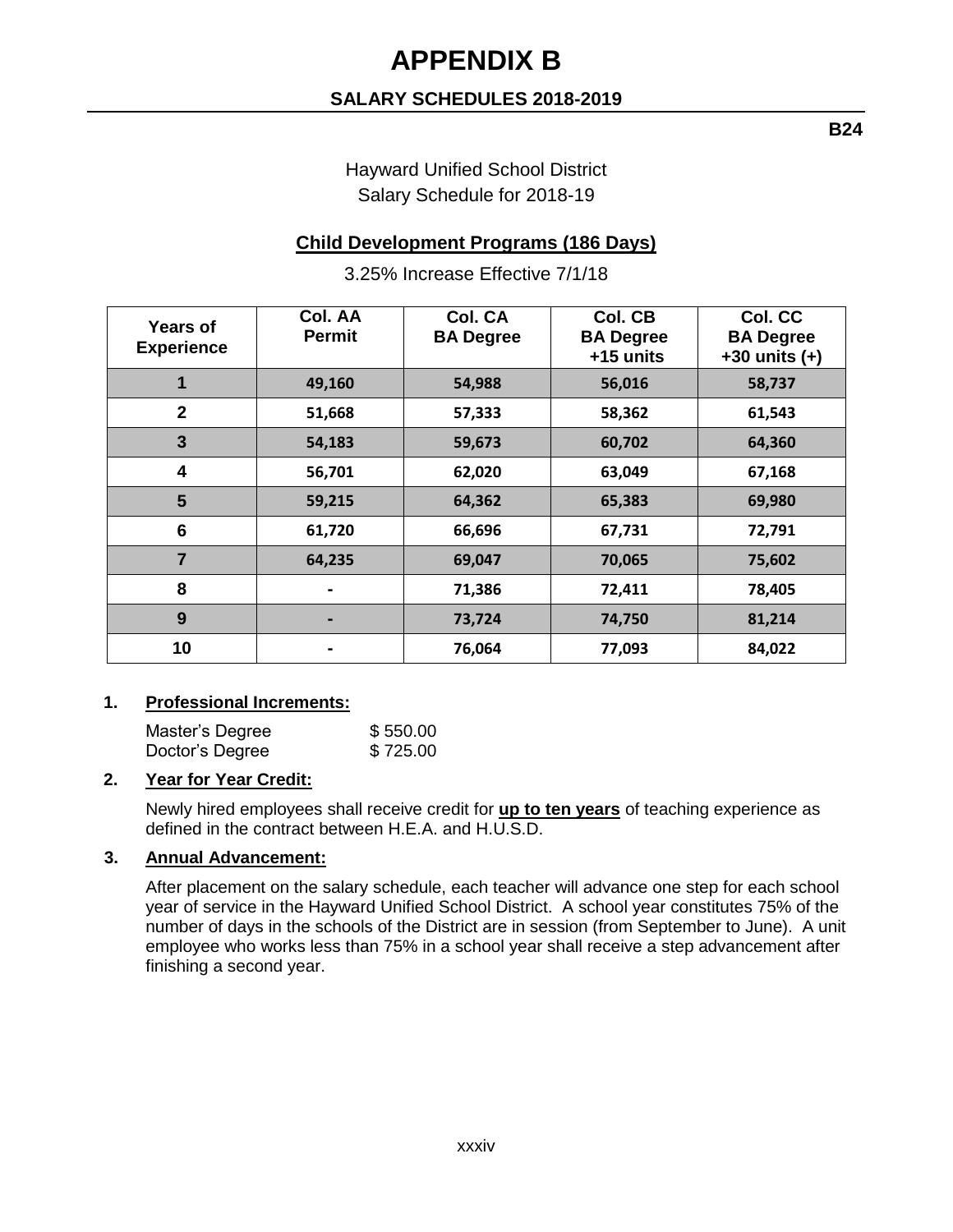## **SALARY SCHEDULES 2017-2018**

**B25**

Hayward Unified School District Salary Schedule for 2017-18

## **Teachers 200 Days**

3.1% Increase Effective 7/1/17

| <b>Years of</b>         | Col. A           | Col. B           | Col. C           | Col. D           | Col. E           | Col. F        |
|-------------------------|------------------|------------------|------------------|------------------|------------------|---------------|
| <b>Experience</b>       | <b>BA Degree</b> | <b>BA Degree</b> | <b>BA Degree</b> | <b>BA Degree</b> | <b>BA Degree</b> | BA Degree +90 |
|                         |                  | +15 units        | +30 units        | +45 units        | +60 units        | <b>MA+30</b>  |
| 1                       | 68,370           | 68,672           | 68,971           | 69,271           | 69,568           | 69,872        |
| $\overline{2}$          | 68,672           | 68,970           | 69,271           | 69,568           | 69,872           | 73,345        |
| $\mathbf{3}$            | 68,970           | 69,271           | 69,568           | 69,872           | 71,366           | 76,815        |
| $\overline{\mathbf{4}}$ | 69,271           | 69,568           | 69,872           | 71,365           | 73,697           | 80,285        |
| $5\phantom{1}$          | 69,568           | 69,872           | 72,861           | 74,658           | 78,309           | 83,761        |
| 6                       | 69,910           | 70,167           | 75,856           | 77,955           | 81,846           | 87,233        |
| $\overline{7}$          | 72,262           | 73,161           | 78,849           | 81,243           | 85,136           | 90,705        |
| 8                       | 74,658           | 76,157           | 81,846           | 84,540           | 88,609           | 94,176        |
| 9                       | 77,055           | 79,155           | 84,843           | 87,832           | 92,026           | 97,652        |
| 10                      | 79,448           | 82,145           | 87,832           | 91,126           | 95,500           | 101,124       |
| 11                      | 81,846           | 85,136           | 90,825           | 94,413           | 98,913           | 104,598       |
| 12 <sub>2</sub>         | 84,239           | 88,131           | 93,821           | 97,714           | 102,384          | 108,069       |
| 13                      | 86,637           | 91,063           | 96,818           | 101,004          | 105,797          | 111,546       |
| 18                      |                  |                  |                  |                  | 108,143          | 113,890       |

#### **1. Professional Increments:**

| Master's Degree | \$550.00 |
|-----------------|----------|
| Doctor's Degree | \$725.00 |

#### **2. Year for Year Credit:**

Newly hired employees shall receive credit for **up to ten years** of teaching experience as defined in the contract between H.E.A. and H.U.S.D.

#### **3. Annual Advancement:**

After placement on the salary schedule, each teacher will advance one step for each school year of service in the Hayward Unified School District. A school year constitutes 75% of the number of days in the schools of the District are in session (from September to June). A unit employee who works less than 75% in a school year shall receive a step advancement after finishing a second year.

#### **4. Semester Units:**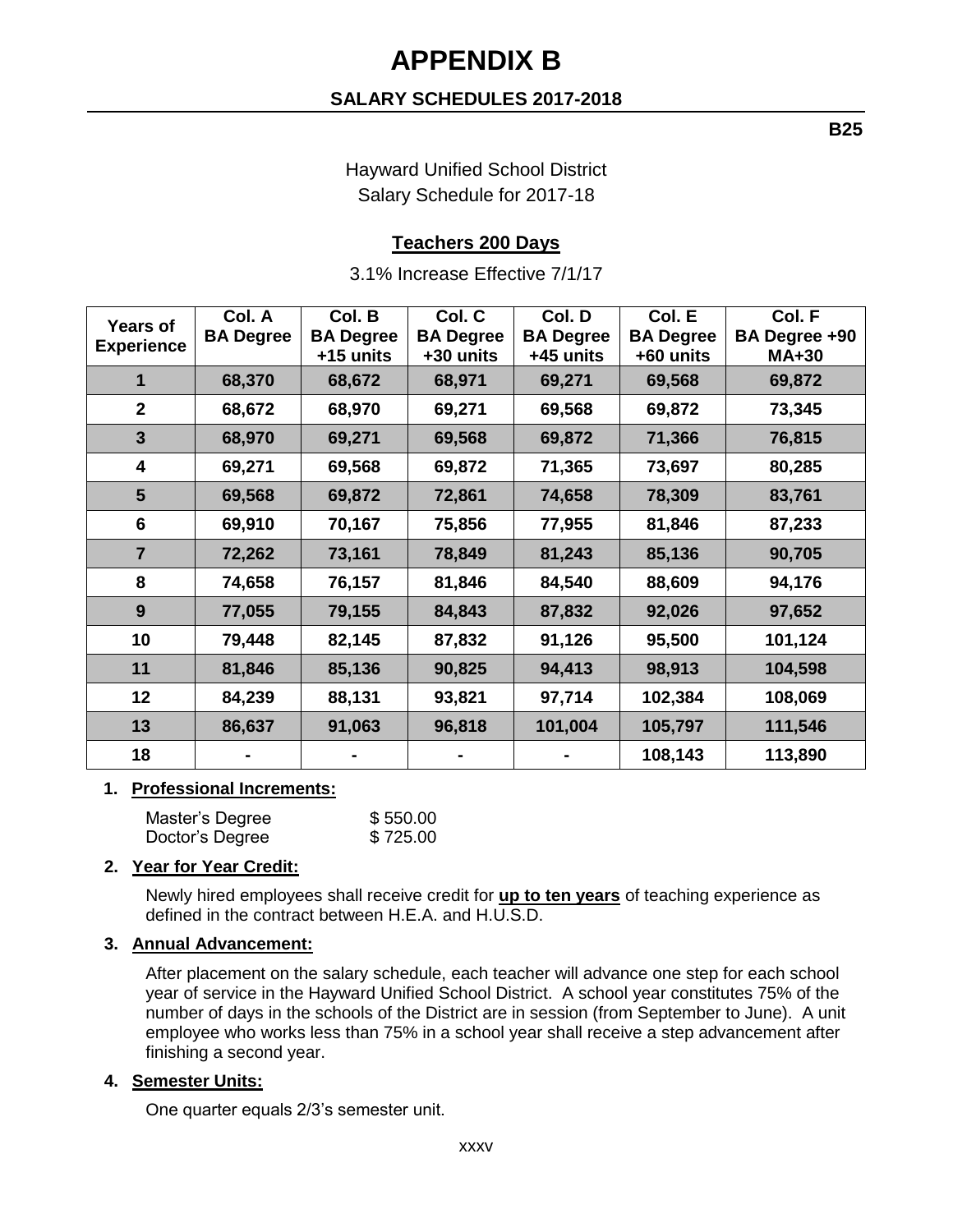## **SALARY SCHEDULES 2017-2018**

**B26**

Hayward Unified School District Salary Schedule for 2017-18

## **Teachers 186 Days**

3.1% Increase Effective 7/1/17

| <b>Years of</b><br><b>Experience</b> | Col. A<br><b>BA Degree</b> | Col. B<br><b>BA Degree</b><br>+15 units | Col. C<br><b>BA Degree</b><br>+30 units | Col. D<br><b>BA Degree</b><br>+45 units | Col. E<br><b>BA Degree</b><br>+60 units | Col. F<br>BA Degree +90<br><b>MA+30</b> |
|--------------------------------------|----------------------------|-----------------------------------------|-----------------------------------------|-----------------------------------------|-----------------------------------------|-----------------------------------------|
| 1                                    | 63,584                     | 63,864                                  | 64,141                                  | 64,422                                  | 64,699                                  | 64,978                                  |
| $\overline{2}$                       | 63,864                     | 64,141                                  | 64,422                                  | 64,699                                  | 64,978                                  | 68,211                                  |
| $\overline{3}$                       | 64,141                     | 64,423                                  | 64,699                                  | 64,978                                  | 66,370                                  | 71,439                                  |
| $\overline{\mathbf{4}}$              | 64,422                     | 64,697                                  | 64,978                                  | 66,370                                  | 69,596                                  | 74,667                                  |
| $5\phantom{1}$                       | 64,699                     | 64,978                                  | 67,762                                  | 69,432                                  | 72,827                                  | 77,897                                  |
| 6                                    | 64,978                     | 65,255                                  | 70,546                                  | 72,497                                  | 76,116                                  | 81,128                                  |
| $\overline{7}$                       | 67,203                     | 68,041                                  | 73,331                                  | 75,558                                  | 79,176                                  | 84,353                                  |
| 8                                    | 69,432                     | 70,825                                  | 76,116                                  | 78,621                                  | 82,408                                  | 87,584                                  |
| 9                                    | 71,660                     | 73,611                                  | 78,903                                  | 81,685                                  | 85,582                                  | 90,818                                  |
| 10                                   | 73,888                     | 76,393                                  | 81,685                                  | 84,745                                  | 88,814                                  | 94,045                                  |
| 11                                   | 76,116                     | 79,176                                  | 84,468                                  | 87,806                                  | 91,989                                  | 97,274                                  |
| 12                                   | 78,341                     | 81,961                                  | 87,255                                  | 90,874                                  | 95,216                                  | 100,505                                 |
| 13                                   | 80,572                     | 84,691                                  | 90,039                                  | 93,935                                  | 98,389                                  | 103,739                                 |
| 18                                   |                            |                                         |                                         |                                         | 100,572                                 | 105,919                                 |

#### **1. Professional Increments:**

| Master's Degree | \$550.00 |
|-----------------|----------|
| Doctor's Degree | \$725.00 |

#### **2. Year for Year Credit:**

Newly hired employees shall receive credit for **up to ten years** of teaching experience as defined in the contract between H.E.A. and H.U.S.D.

#### **3. Annual Advancement:**

After placement on the salary schedule, each teacher will advance one step for each school year of service in the Hayward Unified School District. A school year constitutes 75% of the number of days in the schools of the District are in session (from September to June). A unit employee who works less than 75% in a school year shall receive a step advancement after finishing a second year.

#### **4. Semester Units:**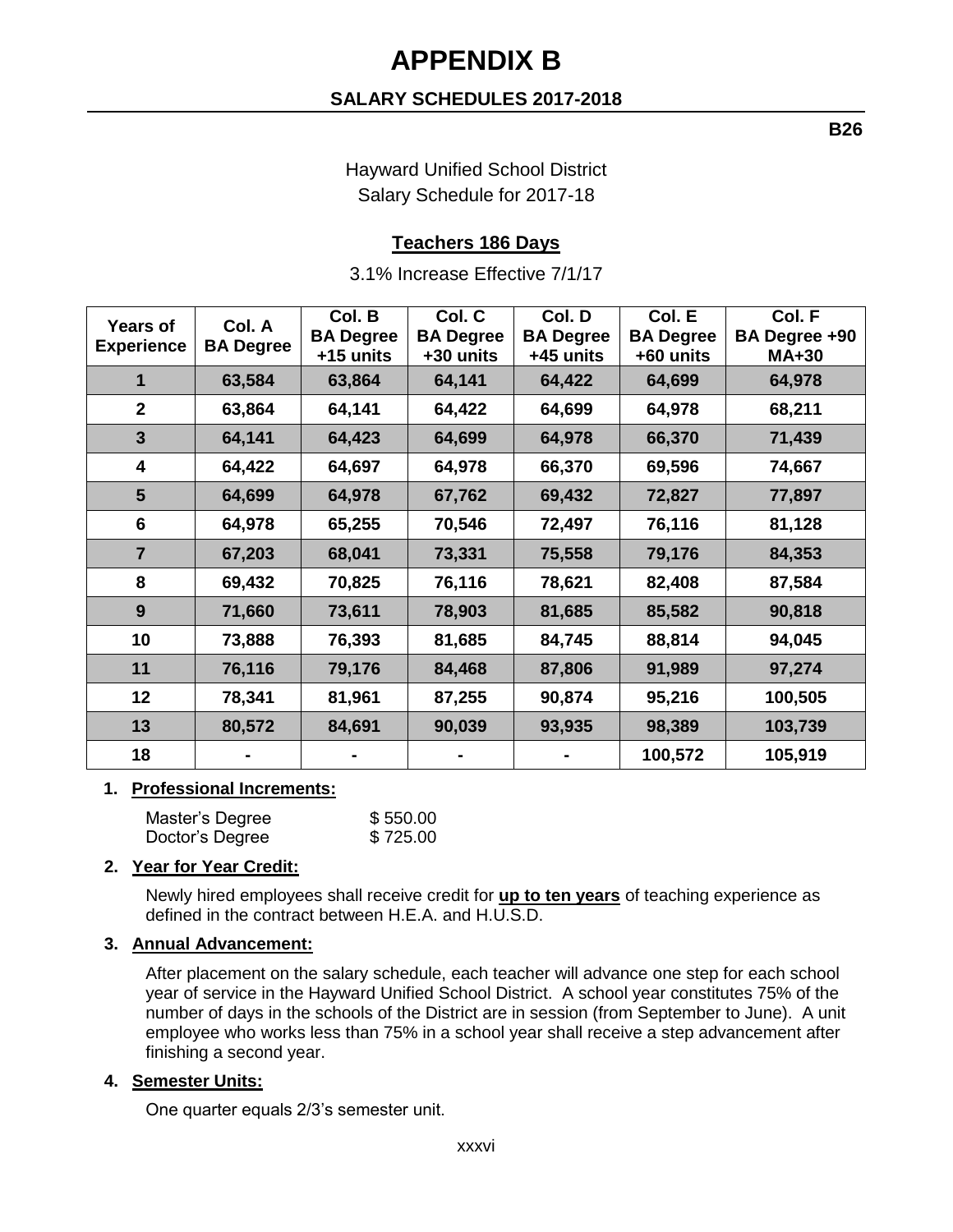# **SALARY SCHEDULES 2017-2018**

**B27**

Hayward Unified School District Salary Schedule for 2017-18

## **Counselors/Speech Therapists 188 Days**

3.1% Increase Effective 7/1/17

| <b>Years of Experience</b> | Col. CO<br>Base + MA | Col. CF<br>BA Degree + 90 or<br>MA Degree + 30 |
|----------------------------|----------------------|------------------------------------------------|
| 1                          | 78,227               | 85,062                                         |
| $\overline{2}$             | 81,643               | 88,442                                         |
| $\mathbf{3}$               | 85,062               | 91,897                                         |
| 4                          | 88,442               | 95,562                                         |
| 5                          | 91,897               | 98,734                                         |
| $6\phantom{1}$             | 95,562               | 102,184                                        |
| $\overline{7}$             | 98,734               | 105,565                                        |
| 8                          | 102,184              | 108,930                                        |
| 9                          | 105,565              | 112,402                                        |
| 18                         | 108,948              | 115,855                                        |

## **1. Professional Increments:**

| Master's Degree | \$550.00 |
|-----------------|----------|
| Doctor's Degree | \$725.00 |

## **2. Year for Year Credit:**

Newly hired employees shall receive credit for **up to ten years** of teaching experience as defined in the contract between H.E.A. and H.U.S.D.

## **3. Annual Advancement:**

After placement on the salary schedule, each counselor/speech therapist will advance one step for each school year of service in the Hayward Unified School District. A school year constitutes 75% of the number of days in the schools of the District are in session (from September to June). A unit employee who works less than 75% in a school year shall receive a step advancement after finishing a second year.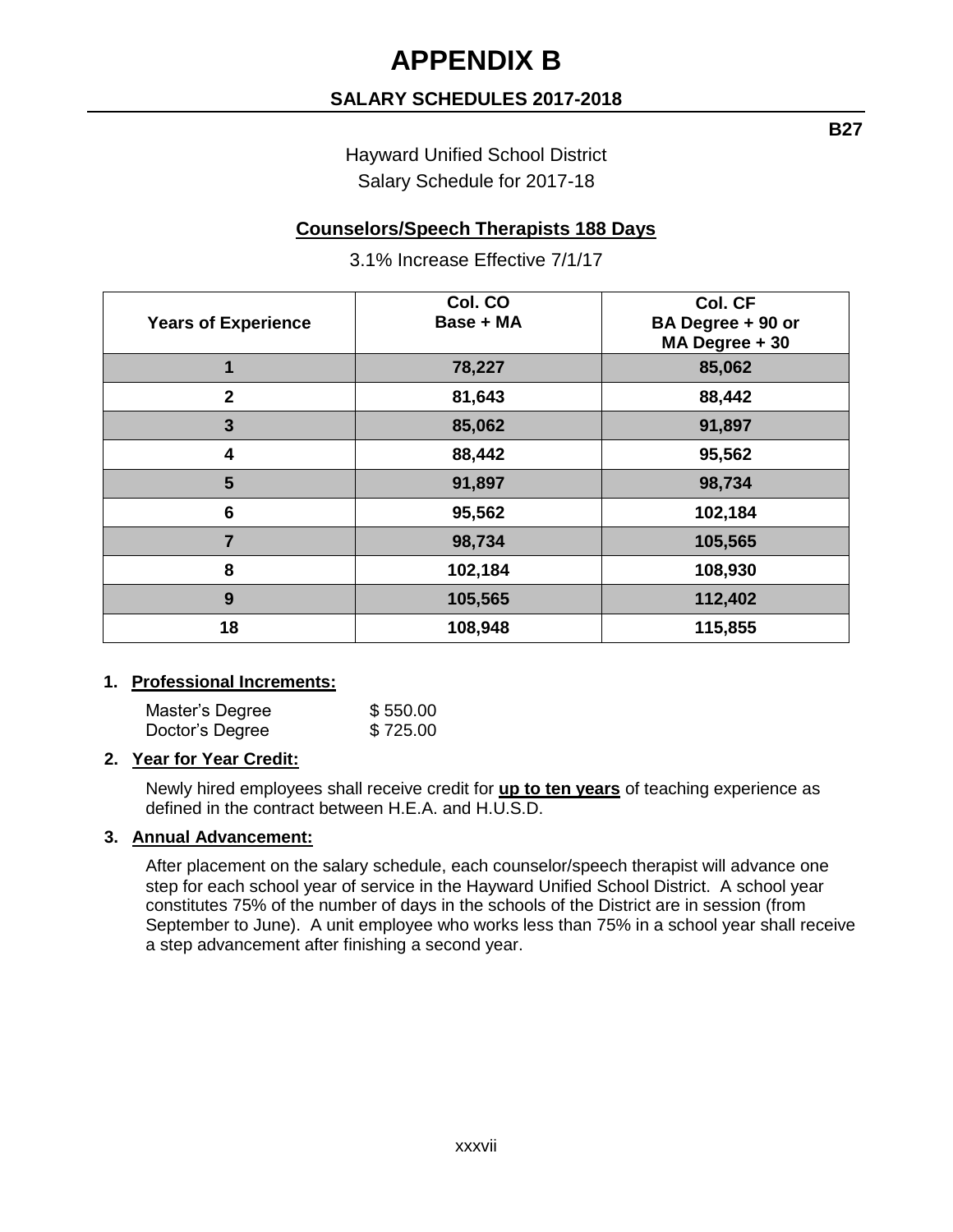# **SALARY SCHEDULES 2017-2018**

**B28**

Hayward Unified School District Salary Schedule for 2017-18

## **School Psychologist 192 Days**

3.1% Increase Effective 7/1/17

| <b>Years of Experience</b> | Col. PF<br>BA Degree + 90 or<br>MA Degree + 30 |
|----------------------------|------------------------------------------------|
| 1                          | 99,495                                         |
| $\mathbf{2}$               | 103,171                                        |
| $\mathbf{3}$               | 106,993                                        |
| $\overline{\mathbf{4}}$    | 110,968                                        |
| 5                          | 115,099                                        |
| $6\phantom{1}6$            | 119,471                                        |
| $\overline{7}$             | 119,471                                        |
| 8                          | 119,471                                        |
| 9                          | 119,471                                        |
| 10                         | 120,915                                        |
| 14                         | 123,080                                        |
| 18                         | 125,967                                        |

#### **1. Professional Increments:**

| Master's Degree | \$550.00 |
|-----------------|----------|
| Doctor's Degree | \$725.00 |

## **2. Year for Year Credit:**

Newly hired employees shall receive credit for **up to ten years** of teaching experience as defined in the contract between H.E.A. and H.U.S.D.

## **3. Annual Advancement:**

After placement on the salary schedule, each psychologist will advance one step for each school year of service in the Hayward Unified School District. A school year constitutes 75% of the number of days in the schools of the District are in session (from September to June). A unit employee who works less than 75% in a school year shall receive a step advancement after finishing a second year.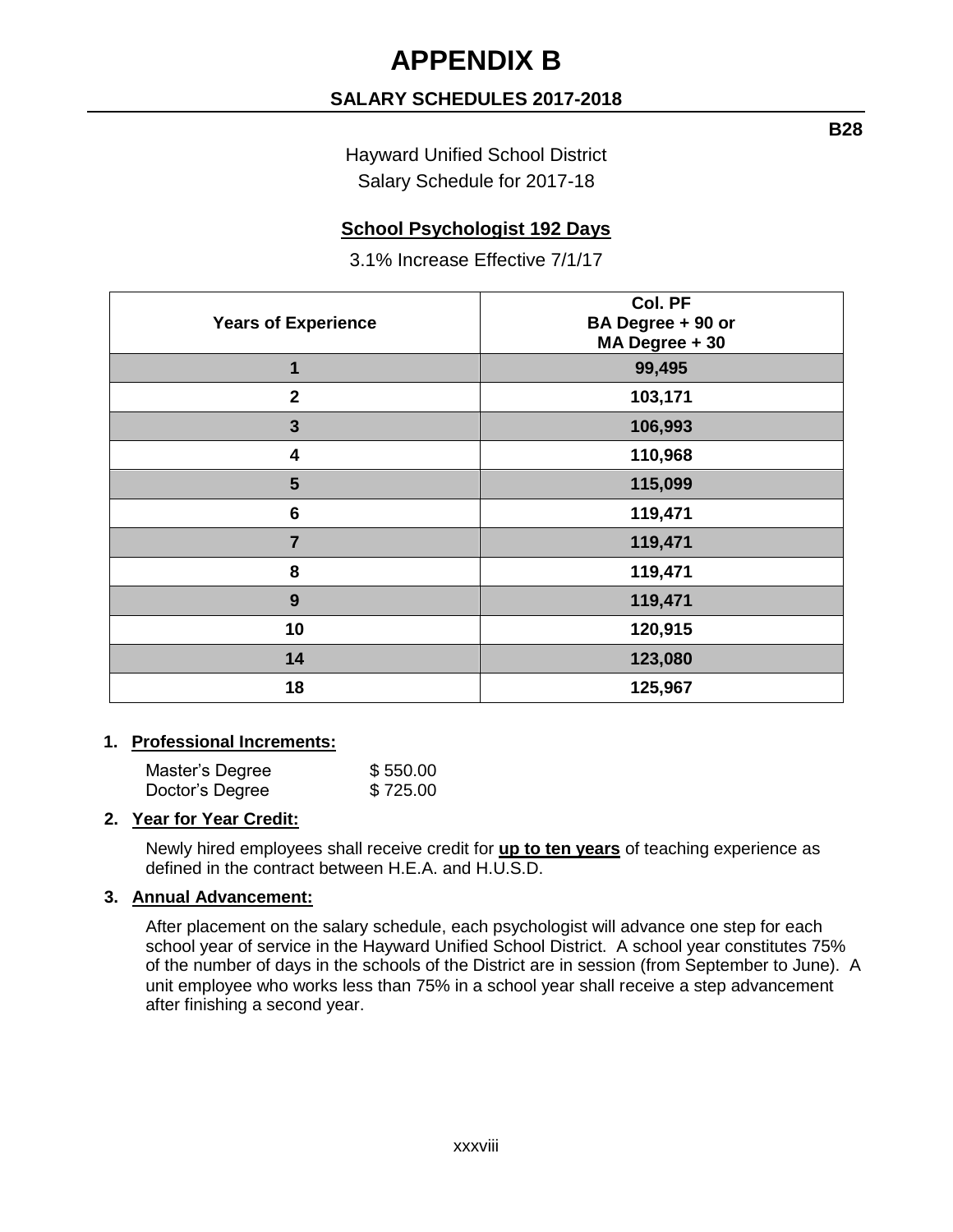# **SALARY SCHEDULES 2017-2018**

**B29**

Hayward Unified School District Salary Schedule for 2017-18

## **Adult Education/School Nurse 183 Days**

3.1% Increase Effective 7/1/17

| <b>Years of</b><br><b>Experience</b> | Col. A<br><b>BA Degree</b> | Col. B<br><b>BA Degree</b><br>+15 units | Col. C<br><b>BA Degree</b><br>+30 units | Col. D<br><b>BA Degree</b><br>+45 units | Col. E<br><b>BA Degree</b><br>+60 units | Col. F<br>BA Degree +90<br><b>MA+30</b> |
|--------------------------------------|----------------------------|-----------------------------------------|-----------------------------------------|-----------------------------------------|-----------------------------------------|-----------------------------------------|
| 1                                    | 62,561                     | 62,833                                  | 63,109                                  | 63,383                                  | 63,655                                  | 63,931                                  |
| $\overline{2}$                       | 62,833                     | 63,109                                  | 63,383                                  | 63,655                                  | 63,931                                  | 67,109                                  |
| $\mathbf{3}$                         | 63,109                     | 63,383                                  | 63,655                                  | 63,931                                  | 65,299                                  | 70,285                                  |
| 4                                    | 63,383                     | 63,655                                  | 63,931                                  | 65,276                                  | 68,475                                  | 73,464                                  |
| 5                                    | 63,655                     | 63,931                                  | 66,667                                  | 68,313                                  | 71,652                                  | 76,638                                  |
| 6                                    | 63,931                     | 64,201                                  | 69,410                                  | 71,328                                  | 74,887                                  | 79,819                                  |
| $\overline{7}$                       | 66,120                     | 66,944                                  | 72,147                                  | 74,338                                  | 77,898                                  | 82,994                                  |
| 8                                    | 68,313                     | 69,681                                  | 74,887                                  | 77,354                                  | 81,079                                  | 86,171                                  |
| 9                                    | 70,505                     | 72,426                                  | 77,631                                  | 80,366                                  | 84,204                                  | 89,352                                  |
| 10                                   | 72,692                     | 75,163                                  | 80,366                                  | 83,380                                  | 87,382                                  | 92,528                                  |
| 11                                   | 74,887                     | 77,898                                  | 83,105                                  | 86,386                                  | 90,506                                  | 95,707                                  |
| 12                                   | 77,080                     | 80,640                                  | 85,845                                  | 89,406                                  | 93,681                                  | 98,887                                  |
| 13                                   | 79,272                     | 83,380                                  | 88,588                                  | 92,420                                  | 96,804                                  | 102,064                                 |
| 18                                   |                            |                                         |                                         |                                         | 98,947                                  | 104,211                                 |

#### **1. Professional Increments:**

| Master's Degree | \$550.00 |
|-----------------|----------|
| Doctor's Degree | \$725.00 |

## **2. Year for Year Credit:**

Newly hired employees shall receive credit for **up to ten years** of teaching experience as defined in the contract between H.E.A. and H.U.S.D.

### **3. Annual Advancement:**

After placement on the salary schedule, each teacher/nurse will advance one step for each school year of service in the Hayward Unified School District. A school year constitutes 75% of the number of days in the schools of the District are in session (from September to June). A unit employee who works less than 75% in a school year shall receive a step advancement after finishing a second year.

#### **4. Semester Units:**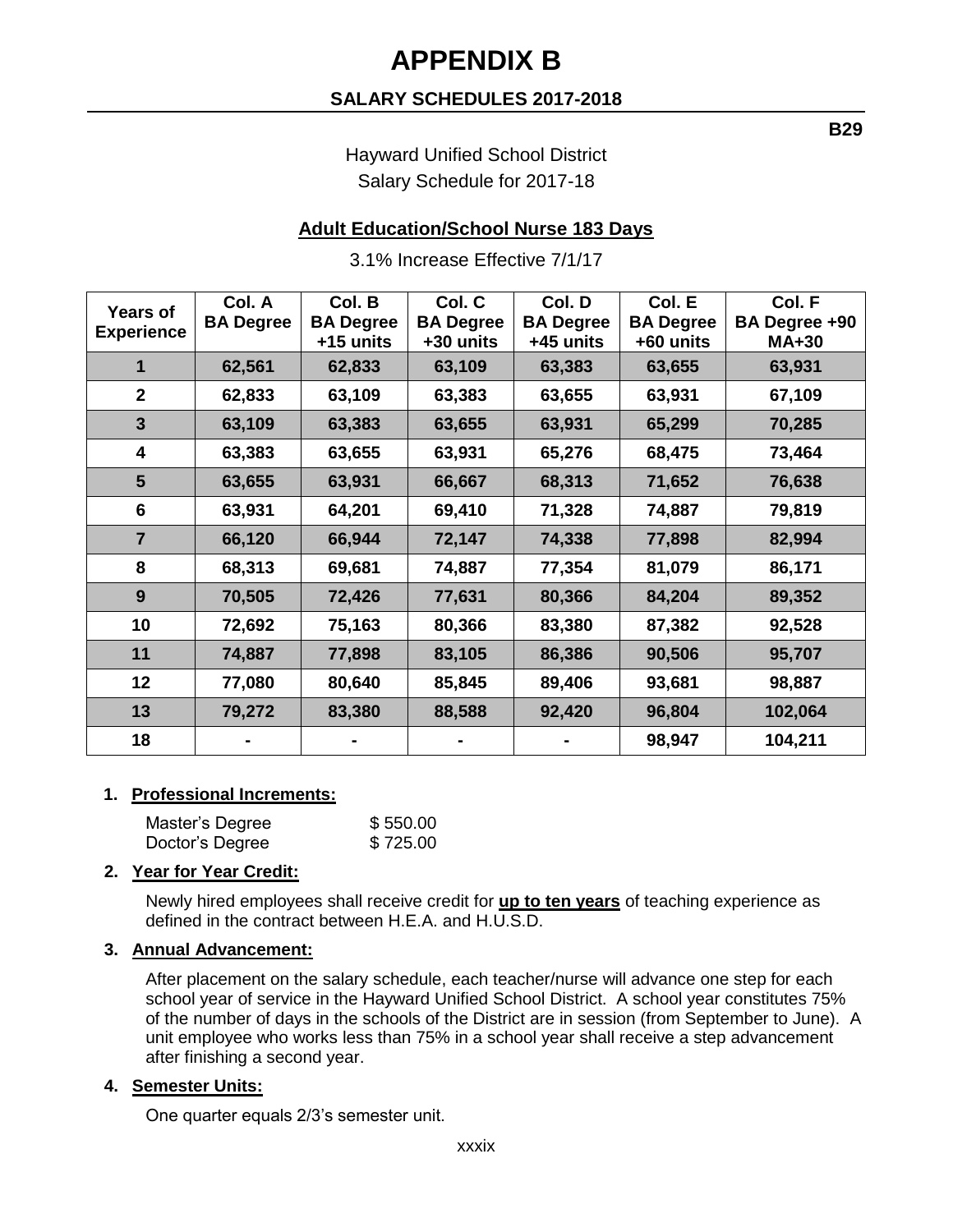# **SALARY SCHEDULES 2017-2018**

Hayward Unified School District Salary Schedule for 2017-18

# **Adult Ed Hourly**

## 3.1% Increase Effective 7/1/17

| <b>Cumulative Hours</b> | <b>Hourly Pay Rate</b> |
|-------------------------|------------------------|
| $0 - 550$               | 50.21                  |
| $551 - 1100$            | 51.27                  |
| $1101 - 3300$           | 52.35                  |
| $3301 +$                | 53.45                  |
| 5 yrs, 30 hrs/wk        | 54.45                  |

## **1. Experience Increment:**

Any Adult Education teacher who has taught thirty (30) hours per week and has a minimum of five (5) years in the District's Adult Education program shall receive one (1) additional dollar per hour over the rate established for that school year even if the teacher then teaches less than thirty (30) hours per week. All experience must be from the Hayward Unified School District Adult Education Program.

*Substitute Hourly Rate: \$25*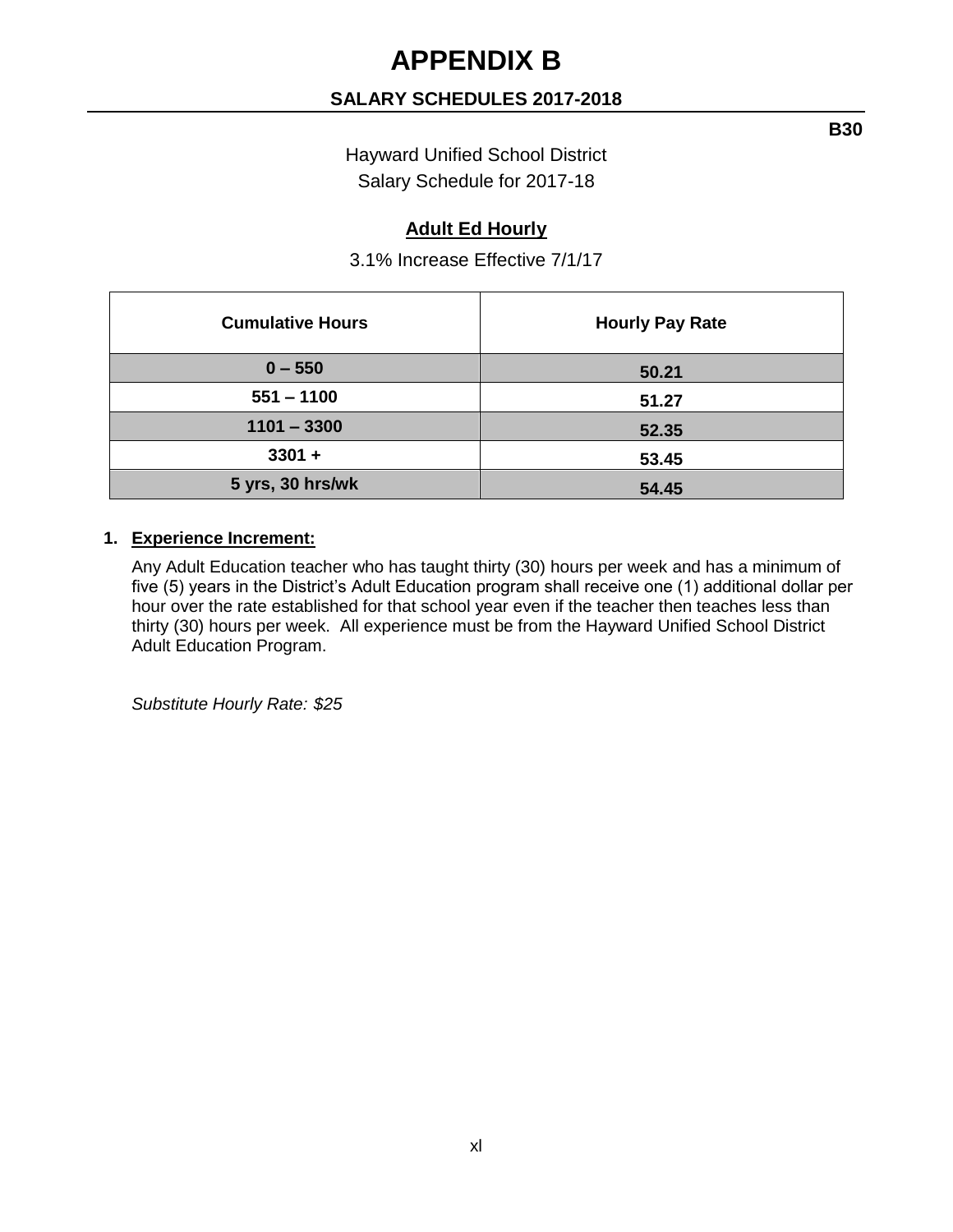## **SALARY SCHEDULES 2017-2018**

**B31**

Hayward Unified School District Salary Schedule for 2017-18

## **Child Development Programs (225 Days)**

3.1% Increase Effective 7/1/17

| <b>Years of</b><br><b>Experience</b> | Col. AA<br><b>Permit</b> | Col. CA<br><b>BA Degree</b> | Col. CB<br><b>BA Degree</b><br>+15 units | Col. CC<br><b>BA Degree</b><br>$+30$ units $(+)$ |
|--------------------------------------|--------------------------|-----------------------------|------------------------------------------|--------------------------------------------------|
| 1                                    | 55,806                   | 62,641                      | 63,861                                   | 67,038                                           |
| $\mathbf{2}$                         | 58,751                   | 65,385                      | 66,600                                   | 70,325                                           |
| 3                                    | 61,698                   | 68,137                      | 69,334                                   | 73,612                                           |
| 4                                    | 64,645                   | 70,878                      | 72,088                                   | 76,915                                           |
| 5                                    | 67,594                   | 73,612                      | 74,823                                   | 80,213                                           |
| 6                                    | 70,530                   | 76,363                      | 77,577                                   | 83,495                                           |
| $\overline{7}$                       | 73,470                   | 79,105                      | 80,316                                   | 86,798                                           |
| 8                                    |                          | 81,856                      | 83,057                                   | 90,082                                           |
| 9                                    |                          | 84,602                      | 85,804                                   | 93,378                                           |
| 10                                   |                          | 87,337                      | 88,554                                   | 96,663                                           |

## **1. Professional Increments:**

| Master's Degree | \$550.00 |
|-----------------|----------|
| Doctor's Degree | \$725.00 |

## **2. Year for Year Credit:**

Newly hired employees shall receive credit for **up to ten years** of teaching experience as defined in the contract between H.E.A. and H.U.S.D.

#### **3. Annual Advancement:**

After placement on the salary schedule, each teacher will advance one step for each school year of service in the Hayward Unified School District. A school year constitutes 75% of the number of days in the schools of the District are in session (from September to June). A unit employee who works less than 75% in a school year shall receive a step advancement after finishing a second year.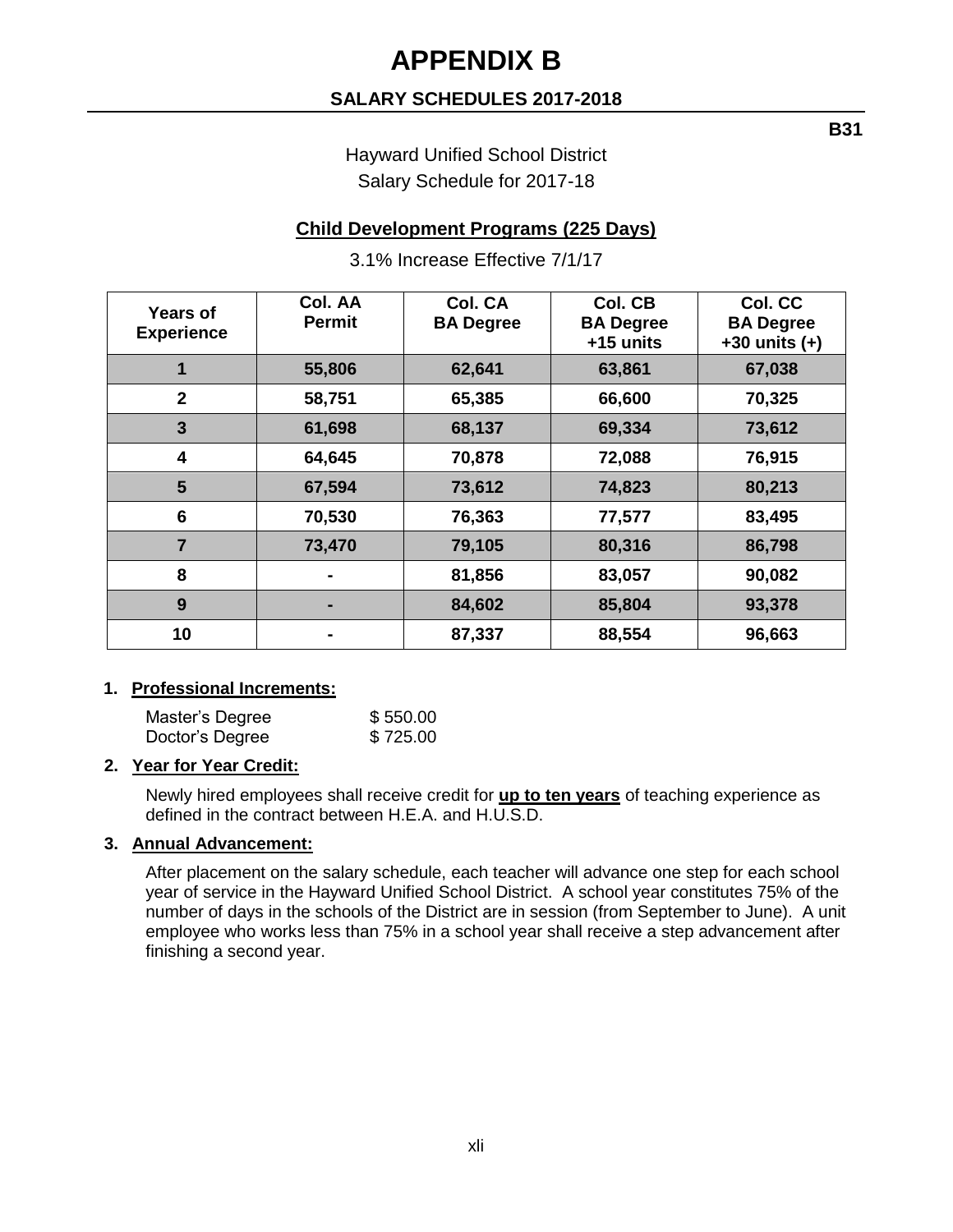# **SALARY SCHEDULES 2017-2018**

**B32**

Hayward Unified School District Salary Schedule for 2017-18

## **Child Development Programs (186 Days)**

3.1% Increase Effective 7/1/17

| <b>Years of</b><br><b>Experience</b> | Col. AA<br><b>Permit</b> | <b>Col. CA</b><br><b>BA Degree</b> | Col. CB<br><b>BA Degree</b><br>+15 units | Col. CC<br><b>BA Degree</b><br>$+30$ units $(+)$ |
|--------------------------------------|--------------------------|------------------------------------|------------------------------------------|--------------------------------------------------|
|                                      | 47,613                   | 53,257                             | 54,252                                   | 56,889                                           |
| $\overline{2}$                       | 50,042                   | 55,529                             | 56,525                                   | 59,606                                           |
| 3                                    | 52,477                   | 57,795                             | 58,792                                   | 62,334                                           |
| 4                                    | 54,916                   | 60,068                             | 61,065                                   | 65,054                                           |
| 5                                    | 57,351                   | 62,336                             | 63,325                                   | 67,777                                           |
| 6                                    | 59,777                   | 64,596                             | 65,599                                   | 70,500                                           |
| $\overline{7}$                       | 62,213                   | 66,874                             | 67,859                                   | 73,223                                           |
| 8                                    |                          | 69,139                             | 70,132                                   | 75,937                                           |
| 9                                    |                          | 71,404                             | 72,397                                   | 78,657                                           |
| 10                                   |                          | 73,669                             | 74,666                                   | 81,377                                           |

## **1. Professional Increments:**

| Master's Degree | \$550.00 |
|-----------------|----------|
| Doctor's Degree | \$725.00 |

## **2. Year for Year Credit:**

Newly hired employees shall receive credit for **up to ten years** of teaching experience as defined in the contract between H.E.A. and H.U.S.D.

## **3. Annual Advancement:**

After placement on the salary schedule, each teacher will advance one step for each school year of service in the Hayward Unified School District. A school year constitutes 75% of the number of days in the schools of the District are in session (from September to June). A unit employee who works less than 75% in a school year shall receive a step advancement after finishing a second year.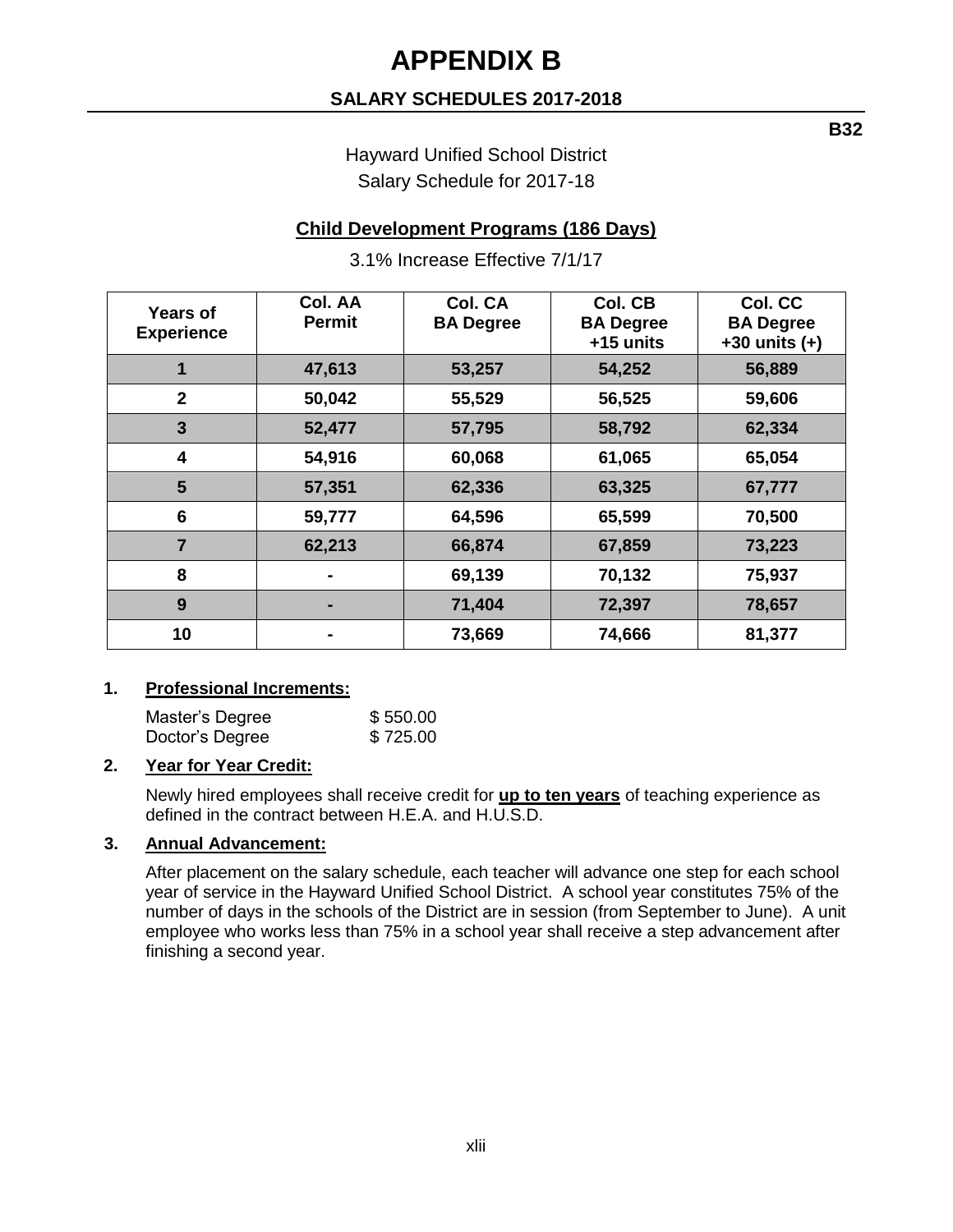## **SALARY SCHEDULES 2016-2017**

**B33**

Hayward Unified School District Salary Schedule for 2016-17

## **Teachers 200 Days**

3.25% Increase Effective 7/1/16

| <b>Years of</b><br><b>Experience</b> | Col. A<br><b>BA Degree</b> | Col. B<br><b>BA Degree</b><br>+15 units | Col. C<br><b>BA Degree</b><br>+30 units | Col. D<br><b>BA Degree</b><br>+45 units | Col. E<br><b>BA Degree</b><br>+60 units | Col. F<br>BA Degree +90<br><b>MA+30</b> |
|--------------------------------------|----------------------------|-----------------------------------------|-----------------------------------------|-----------------------------------------|-----------------------------------------|-----------------------------------------|
| 1                                    | 66,314                     | 66,607                                  | 66,897                                  | 67,188                                  | 67,476                                  | 67,771                                  |
| $\mathbf{2}$                         | 66,607                     | 66,896                                  | 67,188                                  | 67,476                                  | 67,771                                  | 71,140                                  |
| $\mathbf{3}$                         | 66,896                     | 67,188                                  | 67,476                                  | 67,771                                  | 69,220                                  | 74,505                                  |
| 4                                    | 67,188                     | 67,476                                  | 67,771                                  | 69,219                                  | 71,481                                  | 77,871                                  |
| $5\phantom{1}$                       | 67,476                     | 67,771                                  | 70,670                                  | 72,413                                  | 75,954                                  | 81,242                                  |
| 6                                    | 67,808                     | 68,057                                  | 73,575                                  | 75,611                                  | 79,385                                  | 84,610                                  |
| $\overline{7}$                       | 70,089                     | 70,961                                  | 76,478                                  | 78,800                                  | 82,576                                  | 87,978                                  |
| 8                                    | 72,413                     | 73,867                                  | 79,385                                  | 81,998                                  | 85,945                                  | 91,344                                  |
| 9                                    | 74,738                     | 76,775                                  | 82,292                                  | 85,191                                  | 89,259                                  | 94,716                                  |
| 10                                   | 77,059                     | 79,675                                  | 85,191                                  | 88,386                                  | 92,629                                  | 98,083                                  |
| 11                                   | 79,385                     | 82,576                                  | 88,094                                  | 91,574                                  | 95,939                                  | 101,453                                 |
| 12 <sub>2</sub>                      | 81,706                     | 85,481                                  | 91,000                                  | 94,776                                  | 99,306                                  | 104,820                                 |
| 13                                   | 84,032                     | 88,325                                  | 93,907                                  | 97,967                                  | 102,616                                 | 108,192                                 |
| 18                                   |                            |                                         |                                         |                                         | 104,891                                 | 110,466                                 |

#### **1. Professional Increments:**

| Master's Degree | \$550.00 |
|-----------------|----------|
| Doctor's Degree | \$725.00 |

### **2. Year for Year Credit:**

Newly hired employees shall receive credit for **up to ten years** of teaching experience as defined in the contract between H.E.A. and H.U.S.D.

#### **3. Annual Advancement:**

After placement on the salary schedule, each teacher will advance one step for each school year of service in the Hayward Unified School District. A school year constitutes 75% of the number of days in the schools of the District are in session (from September to June). A unit employee who works less than 75% in a school year shall receive a step advancement after finishing a second year.

#### **4. Semester Units:**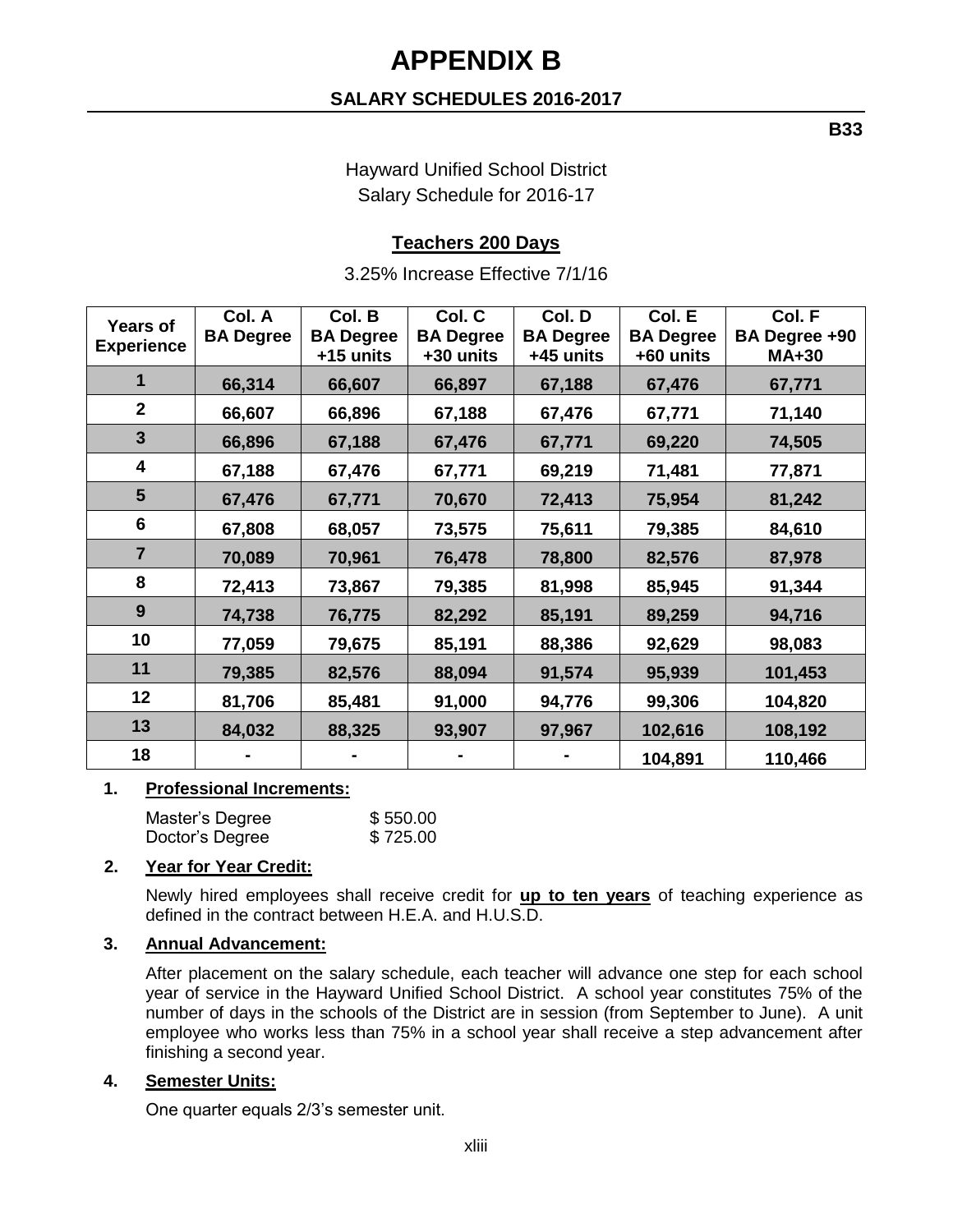## **SALARY SCHEDULES 2016-2017**

**B34**

Hayward Unified School District Salary Schedule for 2016-17

## **Teachers 186 Days**

3.25% Increase Effective 7/1/16

| <b>Years of</b><br><b>Experience</b> | Col. A<br><b>BA Degree</b> | Col. B<br><b>BA Degree</b><br>+15 units | Col. C<br><b>BA Degree</b><br>+30 units | Col. D<br><b>BA Degree</b><br>+45 units | Col. E<br><b>BA Degree</b><br>+60 units | Col. F<br>BA Degree +90<br><b>MA+30</b> |
|--------------------------------------|----------------------------|-----------------------------------------|-----------------------------------------|-----------------------------------------|-----------------------------------------|-----------------------------------------|
| 1                                    | 61,672                     | 61,944                                  | 62,212                                  | 62,485                                  | 62,754                                  | 63,024                                  |
| $\mathbf{2}$                         | 61,944                     | 62,212                                  | 62,485                                  | 62,754                                  | 63,024                                  | 66,160                                  |
| $\mathbf{3}$                         | 62,212                     | 62,486                                  | 62,754                                  | 63,024                                  | 64,374                                  | 69,291                                  |
| 4                                    | 62,485                     | 62,752                                  | 63,024                                  | 64,374                                  | 67,503                                  | 72,422                                  |
| 5                                    | 62,754                     | 63,024                                  | 65,725                                  | 67,344                                  | 70,637                                  | 75,555                                  |
| 6                                    | 63,024                     | 63,293                                  | 68,425                                  | 70,317                                  | 73,827                                  | 78,689                                  |
| $\overline{7}$                       | 65,182                     | 65,995                                  | 71,126                                  | 73,286                                  | 76,795                                  | 81,817                                  |
| 8                                    | 67,344                     | 68,695                                  | 73,827                                  | 76,257                                  | 79,930                                  | 84,951                                  |
| 9                                    | 69,505                     | 71,398                                  | 76,531                                  | 79,229                                  | 83,009                                  | 88,087                                  |
| 10                                   | 71,666                     | 74,096                                  | 79,229                                  | 82,197                                  | 86,144                                  | 91,217                                  |
| 11                                   | 73,827                     | 76,795                                  | 81,928                                  | 85,166                                  | 89,223                                  | 94,349                                  |
| 12                                   | 75,985                     | 79,497                                  | 84,631                                  | 88,142                                  | 92,353                                  | 97,483                                  |
| 13                                   | 78,149                     | 82,145                                  | 87,332                                  | 91,111                                  | 95,431                                  | 100,620                                 |
| 18                                   |                            |                                         |                                         |                                         | 97,548                                  | 102,734                                 |

#### **1. Professional Increments:**

| Master's Degree | \$550.00 |
|-----------------|----------|
| Doctor's Degree | \$725.00 |

### **2. Year for Year Credit:**

Newly hired employees shall receive credit for **up to ten years** of teaching experience as defined in the contract between H.E.A. and H.U.S.D.

#### **3. Annual Advancement:**

After placement on the salary schedule, each teacher will advance one step for each school year of service in the Hayward Unified School District. A school year constitutes 75% of the number of days in the schools of the District are in session (from September to June). A unit employee who works less than 75% in a school year shall receive a step advancement after finishing a second year.

## **4. Semester Units:**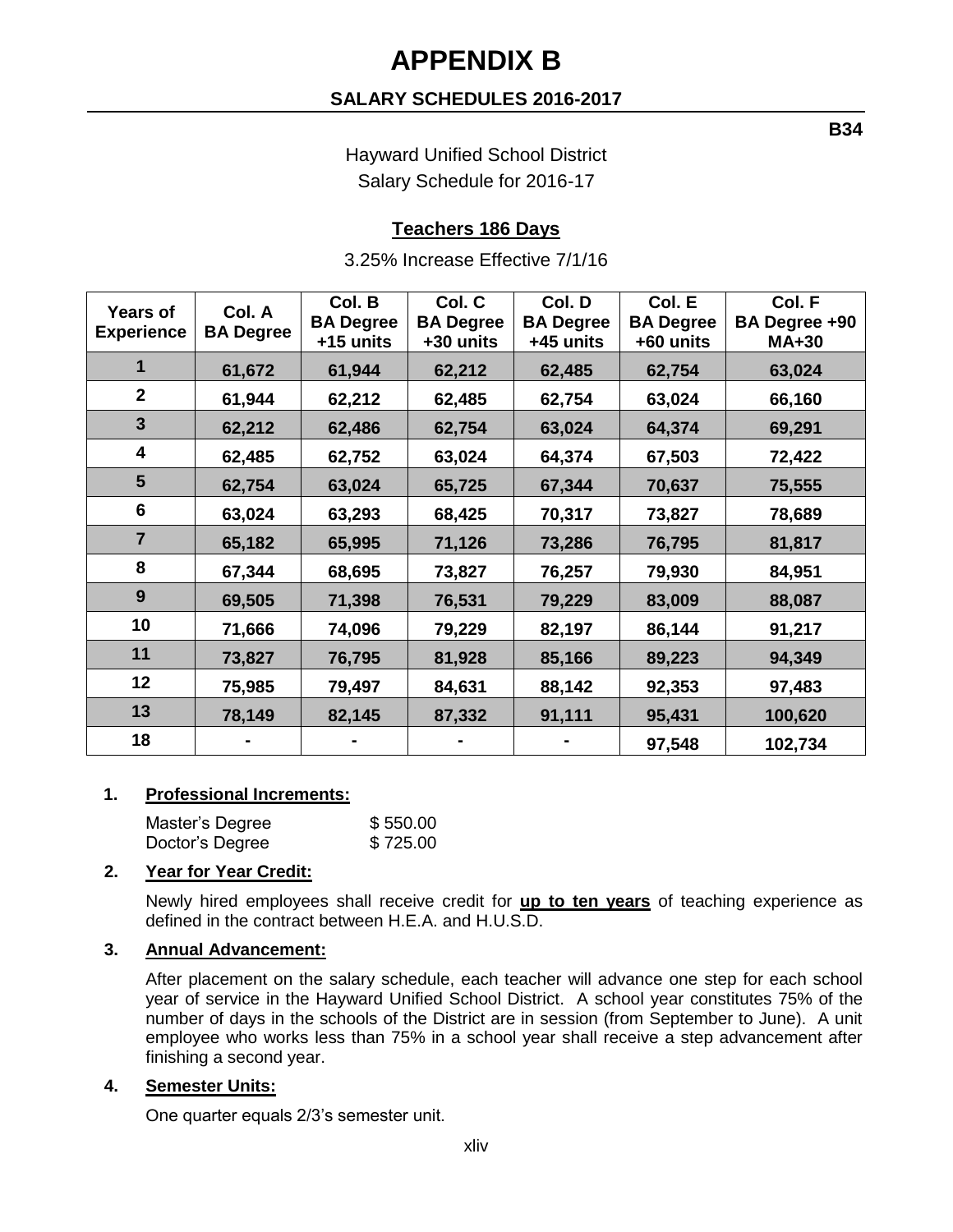# **SALARY SCHEDULES 2016-2017**

**B35**

Hayward Unified School District Salary Schedule for 2016-17

## **Counselors/Speech Therapists 188 Days**

3.25% Increase Effective 7/1/16

| <b>Years of Experience</b> | Col. A<br>Base + MA | Col. B<br>BA Degree + 90 or<br>$MA$ Degree + 30 |
|----------------------------|---------------------|-------------------------------------------------|
| 1                          | 75,875              | 82,504                                          |
| $\mathbf{2}$               | 79,188              | 85,783                                          |
| 3                          | 82,504              | 89,134                                          |
| 4                          | 85,783              | 92,689                                          |
| 5                          | 89,134              | 95,765                                          |
| 6                          | 92,689              | 99,112                                          |
| $\overline{7}$             | 95,765              | 102,391                                         |
| 8                          | 99,112              | 105,655                                         |
| 9                          | 102,391             | 109,022                                         |
| 18                         | 105,672             | 112,371                                         |

## **1. Professional Increments:**

| Master's Degree | \$550.00 |
|-----------------|----------|
| Doctor's Degree | \$725.00 |

### **2. Year for Year Credit:**

Newly hired employees shall receive credit for **up to ten years** of teaching experience as defined in the contract between H.E.A. and H.U.S.D.

#### **3. Annual Advancement:**

After placement on the salary schedule, each counselor/speech therapist will advance one step for each school year of service in the Hayward Unified School District. A school year constitutes 75% of the number of days in the schools of the District are in session (from September to June). A unit employee who works less than 75% in a school year shall receive a step advancement after finishing a second year.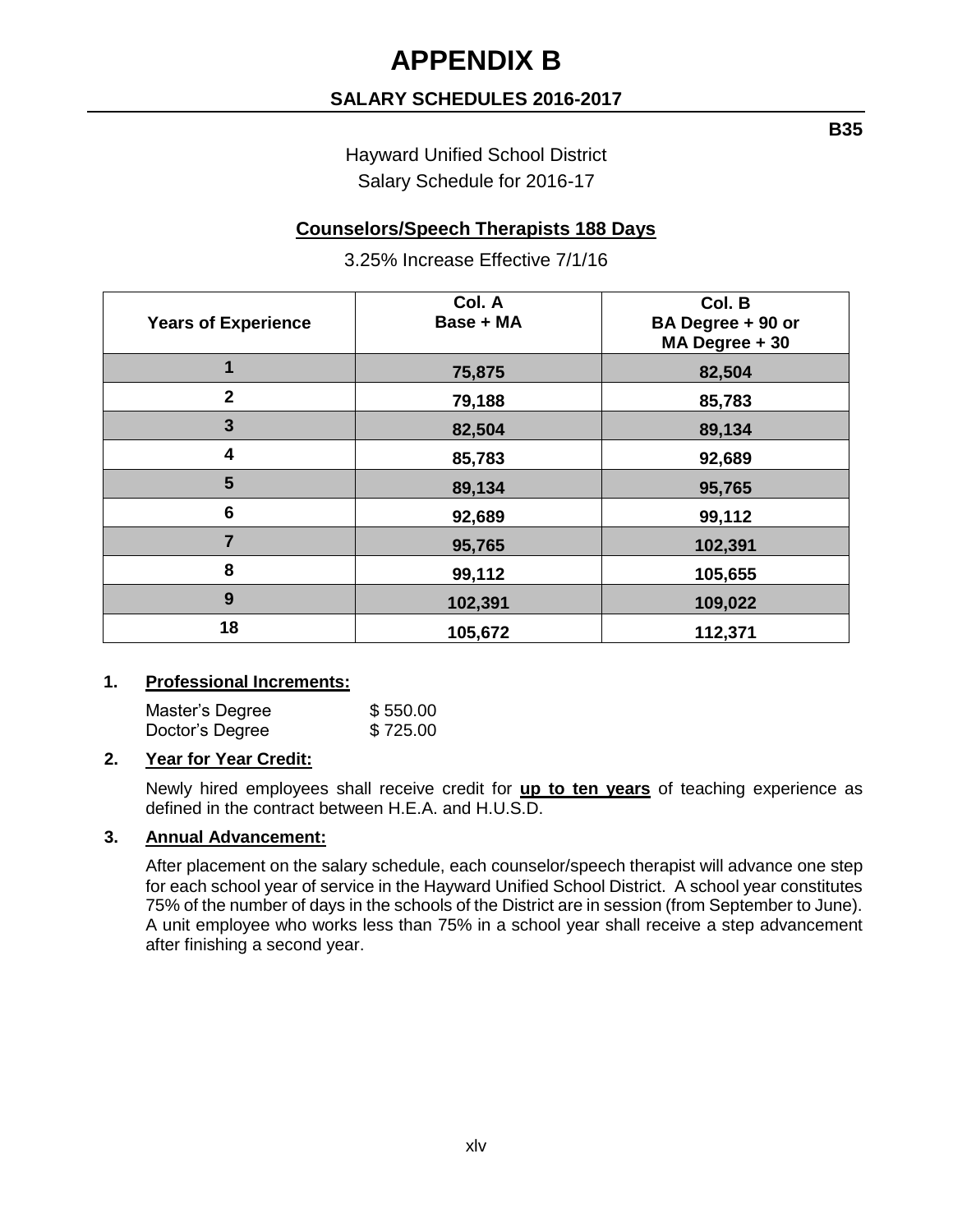# **SALARY SCHEDULES 2016-2017**

**B36**

Hayward Unified School District Salary Schedule for 2016-17

## **School Psychologist 192 Days**

3.25% Increase Effective 7/1/16

| <b>Years of Experience</b> | Col. A<br>BA Degree + 90 or<br>MA Degree + 30 |
|----------------------------|-----------------------------------------------|
| 1                          | 96,503                                        |
| $\mathbf{2}$               | 100,069                                       |
| $\mathbf{3}$               | 103,776                                       |
| $\overline{\mathbf{4}}$    | 107,631                                       |
| $5\phantom{1}$             | 111,638                                       |
| $\bf 6$                    | 115,879                                       |
| $\overline{7}$             | 115,879                                       |
| 8                          | 115,879                                       |
| 9                          | 115,879                                       |
| 10                         | 117,279                                       |
| 14                         | 119,379                                       |
| 18                         | 122,179                                       |

#### **1. Professional Increments:**

| Master's Degree | \$550.00 |
|-----------------|----------|
| Doctor's Degree | \$725.00 |

## **2. Year for Year Credit:**

Newly hired employees shall receive credit for **up to ten years** of teaching experience as defined in the contract between H.E.A. and H.U.S.D.

## **3. Annual Advancement:**

After placement on the salary schedule, each psychologist will advance one step for each school year of service in the Hayward Unified School District. A school year constitutes 75% of the number of days in the schools of the District are in session (from September to June). A unit employee who works less than 75% in a school year shall receive a step advancement after finishing a second year.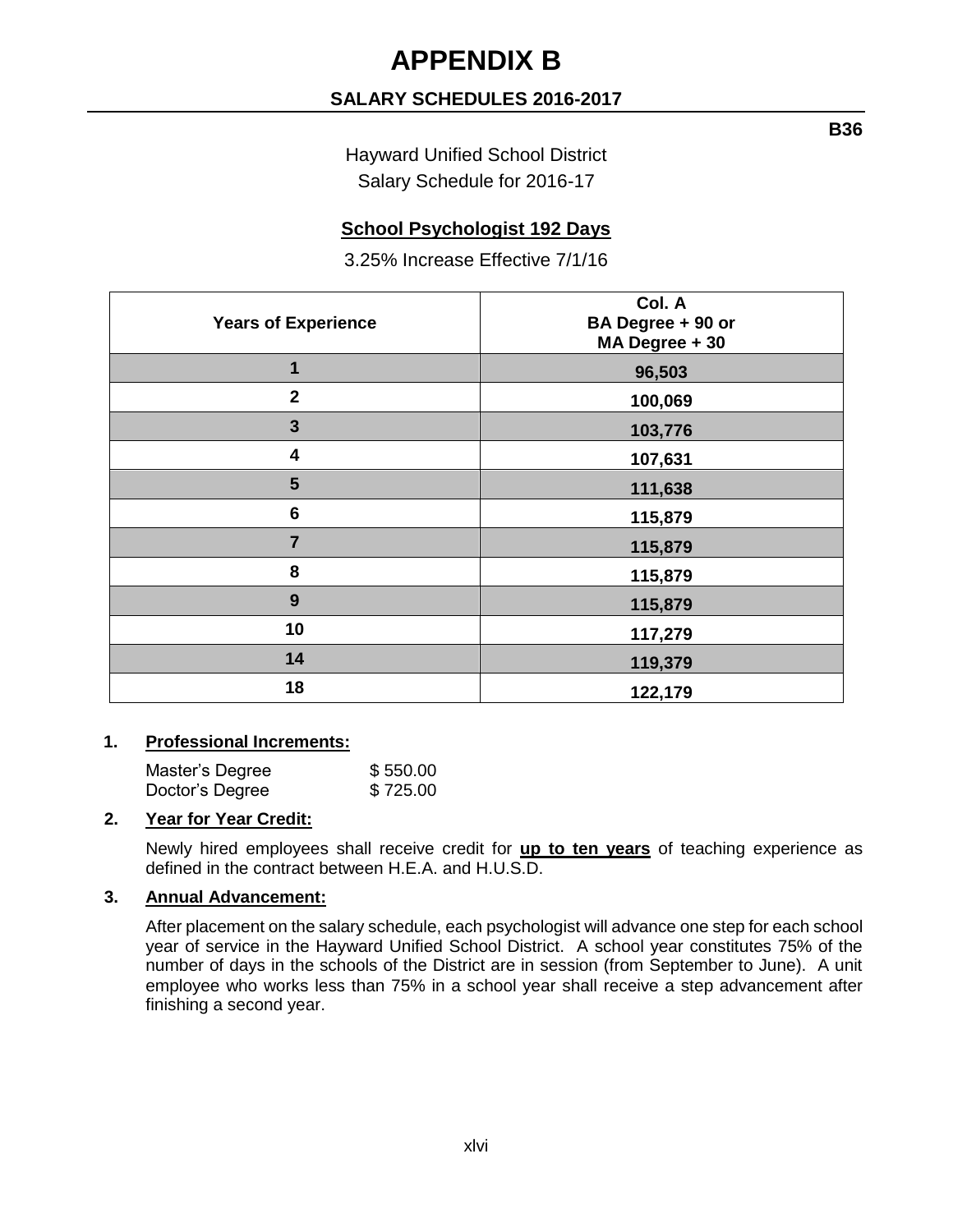# **SALARY SCHEDULES 2016-2017**

**B37**

Hayward Unified School District Salary Schedule for 2016-17

## **School Nurse 183 Days**

3.25% Increase Effective 7/1/16

| <b>Years of</b>         | Col. A           | Col. B           | Col. C           | Col. D           | Col. E           | Col. F        |
|-------------------------|------------------|------------------|------------------|------------------|------------------|---------------|
| <b>Experience</b>       | <b>BA Degree</b> | <b>BA Degree</b> | <b>BA Degree</b> | <b>BA Degree</b> | <b>BA Degree</b> | BA Degree +90 |
|                         |                  | +15 units        | +30 units        | +45 units        | +60 units        | <b>MA+30</b>  |
| 1                       | 60,680           | 60,944           | 61,211           | 61,477           | 61,741           | 62,009        |
| $\overline{2}$          | 60,944           | 61,211           | 61,477           | 61,741           | 62,009           | 65,091        |
| $\mathbf{3}$            | 61,211           | 61,477           | 61,741           | 62,009           | 63,336           | 68,172        |
| $\overline{\mathbf{4}}$ | 61,477           | 61,741           | 62,009           | 63,313           | 66,416           | 71,255        |
| $5\phantom{1}$          | 61,741           | 62,009           | 64,662           | 66,259           | 69,498           | 74,334        |
| 6                       | 62,009           | 62,271           | 67,323           | 69,183           | 72,635           | 77,419        |
| $\overline{7}$          | 64,132           | 64,931           | 69,978           | 72,103           | 75,556           | 80,499        |
| 8                       | 66,259           | 67,586           | 72,635           | 75,028           | 78,641           | 83,580        |
| 9                       | 68,385           | 70,248           | 75,297           | 77,950           | 81,672           | 86,665        |
| 10                      | 70,506           | 72,903           | 77,950           | 80,873           | 84,755           | 89,746        |
| 11                      | 72,635           | 75,556           | 80,606           | 83,789           | 87,785           | 92,829        |
| 12                      | 74,762           | 78,215           | 83,264           | 86,718           | 90,864           | 95,914        |
| 13                      | 76,888           | 80,873           | 85,924           | 89,641           | 93,893           | 98,995        |
| 18                      |                  |                  |                  |                  | 95,972           | 101,078       |

## **1. Professional Increments:**

| Master's Degree | \$550.00 |
|-----------------|----------|
| Doctor's Degree | \$725.00 |

## **2. Year for Year Credit:**

Newly hired employees shall receive credit for **up to ten years** of teaching experience as defined in the contract between H.E.A. and H.U.S.D.

### **3. Annual Advancement:**

After placement on the salary schedule, each teacher/nurse will advance one step for each school year of service in the Hayward Unified School District. A school year constitutes 75% of the number of days in the schools of the District are in session (from September to June). A unit employee who works less than 75% in a school year shall receive a step advancement after finishing a second year.

## **4. Semester Units:**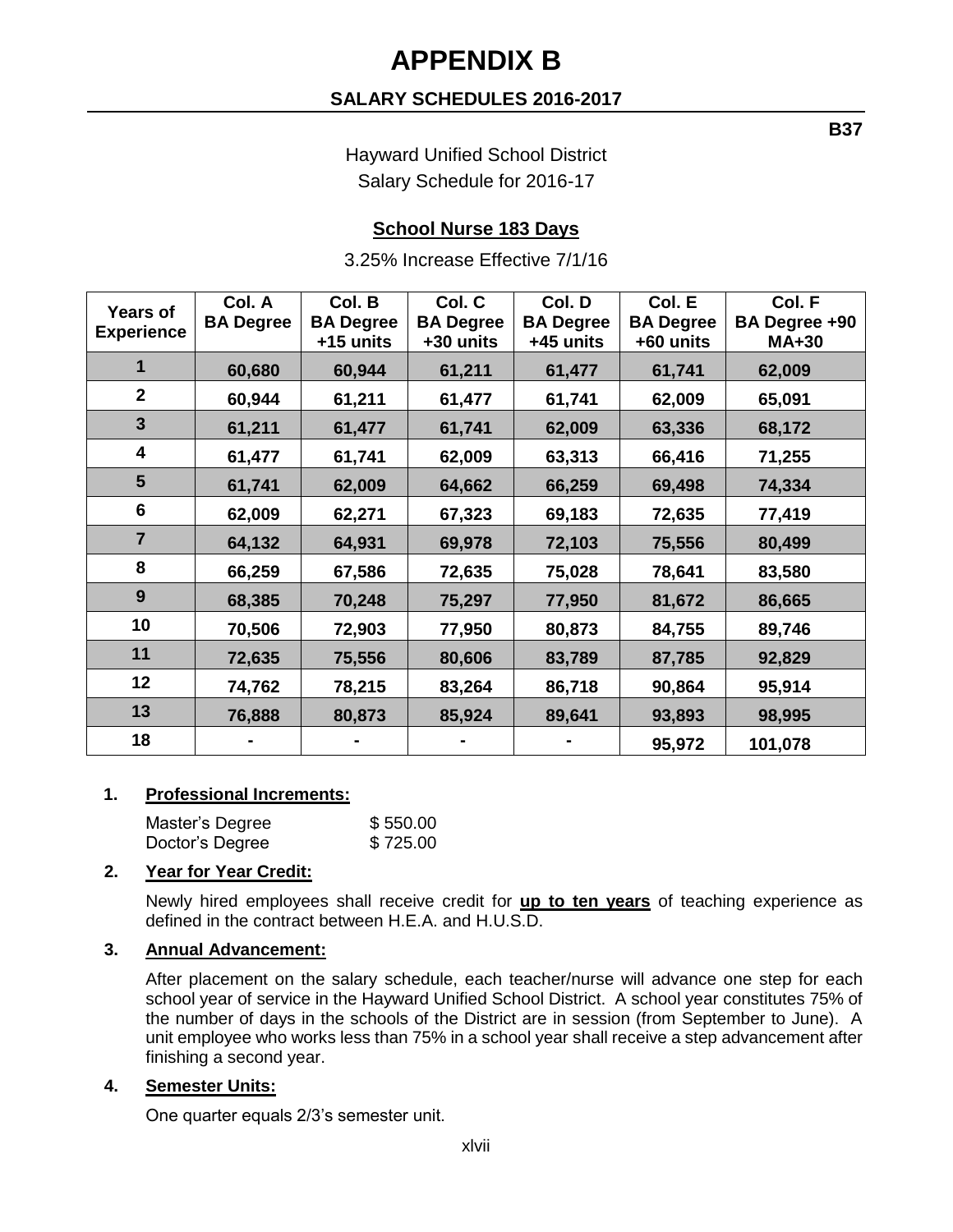## **SALARY SCHEDULES 2016-2017**

**B38**

Hayward Unified School District Salary Schedule for 2016-17

## **Adult Education 183 Days**

3.25% Increase Effective 7/1/16

| <b>Years of</b><br><b>Experience</b> | Col. A<br><b>BA Degree</b> | Col. B<br><b>BA Degree</b><br>+15 units | Col. C<br><b>BA Degree</b><br>+30 units | Col. D<br><b>BA Degree</b><br>+45 units | Col. E<br><b>BA Degree</b><br>+60 units | Col. F<br>BA Degree +90<br><b>MA+30</b> |
|--------------------------------------|----------------------------|-----------------------------------------|-----------------------------------------|-----------------------------------------|-----------------------------------------|-----------------------------------------|
| 1                                    | 60,680                     | 60,944                                  | 61,211                                  | 61,477                                  | 61,741                                  | 62,009                                  |
| $\mathbf{2}$                         | 60,944                     | 61,211                                  | 61,477                                  | 61,741                                  | 62,009                                  | 65,091                                  |
| $\mathbf{3}$                         | 61,211                     | 61,477                                  | 61,741                                  | 62,009                                  | 63,336                                  | 68,172                                  |
| 4                                    | 61,477                     | 61,741                                  | 62,009                                  | 63,313                                  | 66,416                                  | 71,255                                  |
| $5\phantom{1}$                       | 61,741                     | 62,009                                  | 64,662                                  | 66,259                                  | 69,498                                  | 74,334                                  |
| $6\phantom{1}$                       | 62,009                     | 62,271                                  | 67,323                                  | 69,183                                  | 72,635                                  | 77,419                                  |
| $\overline{7}$                       | 64,132                     | 64,931                                  | 69,978                                  | 72,103                                  | 75,556                                  | 80,499                                  |
| 8                                    | 66,259                     | 67,586                                  | 72,635                                  | 75,028                                  | 78,641                                  | 83,580                                  |
| 9                                    | 68,385                     | 70,248                                  | 75,297                                  | 77,950                                  | 81,672                                  | 86,665                                  |
| 10                                   | 70,506                     | 72,903                                  | 77,950                                  | 80,873                                  | 84,755                                  | 89,746                                  |
| 11                                   | 72,635                     | 75,556                                  | 80,606                                  | 83,789                                  | 87,785                                  | 92,829                                  |
| 12                                   | 74,762                     | 78,215                                  | 83,264                                  | 86,718                                  | 90,864                                  | 95,914                                  |
| 13                                   | 76,888                     | 80,873                                  | 85,924                                  | 89,641                                  | 93,893                                  | 98,995                                  |
| 18                                   |                            |                                         |                                         |                                         | 95,972                                  | 101,078                                 |

#### **1. Professional Increments:**

| Master's Degree | \$550.00 |
|-----------------|----------|
| Doctor's Degree | \$725.00 |

#### **2. Year for Year Credit:**

Newly hired employees shall receive credit for **up to ten years** of teaching experience as defined in the contract between H.E.A. and H.U.S.D.

#### **3. Annual Advancement:**

After placement on the salary schedule, each teacher/nurse will advance one step for each school year of service in the Hayward Unified School District. A school year constitutes 75% of the number of days in the schools of the District are in session (from September to June). A unit employee who works less than 75% in a school year shall receive a step advancement after finishing a second year.

#### **4. Semester Units:**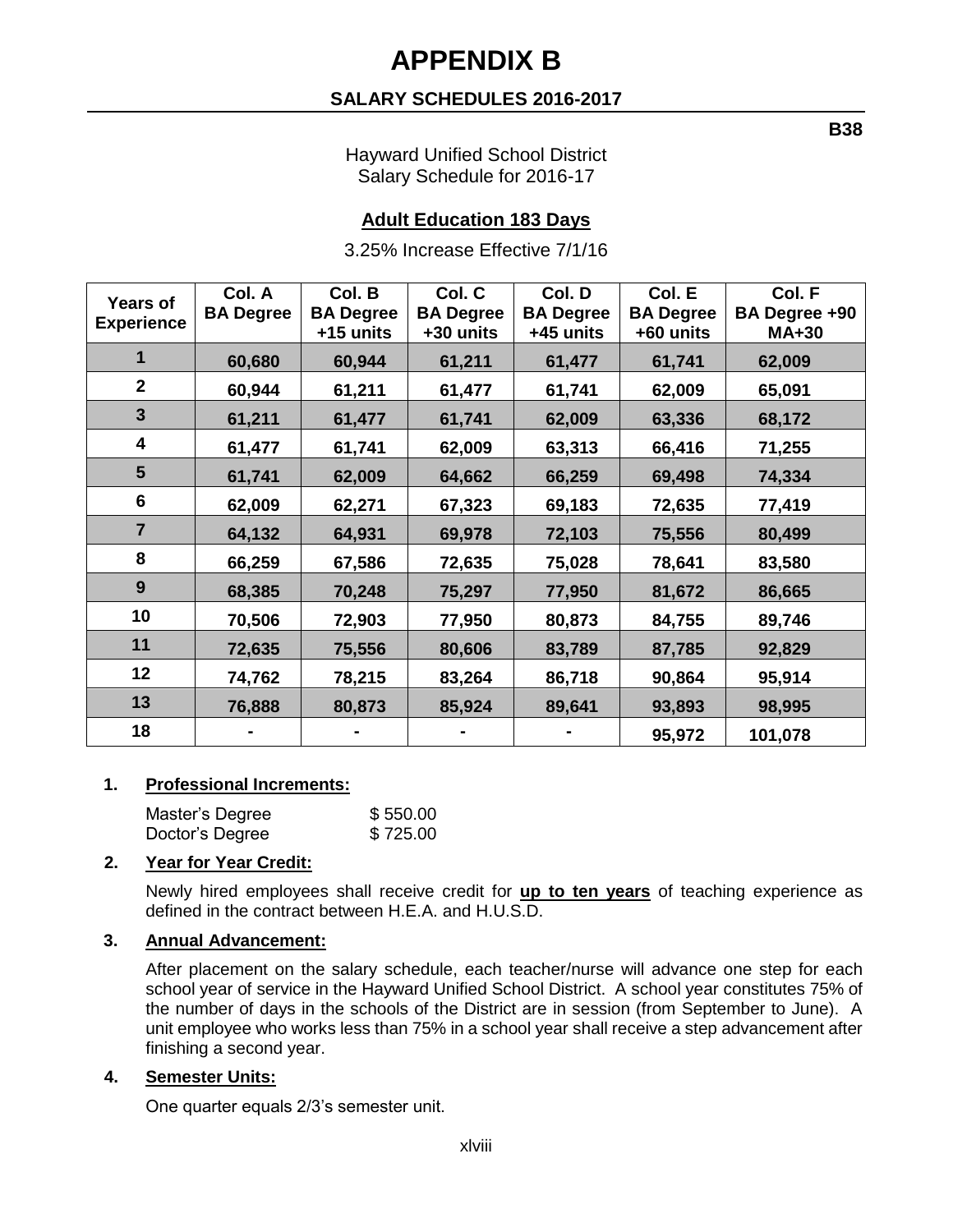# **SALARY SCHEDULES 2016-2017**

Hayward Unified School District Salary Schedule for 2016-17

# **Adult Ed Hourly**

## 3.25% Increase Effective 7/1/16

| <b>Cumulative Hours</b> | <b>Hourly Pay Rate</b> |
|-------------------------|------------------------|
| $0 - 550$               | 48.70                  |
| $551 - 1100$            | 49.73                  |
| $1101 - 3300$           | 50.78                  |
| $3301 +$                | 51.84                  |
| 5 yrs, 30 hrs/wk        | 52.84                  |

## **1. Experience Increment:**

Any Adult Education teacher who has taught thirty (30) hours per week and has a minimum of five (5) years in the District's Adult Education program shall receive one (1) additional dollar per hour over the rate established for that school year even if the teacher then teaches less than thirty (30) hours per week. All experience must be from the Hayward Unified School District Adult Education Program.

*Substitute Hourly Rate: \$ 25*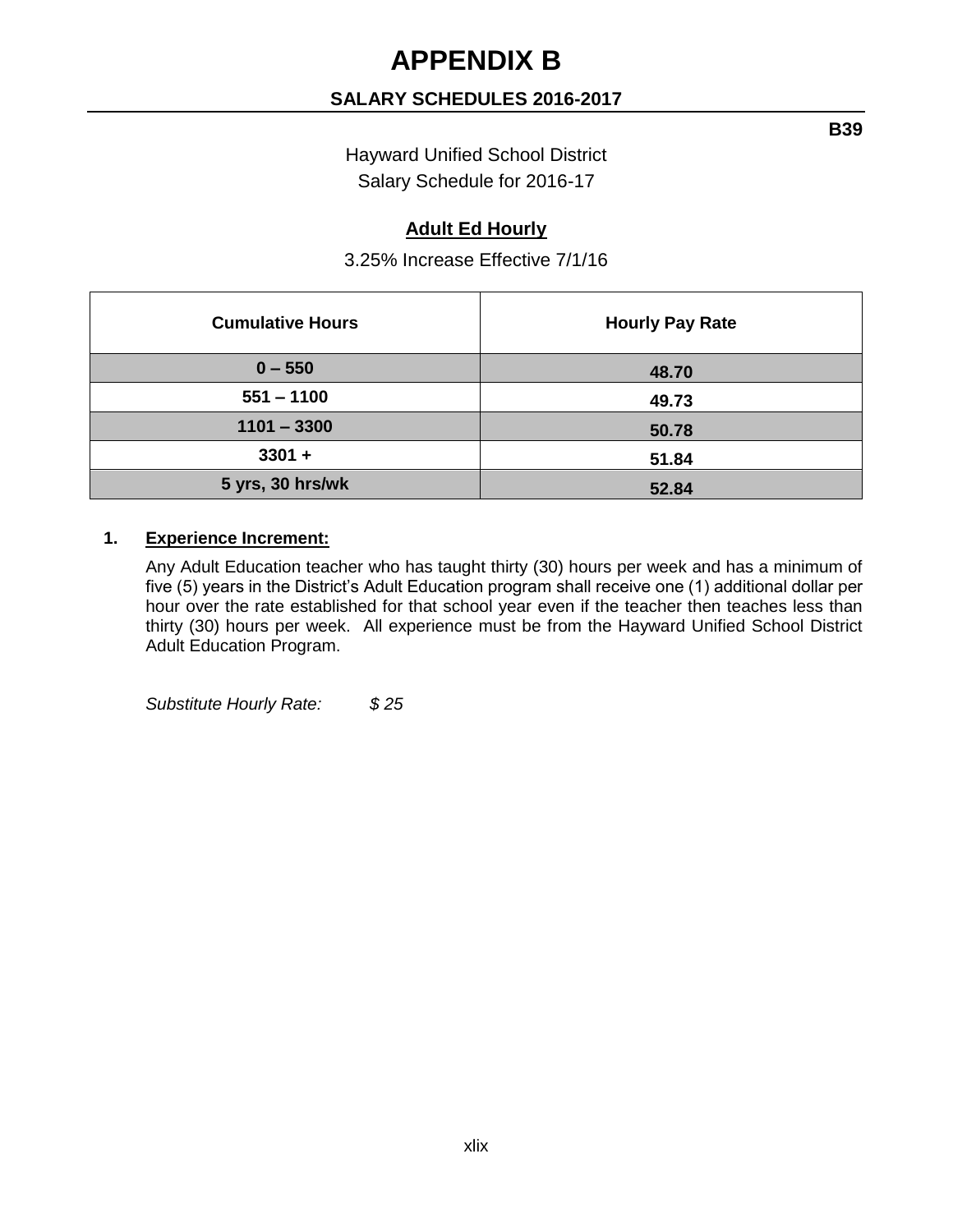## **SALARY SCHEDULES 2016-2017**

**B40**

Hayward Unified School District Salary Schedule for 2016-17

## **Child Development Programs (225 Days)**

3.25% Increase Effective 7/1/16

| <b>Years of</b><br><b>Experience</b> | Col. A<br><b>Permit</b> | Col. B<br><b>BA Degree</b> | Col. C<br><b>BA Degree</b><br>+15 units | Col. D<br><b>BA Degree</b><br>$+30$ units $(+)$ |
|--------------------------------------|-------------------------|----------------------------|-----------------------------------------|-------------------------------------------------|
|                                      | 54,128                  | 60,758                     | 61,941                                  | 65,022                                          |
| $\overline{2}$                       | 56,984                  | 63,419                     | 64,597                                  | 68,210                                          |
| $\mathbf{3}$                         | 59,843                  | 66,088                     | 67,249                                  | 71,399                                          |
| 4                                    | 62,701                  | 68,747                     | 69,920                                  | 74,602                                          |
| $5\phantom{1}$                       | 65,562                  | 71,399                     | 72,573                                  | 77,801                                          |
| $6\phantom{1}6$                      | 68,409                  | 74,067                     | 75,244                                  | 80,984                                          |
| $\overline{7}$                       | 71,261                  | 76,726                     | 77,901                                  | 84,188                                          |
| 8                                    |                         | 79,395                     | 80,560                                  | 87,373                                          |
| 9                                    |                         | 82,058                     | 83,224                                  | 90,570                                          |
| 10                                   |                         | 84,711                     | 85,891                                  | 93,757                                          |

#### **1. Professional Increments:**

| Master's Degree | \$550.00 |
|-----------------|----------|
| Doctor's Degree | \$725.00 |

## **2. Year for Year Credit:**

Newly hired employees shall receive credit for **up to ten years** of teaching experience as defined in the contract between H.E.A. and H.U.S.D.

#### **3. Annual Advancement:**

After placement on the salary schedule, each teacher will advance one step for each school year of service in the Hayward Unified School District. A school year constitutes 75% of the number of days in the schools of the District are in session (from September to June). A unit employee who works less than 75% in a school year shall receive a step advancement after finishing a second year.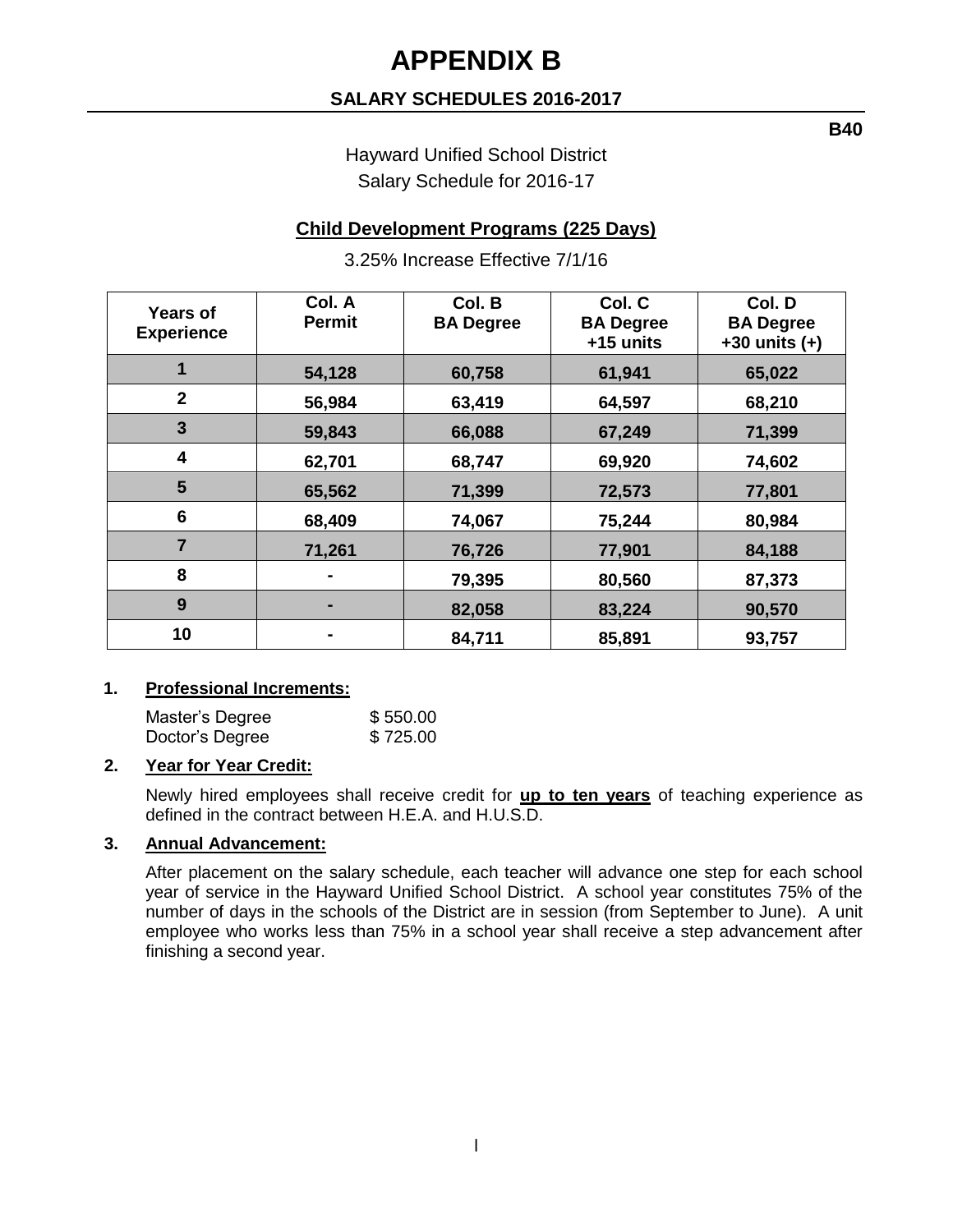## **SALARY SCHEDULES 2016-2017**

**B41**

Hayward Unified School District Salary Schedule for 2016-17

## **Child Development Programs (186 Days)**

3.25% Increase Effective 7/1/16

| <b>Years of</b><br><b>Experience</b> | Col. A<br><b>Permit</b> | Col. B<br><b>BA Degree</b> | Col. C<br>BA Degree +15<br>units | Col. D<br><b>BA Degree</b><br>+30 units |
|--------------------------------------|-------------------------|----------------------------|----------------------------------|-----------------------------------------|
|                                      | 46,181                  | 51,656                     | 52,621                           | 55,178                                  |
| $\overline{2}$                       | 48,537                  | 53,859                     | 54,825                           | 57,814                                  |
| 3                                    | 50,899                  | 56,057                     | 57,024                           | 60,460                                  |
| 4                                    | 53,265                  | 58,262                     | 59,229                           | 63,098                                  |
| 5                                    | 55,627                  | 60,462                     | 61,421                           | 65,739                                  |
| 6                                    | 57,980                  | 62,654                     | 63,627                           | 68,380                                  |
| $\overline{7}$                       | 60,342                  | 64,863                     | 65,819                           | 71,021                                  |
| 8                                    |                         | 67,060                     | 68,023                           | 73,654                                  |
| 9                                    |                         | 69,257                     | 70,220                           | 76,292                                  |
| 10                                   |                         | 71,454                     | 72,421                           | 78,930                                  |

## **1. Professional Increments:**

| Master's Degree | \$550.00 |
|-----------------|----------|
| Doctor's Degree | \$725.00 |

## **2. Year for Year Credit:**

Newly hired employees shall receive credit for **up to ten years** of teaching experience as defined in the contract between H.E.A. and H.U.S.D.

## **3. Annual Advancement:**

After placement on the salary schedule, each teacher will advance one step for each school year of service in the Hayward Unified School District. A school year constitutes 75% of the number of days in the schools of the District are in session (from September to June). A unit employee who works less than 75% in a school year shall receive a step advancement after finishing a second year.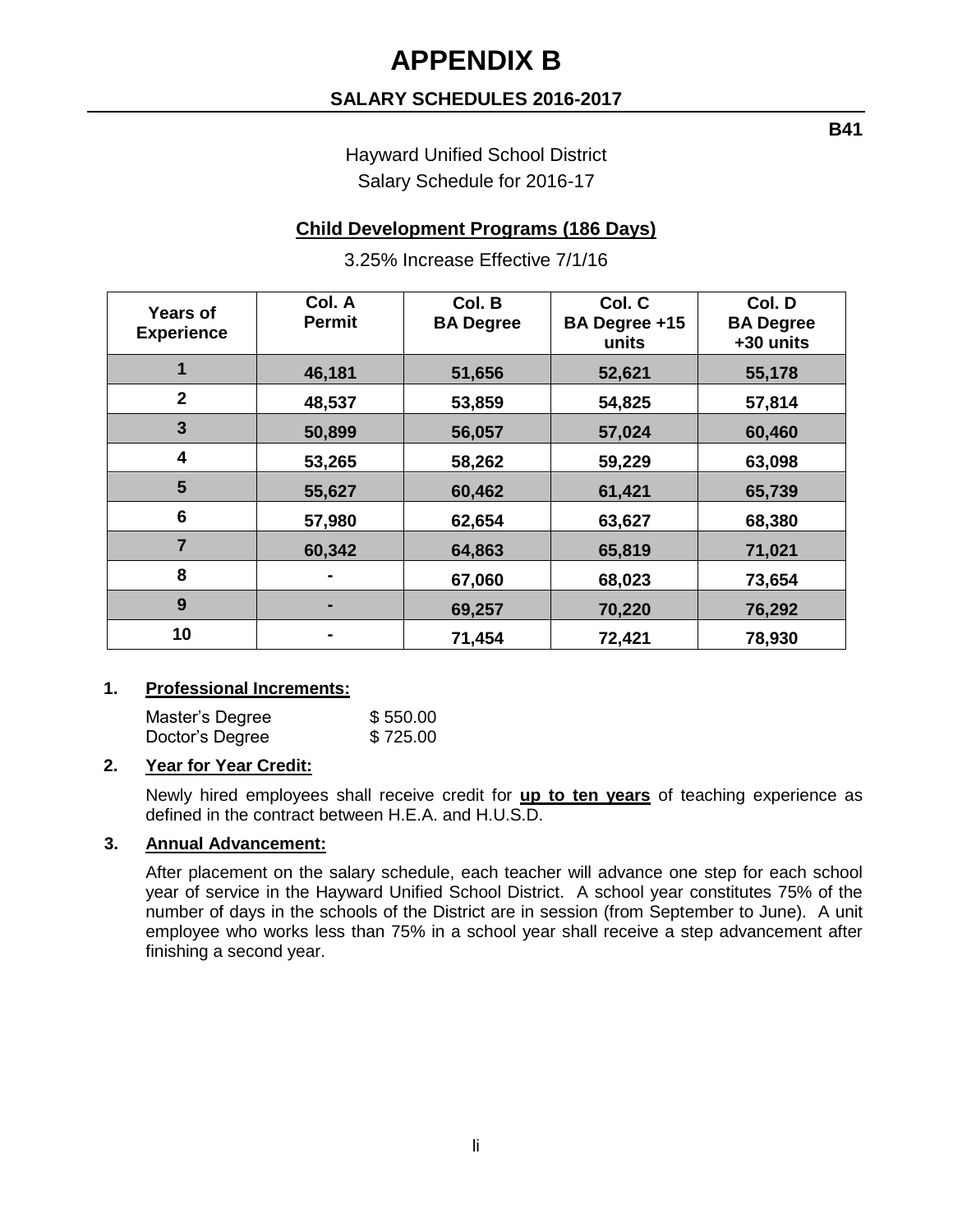## **EVALUATION FORMS**

# **California Standards for the Teaching Profession**

| <b>Engaging and Supporting All Students in Learning</b>                                                                                                                                                                                                                                                                                                                                                                                                                                                                                                                                                                                                                                                                                                                                                                   | <b>Creating and Maintaining Effective Environments for</b><br><b>Student Learning</b>                                                                                                                                                                                                                                                                                                                                                                                                                                                                                                                                                                                                                                                                                                                                                                                                    |
|---------------------------------------------------------------------------------------------------------------------------------------------------------------------------------------------------------------------------------------------------------------------------------------------------------------------------------------------------------------------------------------------------------------------------------------------------------------------------------------------------------------------------------------------------------------------------------------------------------------------------------------------------------------------------------------------------------------------------------------------------------------------------------------------------------------------------|------------------------------------------------------------------------------------------------------------------------------------------------------------------------------------------------------------------------------------------------------------------------------------------------------------------------------------------------------------------------------------------------------------------------------------------------------------------------------------------------------------------------------------------------------------------------------------------------------------------------------------------------------------------------------------------------------------------------------------------------------------------------------------------------------------------------------------------------------------------------------------------|
| 1.1 Using knowledge of students to engage them in learning<br>1.2 Connecting learning to students' prior knowledge, backgrounds, life<br>experiences, and interests<br>1.3 Connecting subject matter to meaningful, real-life contexts<br>1.4 Using a variety of instructional strategies, resources, and technologies<br>to meet students' diverse learning needs<br>1.5 Promoting critical thinking through inquiry, problem solving, and<br>reflection<br>1.6 Monitoring student learning and adjusting instruction while teaching                                                                                                                                                                                                                                                                                     | 2.1 Promoting social development and responsibility within a caring<br>community where each student is treated fairly and respectfully<br>2.2 Creating physical or virtual learning environments that promote<br>student learning, reflect diversity, and encourage constructive and<br>productive interactions among students<br>2.3 Establishing and maintaining learning environments that are<br>physically, intellectually, and emotionally safe<br>2.4 Creating a rigorous learning environment with high expectations<br>and appropriate support for all students<br>2.5 Developing, communicating, and maintaining high standards for<br>individual and group behavior<br>Employing classroom routines, procedures, norms, and supports for<br>2.6<br>positive behavior to ensure a climate in which all students can learn<br>2.7 Using instructional time to optimize learning |
| <b>Understanding and Organizing Subject Matter for Student</b><br>Learning                                                                                                                                                                                                                                                                                                                                                                                                                                                                                                                                                                                                                                                                                                                                                | <b>Planning Instruction and Designing Learning Experiences</b><br>for All Students                                                                                                                                                                                                                                                                                                                                                                                                                                                                                                                                                                                                                                                                                                                                                                                                       |
| 3.1 Demonstrating knowledge of subject matter, academic content<br>standards, and curriculum frameworks<br>3.2 Applying knowledge of student development and proficiencies to<br>ensure student understanding of subject matter<br>3.3 Organizing curriculum to facilitate student understanding of the subject<br>matter<br>3.4 Utilizing instructional strategies that are appropriate to the subject<br>matter<br>3.5 Using and adapting resources, technologies, and standards-aligned<br>instructional materials, including adopted materials, to make subject<br>matter accessible to all students<br>3.6 Addressing the needs of English learners and students with special<br>needs to provide equitable access to the content                                                                                    | 4.1 Using knowledge of students' academic readiness, language<br>proficiency, cultural background, and individual development to plan<br>instruction<br>4.2 Establishing and articulating goals for student learning<br>Developing and sequencing long-term and short-term instructional<br>4.3<br>plans to support student learning<br>4.4 Planning instruction that incorporates appropriate strategies to meet<br>the learning needs of all students<br>4.5 Adapting instructional plans and curricular materials to<br>meet the assessed learning needs of all students                                                                                                                                                                                                                                                                                                              |
| <b>Assessing Students for Learning</b>                                                                                                                                                                                                                                                                                                                                                                                                                                                                                                                                                                                                                                                                                                                                                                                    | Developing as a Professional Educator                                                                                                                                                                                                                                                                                                                                                                                                                                                                                                                                                                                                                                                                                                                                                                                                                                                    |
| 5.1 Applying knowledge of the purposes, characteristics, and uses of   6.1 Reflecting on teaching practice in support of student learning<br>different types of assessments<br>5.2 Collecting and analyzing assessment data from a variety of sources to<br>inform instruction<br>5.3 Reviewing data, both individually and with colleagues, to monitor<br>student learning<br>5.4 Using assessment data to establish learning goals and to plan,<br>differentiate, and modify instruction<br>5.5 Involving all students in self-assessment, goal setting, and monitoring<br>progress<br>5.6 Using available technologies to assist in assessment, analysis, and<br>communication of student learning<br>5.7 Using assessment information to share timely and comprehensible<br>feedback with students and their families | 6.2 Establishing professional goals and engaging in continuous and<br>purposeful professional growth and development<br>6.3 Collaborating with colleagues and the broader professional<br>community to support teacher and student learning<br>6.4 Working with families to support student learning<br>6.5 Engaging local communities in support of the instructional program<br>6.6 Managing professional responsibilities to maintain motivation and<br>commitment to all students<br>6.7 Demonstrating professional responsibility, integrity, and<br>ethical conduct                                                                                                                                                                                                                                                                                                                |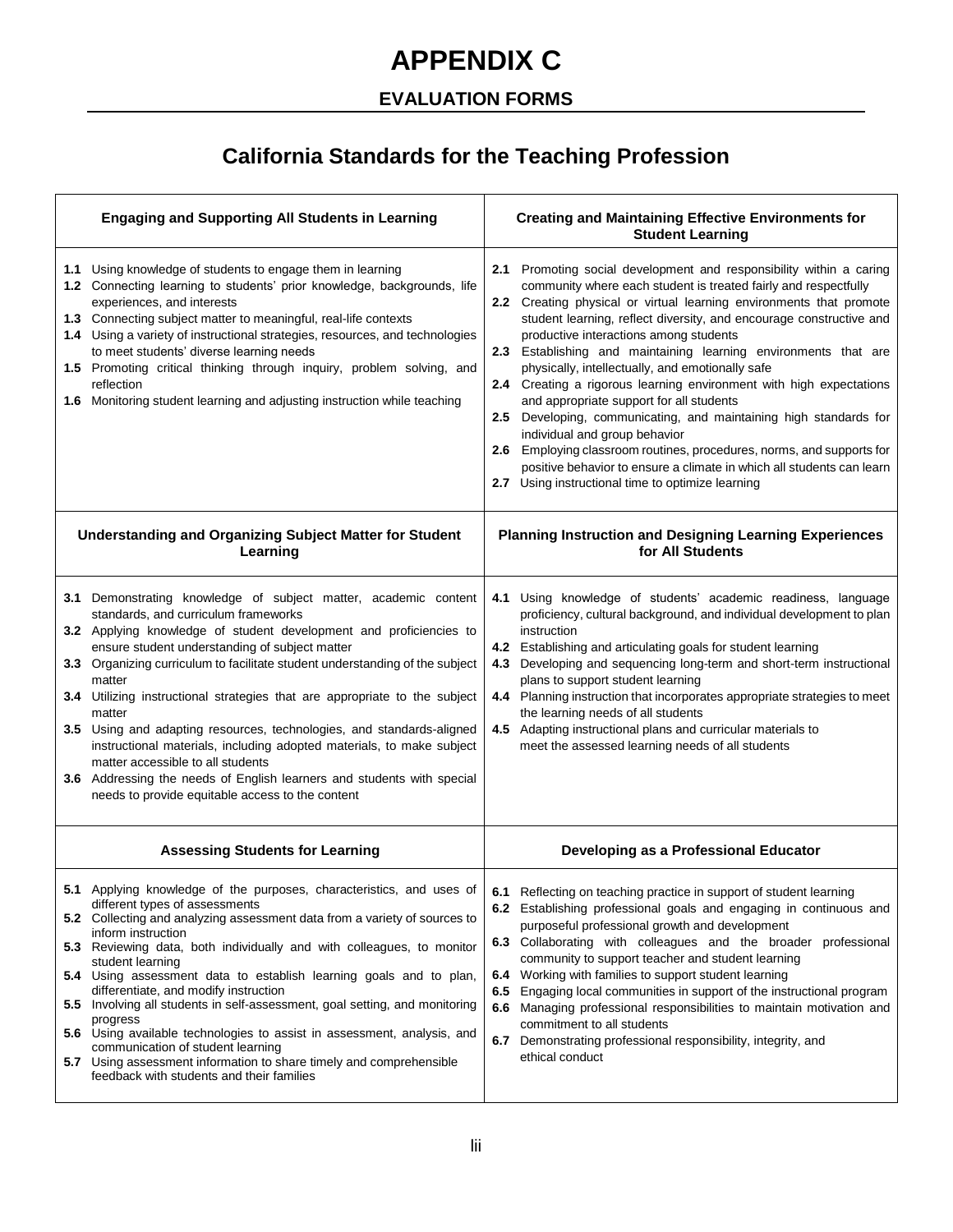# **EVALUATION FORMS**

## **HAYWARD UNIFIED SCHOOL DISTRICT Certificated Personnel: Standards and Key Elements**

## **EVALUATION WORKSHEET**

| Name                                                                       |                                                                                                                                                                                                                                                                                                                                                                                                                                                                                                                                                                                 |  |
|----------------------------------------------------------------------------|---------------------------------------------------------------------------------------------------------------------------------------------------------------------------------------------------------------------------------------------------------------------------------------------------------------------------------------------------------------------------------------------------------------------------------------------------------------------------------------------------------------------------------------------------------------------------------|--|
| School                                                                     | Assignment                                                                                                                                                                                                                                                                                                                                                                                                                                                                                                                                                                      |  |
| choice of two standards.<br>of the unit member and the site administrator. | <b>Temporary Teachers:</b> First year temporary/probationary unit members will focus on two<br>Standards, namely Standards one and two, looking at a minimum of two key elements under<br>each Standard to identify specific areas. Experienced teachers new to the District will have a<br>Permanent Teachers: Permanent unit members will identify one or two Standards. Specific<br>areas of focus will be identified by the permanent unit member by looking at a minimum of two<br>key elements under each standard. An additional Standard may be added by mutual consent |  |
| STANDARD:                                                                  | <b>Exceptional Circumstances</b>                                                                                                                                                                                                                                                                                                                                                                                                                                                                                                                                                |  |
| Key Element(s):                                                            | <b>Support Requirements</b>                                                                                                                                                                                                                                                                                                                                                                                                                                                                                                                                                     |  |
| STANDARD:                                                                  |                                                                                                                                                                                                                                                                                                                                                                                                                                                                                                                                                                                 |  |
| Key Element(s):                                                            |                                                                                                                                                                                                                                                                                                                                                                                                                                                                                                                                                                                 |  |
| STANDARD:                                                                  |                                                                                                                                                                                                                                                                                                                                                                                                                                                                                                                                                                                 |  |
| Key Element(s):                                                            |                                                                                                                                                                                                                                                                                                                                                                                                                                                                                                                                                                                 |  |
| Administrator<br>Date                                                      | Evaluatee<br>Date<br>liii                                                                                                                                                                                                                                                                                                                                                                                                                                                                                                                                                       |  |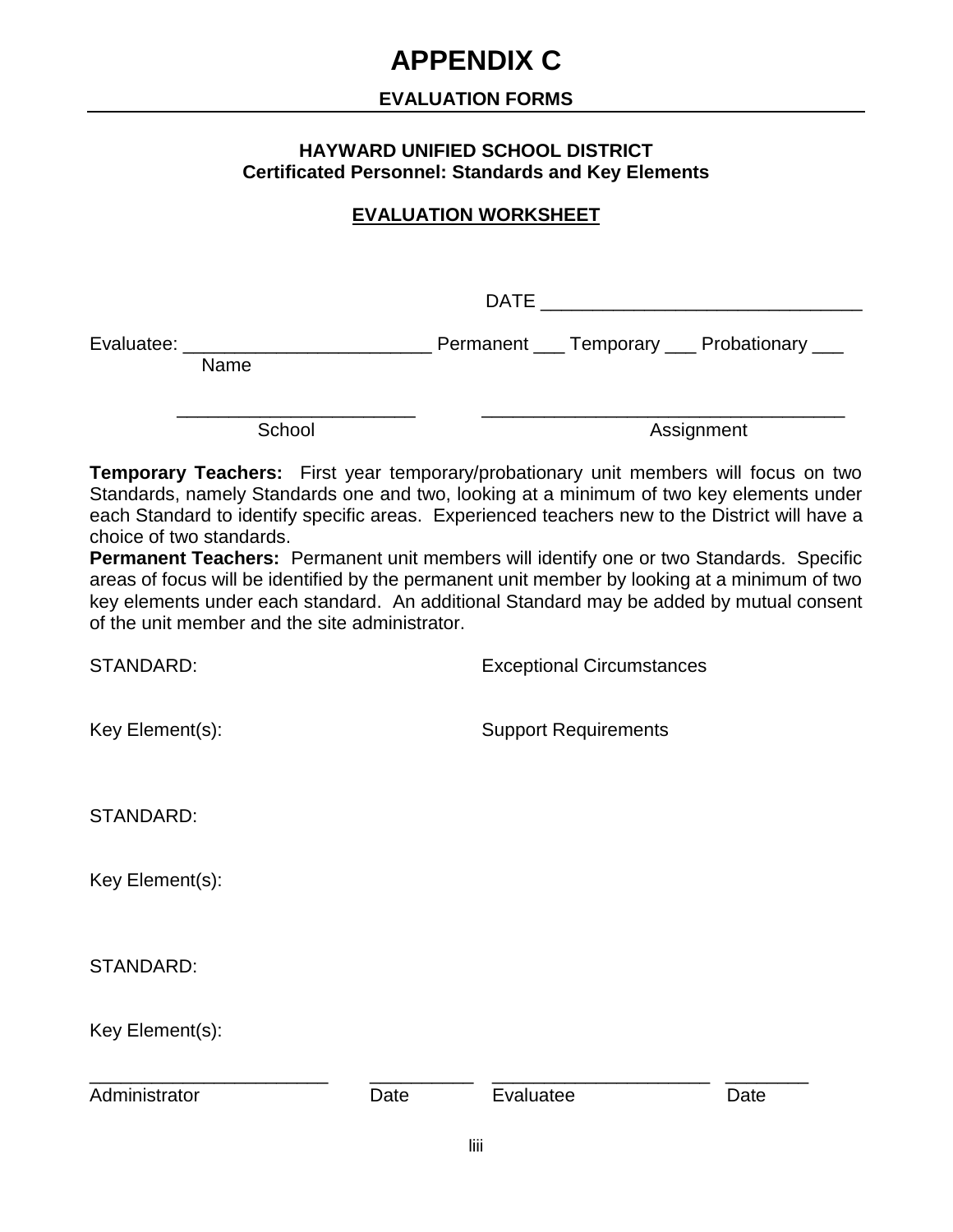# **EVALUATION FORMS**

Hayward Unified School District Human Resources/Certificated Personnel

## **EVALUATION WORKSHEET**

| Name<br>. | $  -$<br>- |
|-----------|------------|
|           |            |

The elements of evaluation are:

Standard 1: Engaging and supporting all students in learning

- 1.1 Using knowledge of students to engage them in learning
- 1.2 Connecting learning to students' prior knowledge, backgrounds, life experiences, and interests
- 1.3 Connecting subject matter to meaningful, real-life contexts
- 1.4 Using a variety of instructional strategies, resources, and technologies to meet students' diverse learning needs
- 1.5 Promoting critical thinking through inquiry, problem solving, and reflection
- 1.6 Monitoring student learning and adjusting instruction while teaching

Standard 2: Creating and maintaining effective environments for student learning.

- 2.1 Promoting social development and responsibility within a caring community where each student is treated fairly and respectfully
- 2.2 Creating physical or virtual learning environments that promote student learning, reflect diversity, and encourage constructive and productive interactions among students
- 2.3 Establishing and maintaining learning environments that are physically, intellectually, and emotionally safe
- 2.4 Creating a rigorous learning environment with high expectations and appropriate support for all students
- 2.5 Developing, communicating, and maintaining high standards for individual and group behavior
- 2.6 Employing classroom routines, procedures, norms, and supports for positive behavior to ensure a climate in which all students can learn
- 2.7 Using instructional time to optimize learning
- Standard 3: Understanding and organizing subject matter for student learning.
	- 3.1 Demonstrating knowledge of subject matter, academic content standards, and curriculum frameworks
	- 3.2 Applying knowledge of student development and proficiencies to ensure student understanding of subject matter
	- 3.3 Organizing curriculum to facilitate student understanding of the subject matter
	- 3.4 Utilizing instructional strategies that are appropriate to the subject matter
	- 3.5 Using and adapting resources, technologies, and standards-aligned instructional materials, including adopted materials, to make subject matter accessible to all students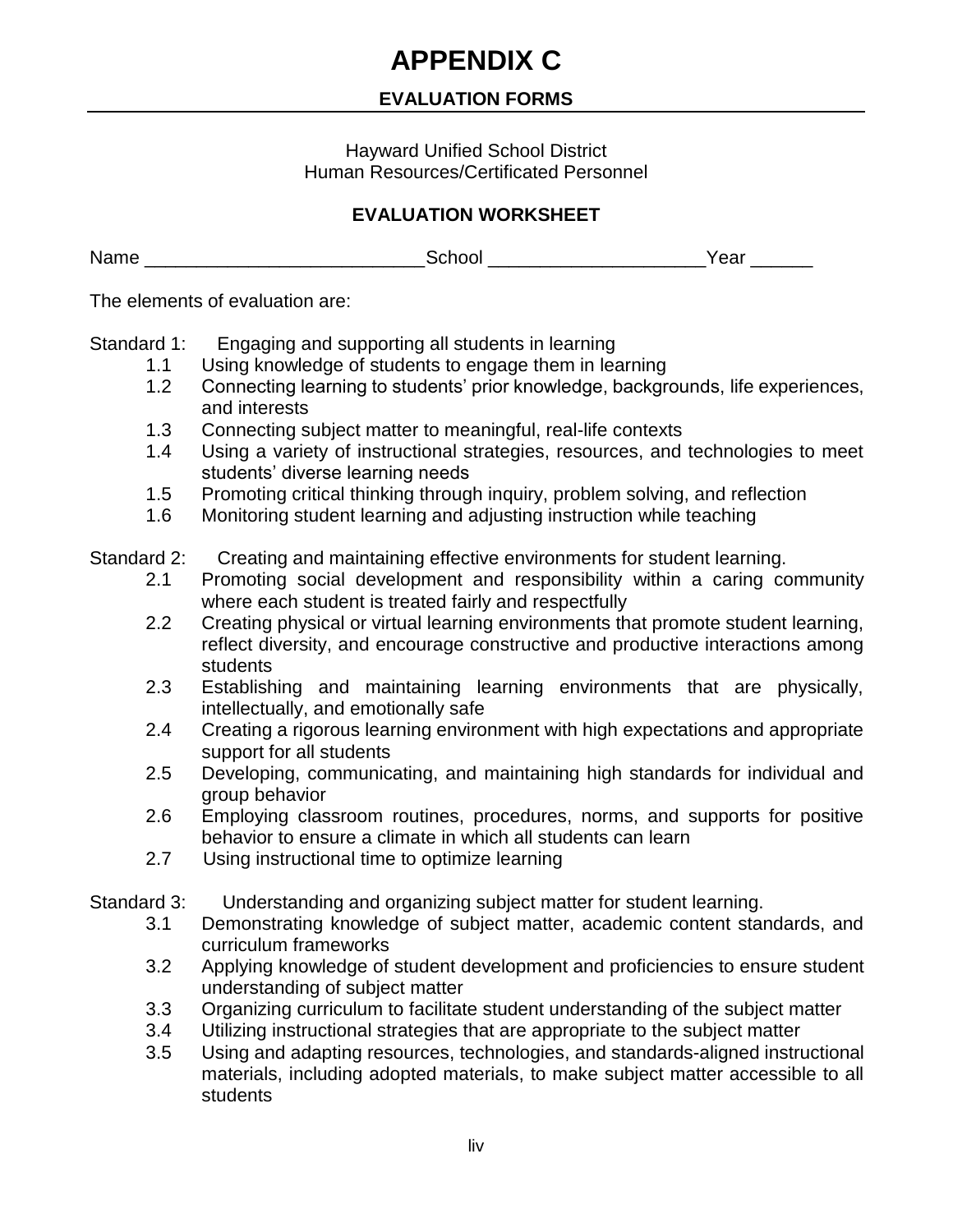# **EVALUATION FORMS**

- 3.6 Addressing the needs of English learners and students with special needs to provide equitable access to the content
- Standard 4: Planning instruction and designing learning experiences for all students.
	- 4.1 Using knowledge of students' academic readiness, language proficiency, cultural background, and individual development to plan instruction
	- 4.2 Establishing and articulating goals for student learning
	- 4.3 Developing and sequencing long-term and short-term instructional plans to support student learning
	- 4.4 Planning instruction that incorporates appropriate strategies to meet the learning needs of all students
	- 4.5 Adapting instructional plans and curricular materials to meet the assessed learning needs of all students

Standard 5: Assessing students for learning.

- 5.1 Applying knowledge of the purposes, characteristics, and uses of different types of assessments
- 5.2 Collecting and analyzing assessment data from a variety of sources to inform instruction
- 5.3 Reviewing data, both individually and with colleagues, to monitor student learning
- 5.4 Using assessment data to establish learning goals and to plan, differentiate, and modify instruction
- 5.5 Involving all students in self-assessment, goal setting, and monitoring progress
- 5.6 Using available technologies to assist in assessment, analysis, and communication of student learning
- 5.7 Using assessment information to share timely and comprehensible feedback with students and their families

## Standard 6: Developing as a professional educator.

- 6.1 Reflecting on teaching practice in support of student learning
- 6.2 Establishing professional goals and engaging in continuous and purposeful professional growth and development
- 6.3 Collaborating with colleagues and the broader professional community to support teacher and student learning
- 6.4 Working with families to support student learning
- 6.5 Engaging local communities in support of the instructional program
- 6.6 Managing professional responsibilities to maintain motivation and commitment to all students
- 6.7 Demonstrating professional responsibility, integrity, and ethical conduct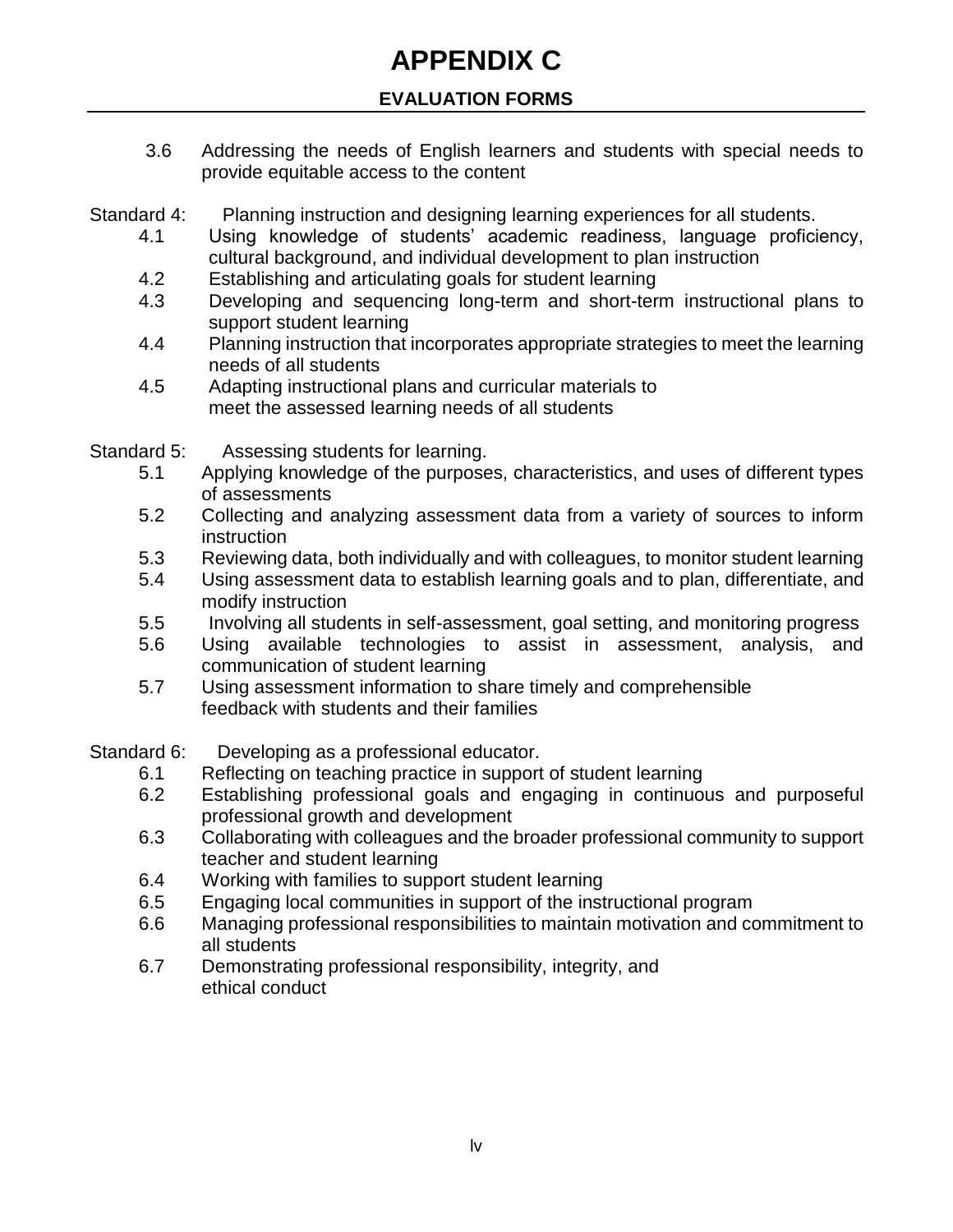# **EVALUATION FORMS**

## HAYWARD UNIFIED SCHOOL DISTRICT Human Resources Certificated

# **OBSERVATION FORM**

| Page _______                    |                                                                    |              |                                                                                                               |      |
|---------------------------------|--------------------------------------------------------------------|--------------|---------------------------------------------------------------------------------------------------------------|------|
|                                 |                                                                    |              |                                                                                                               |      |
|                                 |                                                                    |              | Class/Subject/Grade Level ____________________ Number of Students in Attendance ________                      |      |
|                                 |                                                                    |              | Time of Observation ________________ to _______________Date of Observation __________________________________ |      |
|                                 | <b>STANDARDS One through Six:</b> Circle Standard(s) observed      |              |                                                                                                               |      |
|                                 | STANDARD ONE: Engaging and supporting all students in learning.    |              |                                                                                                               |      |
|                                 |                                                                    |              | STANDARD TWO: Creating and maintaining effective environments for student learning.                           |      |
|                                 |                                                                    |              | STANDARD THREE: Understanding and organizing subject matter for student learning.                             |      |
|                                 |                                                                    |              | STANDARD FOUR: Planning instruction and designing learning experiences for all students.                      |      |
|                                 | STANDARD FIVE: Assessing students for learning.                    |              |                                                                                                               |      |
|                                 | STANDARD SIX: Developing as a professional educator.               |              |                                                                                                               |      |
| <b>COMMENTS:</b>                |                                                                    |              |                                                                                                               |      |
|                                 | A check in this box indicates that additional sheets are attached. |              |                                                                                                               |      |
| Administrator's Signature       |                                                                    | Title        |                                                                                                               | Date |
|                                 |                                                                    |              |                                                                                                               |      |
| necessarily indicate agreement. |                                                                    |              | I certify that this report has been discussed with me. I understand my signature does not                     |      |
| <b>Employee's Signature</b>     |                                                                    | <b>Title</b> |                                                                                                               | Date |
| Distribution:                   | Original                                                           |              | Administrator                                                                                                 |      |
|                                 | One Copy                                                           | $\mathsf{L}$ | Employee                                                                                                      |      |

 $\Box$ 

lvi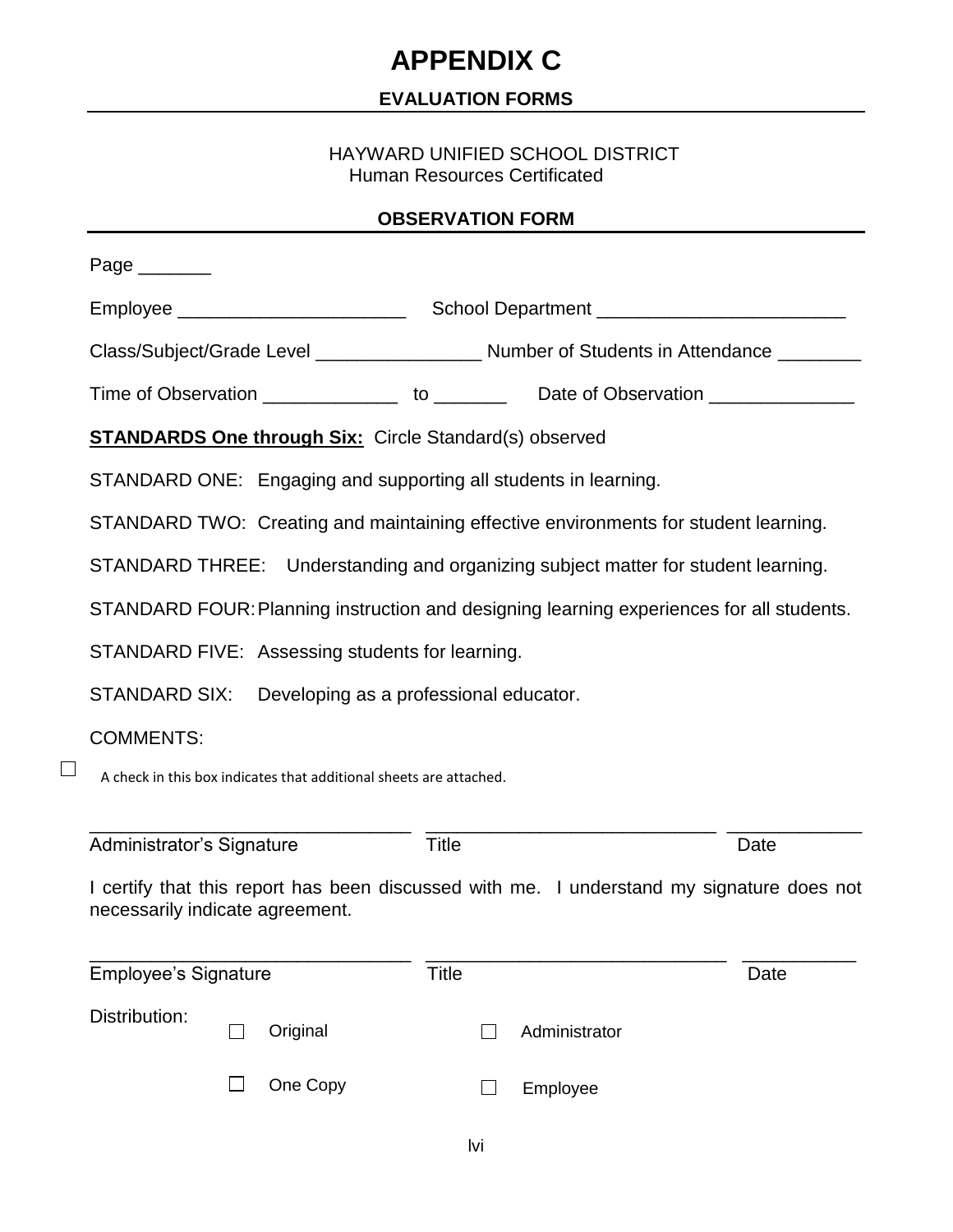# **EVALUATION FORMS**

| <b>Hayward Unified School District</b><br><b>Human Resources/Certificated Personnel</b><br><b>EVALUATION REPORT</b> |                                                                                           |                             |                                                                                                                                                                                                                                |                                |  |
|---------------------------------------------------------------------------------------------------------------------|-------------------------------------------------------------------------------------------|-----------------------------|--------------------------------------------------------------------------------------------------------------------------------------------------------------------------------------------------------------------------------|--------------------------------|--|
|                                                                                                                     | $\Box$ Interim                                                                            | Summary                     |                                                                                                                                                                                                                                |                                |  |
| Name                                                                                                                |                                                                                           |                             | School/Department ______________________                                                                                                                                                                                       |                                |  |
|                                                                                                                     |                                                                                           |                             |                                                                                                                                                                                                                                |                                |  |
|                                                                                                                     |                                                                                           |                             | Due Date Late Due of the Contract of the Date Late of the Contract of the Contract of the Contract of the Contract of the Contract of the Contract of the Contract of the Contract of the Contract of the Contract of the Cont |                                |  |
|                                                                                                                     |                                                                                           | Meets                       | <b>Partially Meets</b>                                                                                                                                                                                                         | <b>Does Not</b>                |  |
| <b>Evaluation Criteria: Key Elements</b>                                                                            |                                                                                           | <b>Standard</b>             | <b>Standard</b>                                                                                                                                                                                                                | <b>Meet Standard</b>           |  |
| <b>Standard One</b>                                                                                                 |                                                                                           |                             |                                                                                                                                                                                                                                |                                |  |
| <b>Standard Two</b>                                                                                                 |                                                                                           |                             |                                                                                                                                                                                                                                |                                |  |
| <b>Standard Three</b>                                                                                               |                                                                                           |                             |                                                                                                                                                                                                                                |                                |  |
| <b>Standard Four</b>                                                                                                |                                                                                           |                             |                                                                                                                                                                                                                                |                                |  |
| <b>Standard Five</b>                                                                                                |                                                                                           |                             |                                                                                                                                                                                                                                |                                |  |
| <b>Standard Six</b>                                                                                                 |                                                                                           |                             |                                                                                                                                                                                                                                |                                |  |
| <b>Composite Evaluation:</b>                                                                                        |                                                                                           |                             |                                                                                                                                                                                                                                |                                |  |
| <b>Meets</b><br><b>Standards</b>                                                                                    | <b>Partially Meets</b><br><b>Standards</b>                                                |                             |                                                                                                                                                                                                                                | <b>Does Not Meet Standards</b> |  |
|                                                                                                                     | <b>Comments by Evaluator: If additional comments are attached, check here</b>             |                             |                                                                                                                                                                                                                                |                                |  |
|                                                                                                                     | <b>Comments by Evaluatee: If additional comments are attached, check here.</b>            |                             |                                                                                                                                                                                                                                |                                |  |
| <b>Evaluator's Signature</b>                                                                                        |                                                                                           | <b>Title</b>                |                                                                                                                                                                                                                                | Date                           |  |
| necessarily indicate agreement.                                                                                     | I certify that this report has been discussed with me. I understand my signature does not |                             |                                                                                                                                                                                                                                |                                |  |
| <b>Evaluatee's Signature</b>                                                                                        |                                                                                           | <b>Title</b>                |                                                                                                                                                                                                                                | Date                           |  |
| Reviewed by:                                                                                                        |                                                                                           |                             |                                                                                                                                                                                                                                |                                |  |
| Signature                                                                                                           |                                                                                           | <b>Title</b>                |                                                                                                                                                                                                                                | Date                           |  |
| Signature                                                                                                           |                                                                                           | <b>Title</b>                |                                                                                                                                                                                                                                | Date                           |  |
| Signature                                                                                                           |                                                                                           | <b>Title</b><br><b>Ivii</b> |                                                                                                                                                                                                                                | Date                           |  |

 $\overline{\phantom{a}}$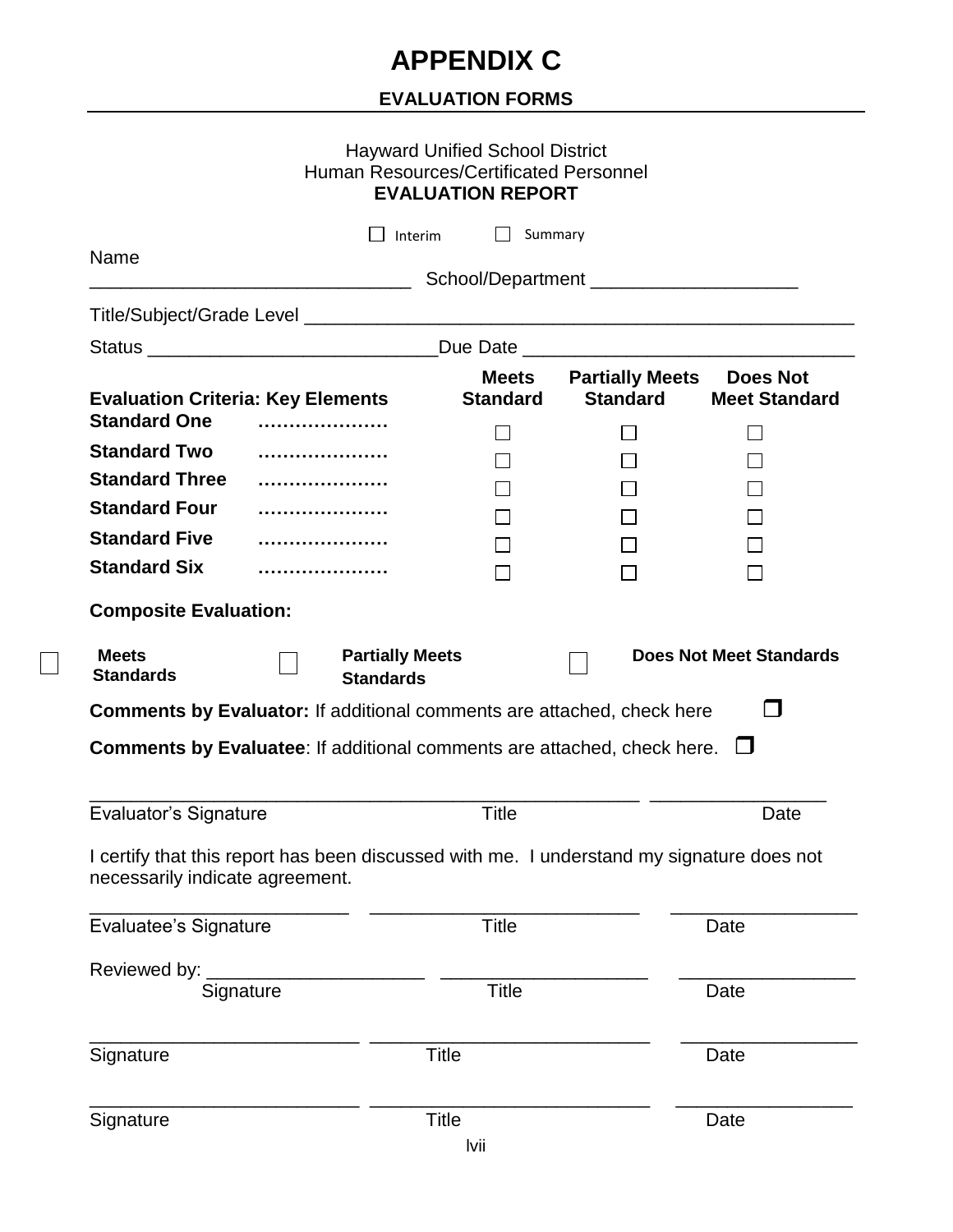## **EDUCATION CODE 48900 & 49079**

**48900**. A pupil shall not be suspended from school or recommended for expulsion unless the superintendent of the school district or the principal of the school in which the pupil is enrolled determines that the pupil has committed an act as defined pursuant to one or more of subdivisions (a) to (r), inclusive:

- (a) (1) Caused, attempted to cause, or threatened to cause physical injury to another person.
	- (2) Willfully used force or violence upon the person of another, except in self-defense.
- (b) Possessed, sold, or otherwise furnished a firearm, knife, explosive, or other dangerous object, unless, in the case of possession of any object of this type, the pupil had obtained written permission to possess the item from a certificated school employee, which is concurred in by the principal or the designee of the principal.
- (c) Unlawfully possessed, used, sold, or otherwise furnished, or been under the influence of, any controlled substance listed in Chapter 2 (commencing with Section 11053) of Division 10 of the Health and Safety Code, an alcoholic beverage, or an intoxicant of any kind.
- (d) Unlawfully offered, arranged, or negotiated to sell any controlled substance listed in Chapter 2 (commencing with Section 11053) of Division 10 of the Health and Safety Code, an alcoholic beverage, or an intoxicant of any kind, and either sold, delivered, or otherwise furnished to a person another liquid, substance, or material and represented the liquid, substance, or material as a controlled substance, alcoholic beverage, or intoxicant.
- (e) Committed or attempted to commit robbery or extortion.
- (f) Caused or attempted to cause damage to school property or private property.
- (g) Stole or attempted to steal school property or private property.
- (h) Possessed or used tobacco, or products containing tobacco or nicotine products, including, but not limited to, cigarettes, cigars, miniature cigars, clove cigarettes, smokeless tobacco, snuff, chew packets, and betel. However, this section does not prohibit use or possession by a pupil of his or her own prescription products.
- (i) Committed an obscene act or engaged in habitual profanity or vulgarity.
- (j) Unlawfully possessed or unlawfully offered, arranged, or negotiated to sell drug paraphernalia, as defined in Section 11014.5 of the Health and Safety Code.
- (k) (1) Disrupted school activities or otherwise willfully defied the valid authority of supervisors, teachers, administrators, school officials, or other school personnel engaged in the performance of their duties.

(2) Except as provided in Section 48910, a pupil enrolled in kindergarten or any of grades 1 to 3, inclusive, shall not be suspended for any of the acts enumerated in this subdivision, and this subdivision shall not constitute grounds for a pupil enrolled in kindergarten or any of grades 1 to 12, inclusive, to be recommended for expulsion.

(l) Knowingly received stolen school property or private property.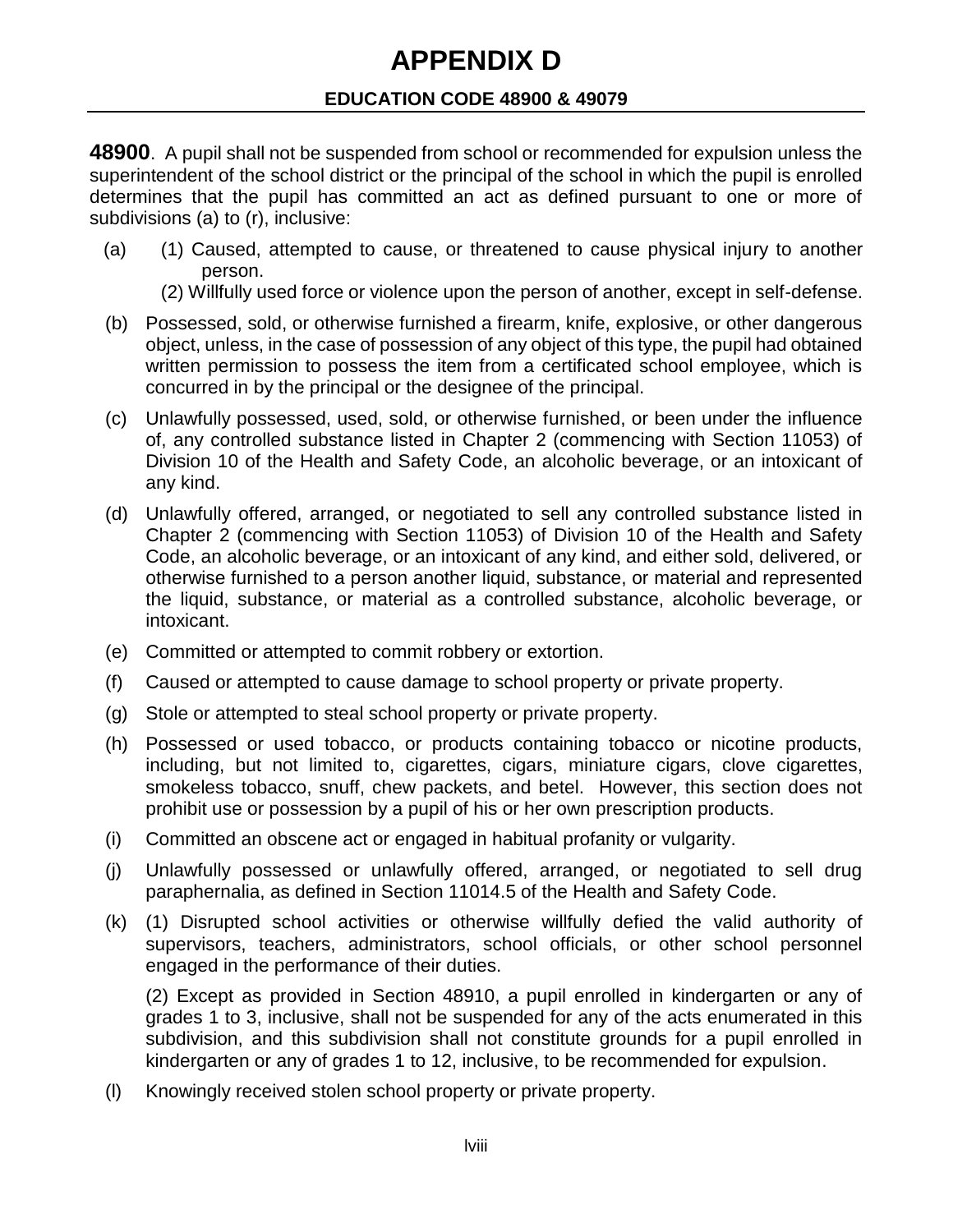## **EDUCATION CODE 48900 & 49079**

- (m) Possessed an imitation firearm. As used in this section, "imitation firearm" means a replica of a firearm that is so substantially similar in physical properties to an existing firearm as to lead a reasonable person to conclude that the replica is a firearm.
- (n) Committed or attempted to commit a sexual assault as defined in Section 261, 266c, 286, 288, 288a, or 289 of the Penal Code or committed a sexual battery as defined in Section 243.4 of the Penal Code.
- (o) Harassed, threatened, or intimidated a pupil who is a complaining witness or witness in a school disciplinary proceeding for the purpose of either preventing that pupil from being a witness or retaliating against that pupil for being a witness, or both.
- (p) Unlawfully offered, arranged to sell, negotiated to sell, or sold the prescription drug Soma.
- (q) Engaged in, or attempted to engage in, hazing. For purposes of this subdivision, "hazing" means a method of initiation or preinitiation into a pupil organization or body, whether or not the organization or body is officially recognized by an educational institution that is likely to cause serious bodily injury or personal degradation or disgrace resulting in physical or mental harm to a former, current or prospective pupil. For purposes of this subdivision, "hazing" does not include athletic events or school sanctioned events.
- (r) Engaged in an act of bullying. For purposes of this subdivision, the following terms have the following meanings:
	- (1) "Bullying" means any severe or pervasive physical or verbal act or conduct, including communications made in writing or by means of an electronic act, and including one or more acts committed by a pupil or group of pupils as defined in Section 48900.2, 48900.3, or 48900.4, directed toward one or more pupils that has or can be reasonably predicted to have the effect of one or more of the following:

(A) Placing a reasonable pupil or pupils in fear of harm to that pupil's or those pupils' person or property.

(B) Causing a reasonable pupil to experience a substantially detrimental effect on his or her physical or mental health.

(C) Causing a reasonable pupil to experience substantial interference with his or her academic performance.

(D) Causing a reasonable pupil to experience substantial interference with his or her ability to participate in or benefit from the services, activities, or privileges provided by a school.

(2) (A) "Electronic act" means the creation or transmission originated on or off the schoolsite, by means of an electronic device, including, but not limited to, a telephone, wireless telephone, or other wireless communication device, computer, or pager, of a communication, including, but not limited to, any of the following:

(i) A message, text, sound, video, or image.

(ii) A post on a social network Internet Web site, including, but not limited to: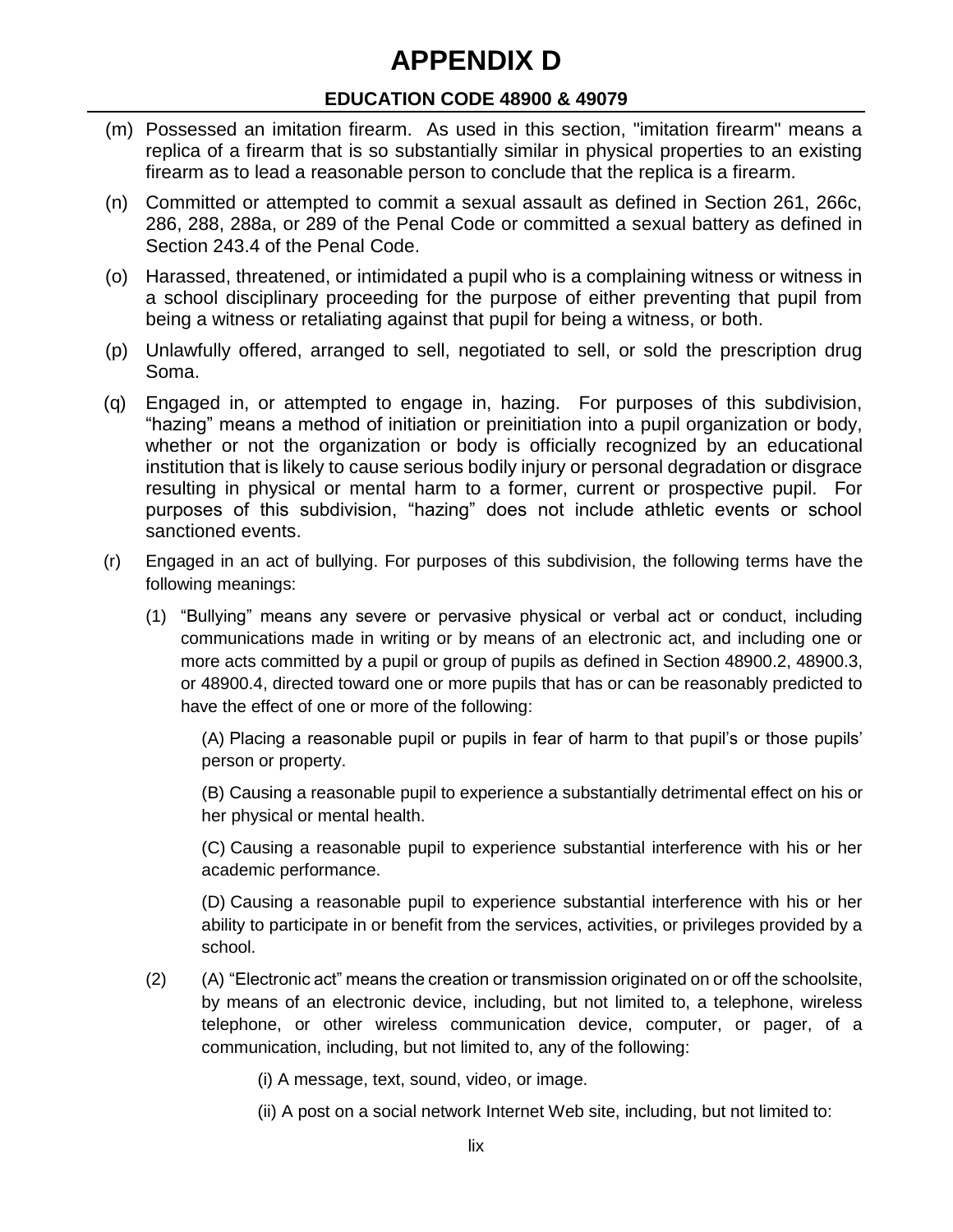## **EDUCATION CODE 48900 & 49079**

(I) Posting to or creating a burn page. "Burn page" means an Internet Web site created for the purpose of having one or more of the effects listed in paragraph (1).

(II) Creating a credible impersonation of another actual pupil for the purpose of having one or more of the effects listed in paragraph (1). "Credible impersonation" means to knowingly and without consent impersonate a pupil for the purpose of bullying the pupil and such that another pupil would reasonably believe, or has reasonably believed, that the pupil was or is the pupil who was impersonated.

(III) Creating a false profile for the purpose of having one or more of the effects listed in paragraph (1). "False profile" means a profile of a fictitious pupil or a profile using the likeness or attributes of an actual pupil other than the pupil who created the false profile.

(iii) (I) An act of cyber sexual bullying.

(II) For purposes of this clause, "cyber sexual bullying" means the dissemination of, or the solicitation or incitement to disseminate, a photograph or other visual recording by a pupil to another pupil or to school personnel by means of an electronic act that has or can be reasonably predicted to have one or more of the effects described in subparagraphs (A) to (D), inclusive, of paragraph (1). A photograph or other visual recording, as described above, shall include the depiction of a nude, semi-nude, or sexually explicit photograph or other visual recording of a minor where the minor is identifiable from the photograph, visual recording, or other electronic act.

(III) For purposes of this clause, "cyber sexual bullying" does not include a depiction, portrayal, or image that has any serious literary, artistic, educational, political, or scientific value or that involves athletic events or school-sanctioned activities.

(B) Notwithstanding paragraph (1) and subparagraph (A), an electronic act shall not constitute pervasive conduct solely on the basis that it has been transmitted on the Internet or is currently posted on the Internet.

- (3) "Reasonable pupil" means a pupil, including, but not limited to, an exceptional needs pupil, who exercises average care, skill, and judgment in conduct for a person of his or her age, or for a person of his or her age with his or her exceptional needs.
- (s) A pupil may not be suspended or expelled for any of the acts enumerated in this section unless the act is related to school activity or school attendance occurring within a school under the jurisdiction of the superintendent of the school district or principal or occurring within any other school district. A pupil may be suspended or expelled for acts that are enumerated in this section and related to school activity or attendance that occur at any time, including, but not limited to, any of the following:
	- (1) While on school grounds.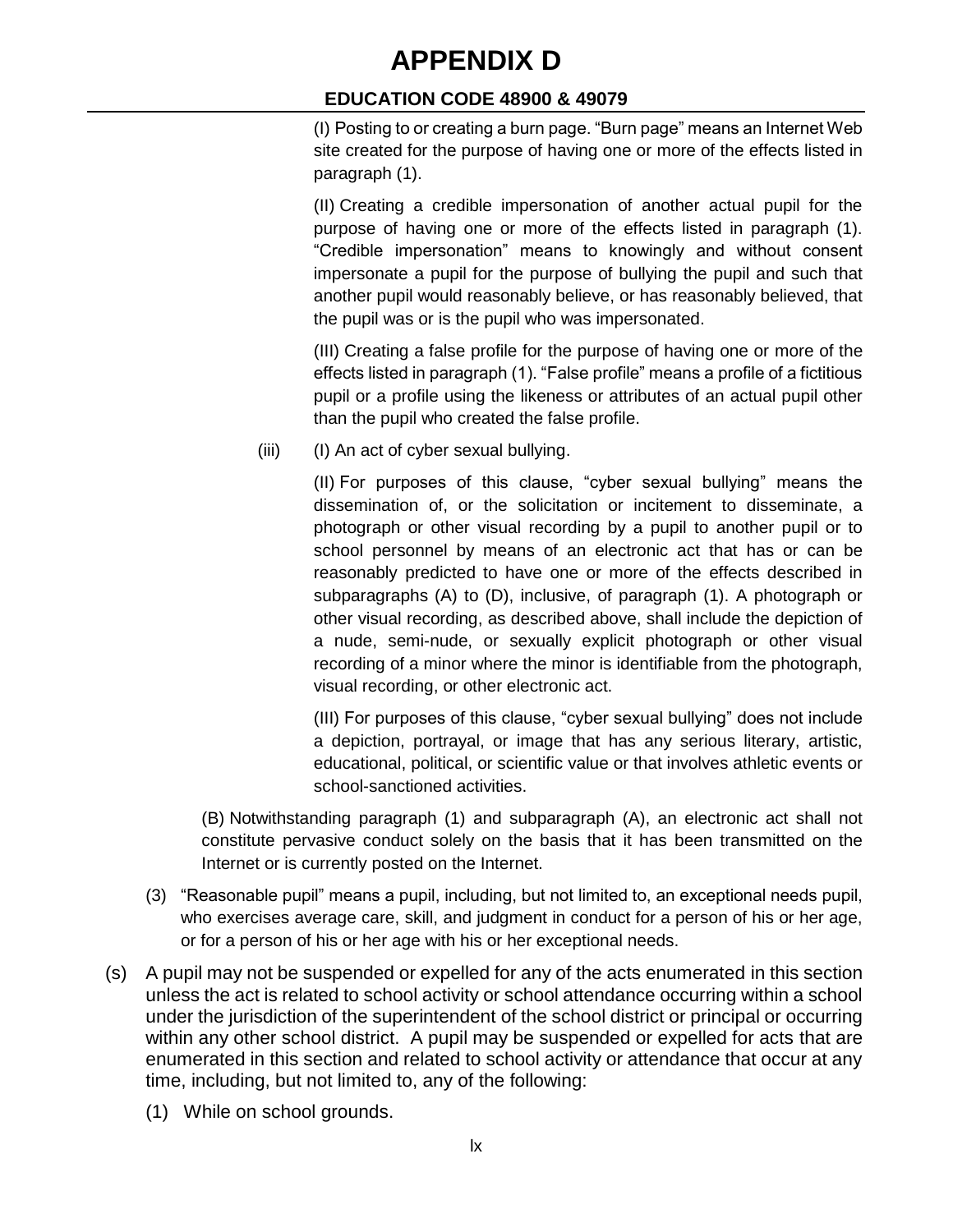## **EDUCATION CODE 48900 & 49079**

- (2) While going to or coming from school.
- (3) During the lunch period whether on or off the campus.
- (4) During, or while going to or coming from, a school sponsored activity.
- (t) A pupil who aids or abets, as defined in Section 31 of the Penal Code, the infliction or attempted infliction of physical injury to another person may be subject to suspension, but not expulsion, pursuant to this section, except that a pupil who has been adjudged by a juvenile court to have committed, as an aider and abettor, a crime of physical violence in which the victim suffered great bodily injury or serious bodily injury shall be subject to discipline pursuant to subdivision (a).
- (u) As used in this section, "school property" includes, but is not limited to, electronic files and databases.
- (v) For a pupil subject to discipline under this section, a superintendent of the school district or principal may use his or her discretion to provide alternatives to suspension or expulsion that are age appropriate and designed to address and correct the pupil's specific misbehavior as specified in Section 48900.5.
- (w) It is the intent of the Legislature that alternatives to suspensions or expulsion be imposed against any pupil who is truant, tardy, or otherwise absent from school activities.